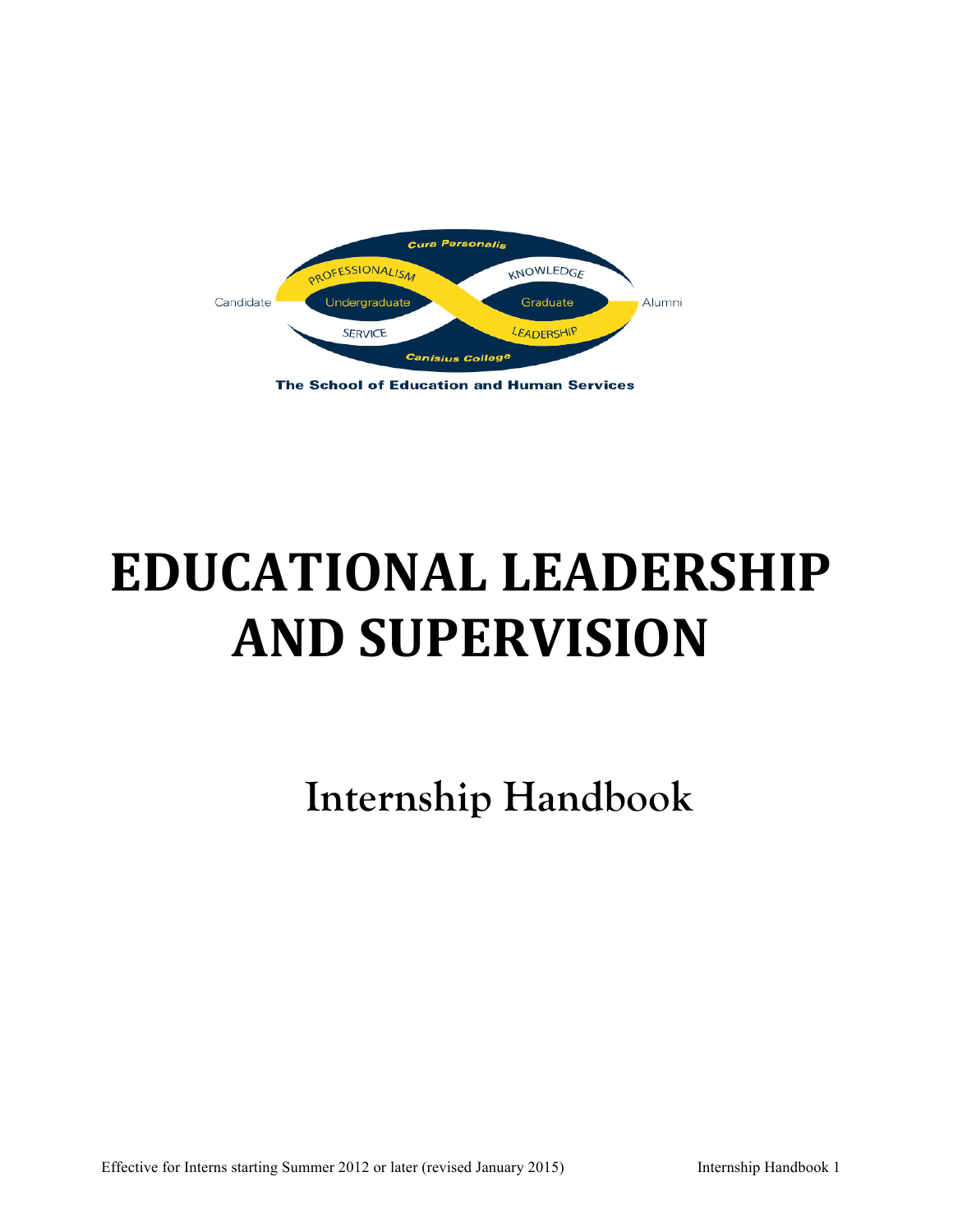## **INTRODUCTION**

The internship is the culminating experience for the School Building and School District Leader certification programs. It allows candidates to practice what they have learned in the program coursework. The work done as part of the internship must be carefully documented. This handbook describes, in detail, the required documentation that must be created and submitted when the internship is complete.

# **Table of Contents**

| Program Learning Goals and Objectives                            | 3  |
|------------------------------------------------------------------|----|
| <b>ELCC</b> Standards                                            | 5  |
| Knowledge/Skills/Dispositions                                    | 8  |
| Description, Nature, Prerequisites, and Goals of the Internship  | 10 |
| <b>Internship Guidelines</b>                                     | 12 |
| Day-to-Day Experiences                                           | 13 |
| <b>Extended Leadership Experiences</b>                           | 15 |
| <b>Action Research</b>                                           | 17 |
| Documenting the Internship                                       | 19 |
| Appendix 1: Internship Application                               | 22 |
| Appendix 2: Reflective Journal – Day to Day Experiences          | 26 |
| Appendix 3: Reflective Journal – Extended Leadership Experiences | 34 |
| Appendix 4: Internship Evaluation Form                           | 40 |
| Appendix 5: Checklist                                            | 46 |
| Appendix 6: Mentor Payment Form                                  | 47 |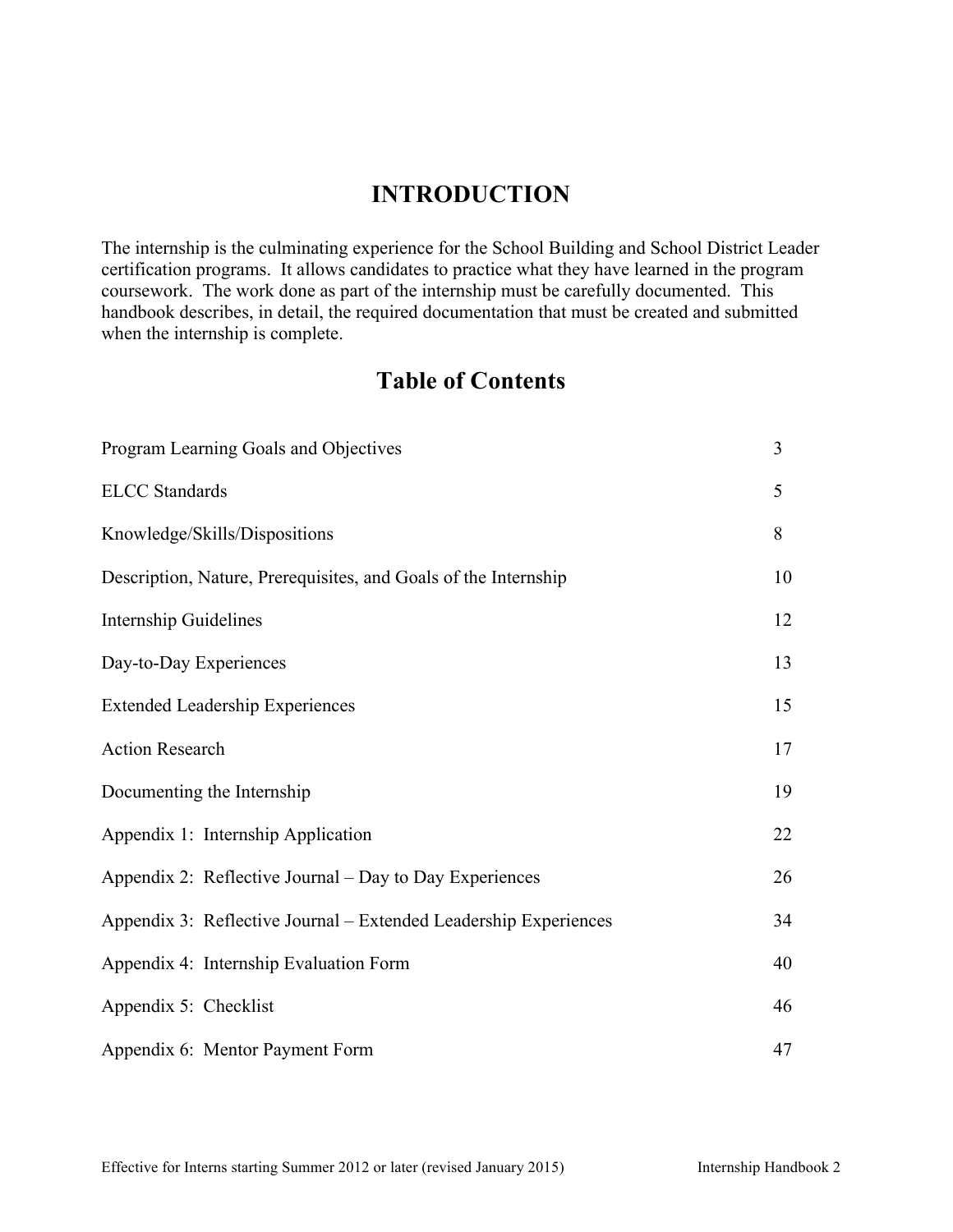# **PROGRAM LEARNING GOALS AND OBJECTIVES**

The degree programs offered at Canisius College are accredited by the Middle States Association of Colleges and Universities. Middle States sets forth a requirement that programs must establish learning goals and objectives for the programs, and identify how students are assessed according to these learning goals and objectives.

As discussed in the Educational Leadership Program Handbook, the School of Education and Human Services has established a Conceptual Framework to govern the programs offered within the school. The Educational Leadership programs are governed by the Educational Leadership Constituents Council standards. **The Conceptual Framework is used to identify program learning goals and the ELCC Standards are used to identify program objectives**. The program objectives are broad, but they are refined in each course as appropriate for the course content. These learning goals, along with the ELCC standards are assessed within the internship.

Learning Goal 1: Candidates the Educational Leadership programs will demonstrate content knowledge, pedagogical, and professional knowledge necessary for successful performance in their field.

Students will:

Understand and promote continual and sustainable school (district) improvement by appropriately evaluating school (district) progress.

Understand and know how to sustain a school (district) culture and instructional program through collaboration, trust, and personalized learning with high expectations for all students.

Understand how school (district) policies protect welfare and safety of students and staff.

Understand how school districts are governed and how school district policy establishes the foundation for administrative roles, responsibilities, and initiatives.

**Learning Goal 2:** Candidates in the Educational Leadership programs will demonstrate professional skills and dispositions necessary for successful performance in their field.

Students will:

Collaboratively develop, articulate, and steward a district vision, using data to identify goals and evaluate progress toward those goals.

Create and evaluate a comprehensive, rigorous, and coherent curricular and instructional school (district) program using appropriate technologies.

Develop and supervise the instructional and leadership capacity of school (district) staff.

Monitor and evaluate school (district) management and operational systems efficiently using human, fiscal, and technological resources.

Respond to community interests and needs by building and sustaining productive school (district) relationships with community partners.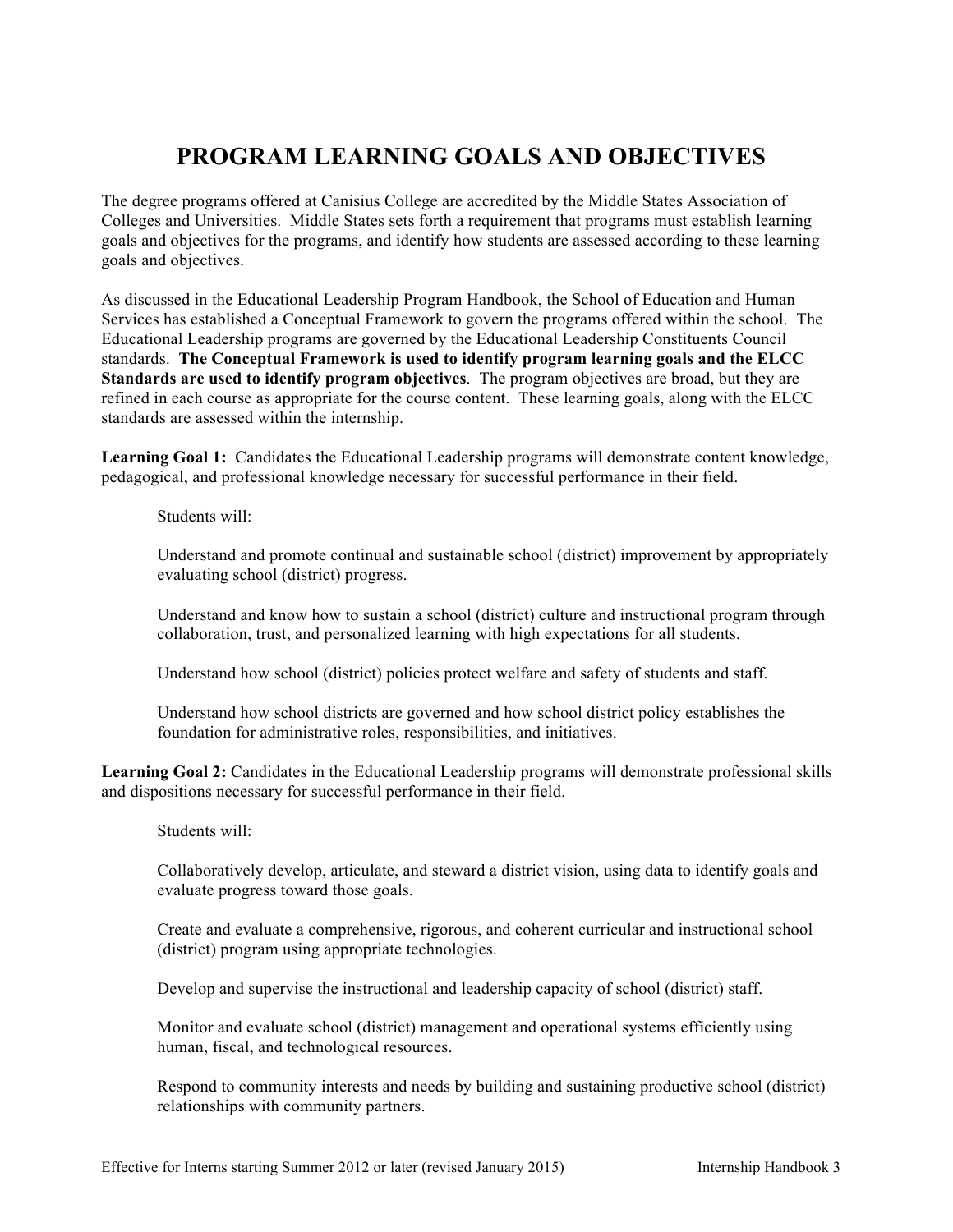**Learning Goal 3:** Candidates in the Educational Leadership programs will demonstrate willingness to use their skills to benefit and serve society. Within the contexts of their work, candidates promote authentic learning, social and emotional development, and a commitment to social justice in environments that foster respect for diversity and the dignity of all.

Students will:

Understand and mobilize community resources by promoting an understanding, appreciation, and use of diverse cultural, social, and intellectual resources within the school (district) community.

Understand and advocate for school (district) students, families, and caregivers by acting to influence local, district, state, and national decisions affecting student learning in a school (district) environment.

Understand moral and ethical implications of policy options and political strategies.

**Learning Goal 4:** Candidates will demonstrate self-reflection as a habit of mind, continuously assessing and refining their professional practice as they construct a rich repertoire of research-based knowledge, skills, and attitudes for effective performance ensuring that all students and/or clients have optimal opportunities to learn and grow.

Students will:

Act with integrity and fairness to ensure a school system of accountability for every student's academic and social success and will model principles of self-awareness, reflective practice, transparency, and ethical behavior.

**Learning Goal 5:** Candidates will become adept at applying their acquired knowledge in the process of evaluating their own professional performance and decision-making with respect to its impact on students and/or clients, organizations, and the wider community

Students will:

Understand and evaluate potential moral and legal consequences of decision making in the school (district) and will promote social justice to ensure that individual student needs inform all aspects of schooling.

Understand and can anticipate and assess emerging trends and initiatives in order to adapt school (district)-based leadership strategies in an effort to improve the performance of the students.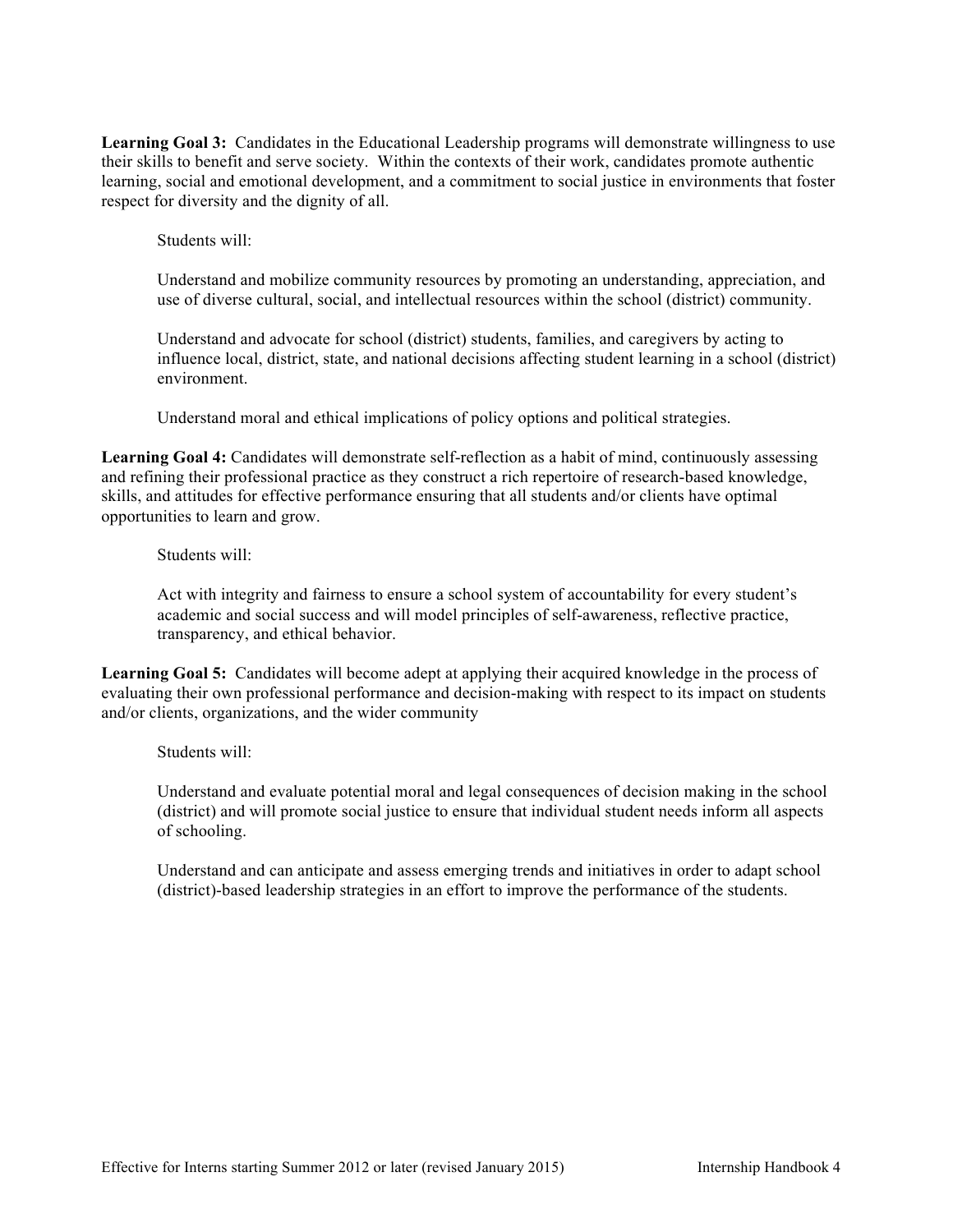# **EDUCATIONAL LEADERSHIP CONSTITUENTS COUNCIL School Building and School District Level Program Standards**

**The Educational Leadership programs include both School Building Leader and, if desired, School District Leader certification. The standards discussed below address both. The internship has been designed to ensure that opportunities for learning exist for both building and district leadership.**

**ELCC Standard 1.0:** A building (district)-level education leader applies knowledge that promotes the success of every student by collaboratively facilitating the development, articulation, implementation, and stewardship of a shared school (district) vision of learning through the collection and use of data to identify school (district) goals, assess organizational effectiveness, and implement school (district) plans to achieve school (district) goals; promotion of continual and sustainable school (district) improvement; and evaluation of school (district) progress and revision of school (district) plans supported by school (district)-based stakeholders.

ELCC 1.1: Candidates understand and can collaboratively develop, articulate, implement, and steward a shared vision of learning for a school (district).

ELCC 1.2: Candidates understand and can collect and use data to identify school (district) goals, assess organizational effectiveness, and implement plans to achieve school (district) goals.

ELCC 1.3: Candidates understand and can promote continual and sustainable school (district) improvement.

ELCC 1.4: Candidates understand and can evaluate school (district) progress and revise school (district) plans supported by school (district) stakeholders.

**ELCC Standard 2.0:** A building (district)-level education leader applies knowledge that promotes the success of every student by sustaining a school (district) culture and instructional program conducive to student learning through collaboration, trust, and a personalized learning environment with high expectations for students; creating and evaluating a comprehensive, rigorous and coherent curricular and instructional school (district) program; developing and supervising the instructional and leadership capacity of school (district) staff; and promoting the most effective and appropriate technologies to support teaching and learning within a school (district) environment.

ELCC 2.1: Candidates understand and can sustain a school (district) culture and instructional program conducive to student learning through collaboration, trust, and a personalized learning environment with high expectations for students.

ELCC 2.2: Candidates understand and can create and evaluate a comprehensive, rigorous, and coherent curricular and instructional school (district) program.

ELCC 2.3: Candidates understand and can develop and supervise the instructional and leadership capacity of school (district) staff.

ELCC 2.4: Candidates understand and can promote the most effective and appropriate technologies to support teaching and learning in a school (district) environment.

**ELCC Standard 3.0**: A building (district)-level education leader applies knowledge that promotes the success of every student by ensuring the management of the school (district) organization, operation, and resources through monitoring and evaluating the school (district) management and operational systems; efficiently using human, fiscal, and technological resources in a school (district) environment; promoting and protecting the welfare and safety of school (district) students and staff; developing school (district) capacity for distributed leadership; and ensuring that teacher and organizational time is focused to support high-quality instruction and student learning.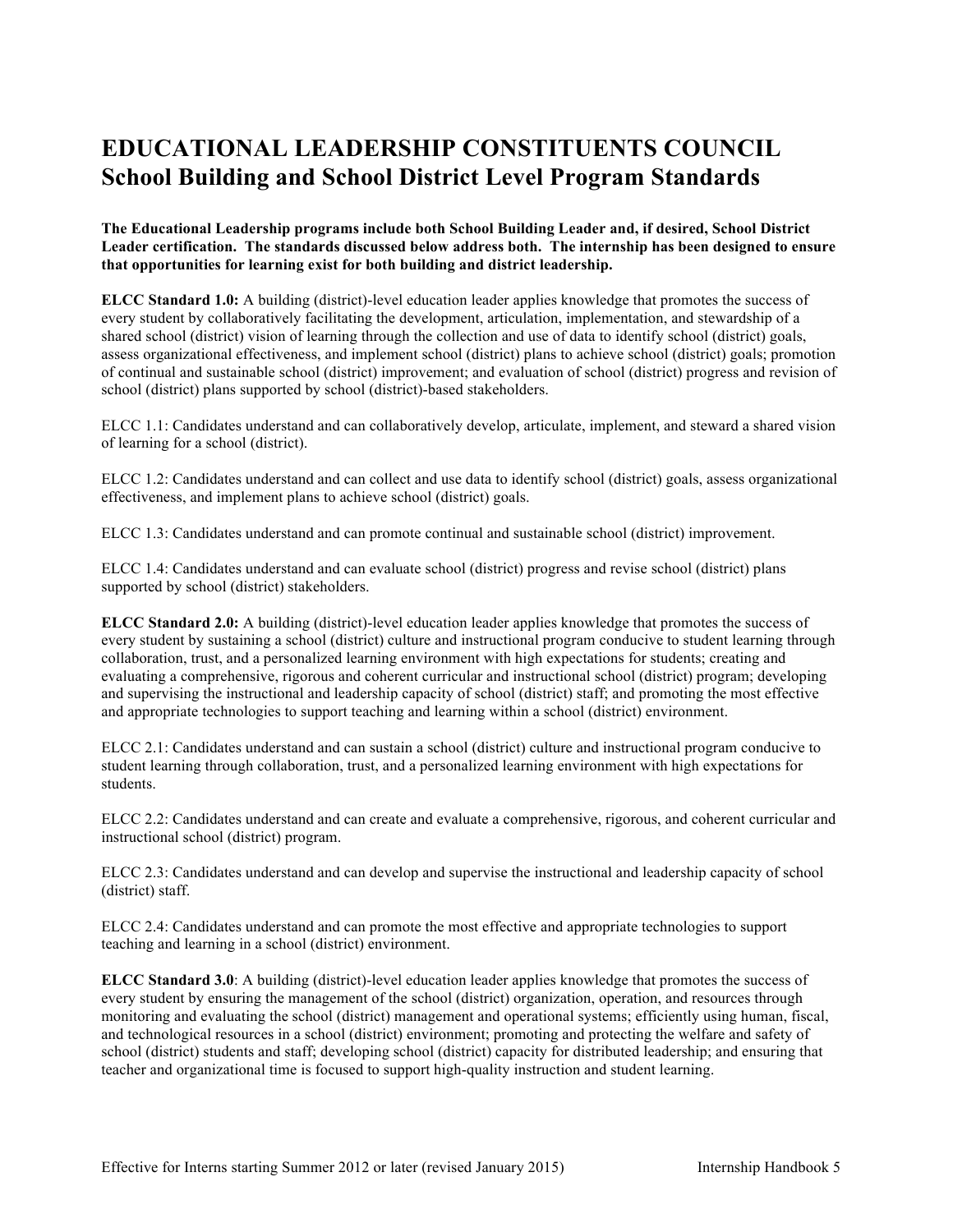ELCC 3.1: Candidates understand and can monitor and evaluate school (district) management and operational systems.

ELCC 3.2: Candidates understand and can efficiently use human, fiscal, and technological resources to manage school (district) operations.

ELCC 3.3: Candidates understand and can promote school (district)-based policies and procedures that protect the welfare and safety of students and staff within the school.

ELCC 3.4: Candidates understand and can develop school (district) capacity for distributed leadership.

ELCC 3.5: Candidates understand and can ensure teacher and organizational time focuses on supporting high-quality school (district) instruction and student learning.

**ELCC Standard 4.0:** A building (district)-level education leader applies knowledge that promotes the success of every student by collaborating with faculty and community members, responding to diverse community interests and needs, and mobilizing community resources on behalf of the school (district) by collecting and analyzing information pertinent to improvement of the school's educational environment; promoting an understanding, appreciation, and use of the diverse cultural, social, and intellectual resources within the school (district) community; building and sustaining positive school (district) relationships with families and caregivers; and cultivating productive school (district) relationships with community partners.

ELCC 4.1: Candidates understand and can collaborate with faculty and community members by collecting and analyzing information pertinent to the improvement of the school (district)'s educational environment.

ELCC 4.2: Candidates understand and can mobilize community resources by promoting an understanding, appreciation, and use of diverse cultural, social, and intellectual resources within the school (district) community.

ELCC 4.3: Candidates understand and can respond to community interests and needs by building and sustaining positive school (district) relationships with families and caregivers.

ELCC 4.4: Candidates understand and can respond to community interests and needs by building and sustaining productive school (district) relationships with community partners.

**ELCC Standard 5.0:** A building (district)-level education leader applies knowledge that promotes the success of every student by acting with integrity, fairness, and in an ethical manner to ensure a school (district) system of accountability for every student's academic and social success by modeling school (district) principles of selfawareness, reflective practice, transparency, and ethical behavior as related to their roles within the school (district); safeguarding the values of democracy, equity, and diversity within the school (district); evaluating the potential moral and legal consequences of decision making in the school (district); and promoting social justice within the school (district) to ensure that individual student needs inform all aspects of schooling.

ELCC 5.1: Candidates understand and can act with integrity and fairness to ensure a school system of accountability for every student's academic and social success.

ELCC 5.2: Candidates understand and can model principles of self-awareness, reflective practice, transparency, and ethical behavior as related to their roles within the school (district).

ELCC 5.3: Candidates understand and can safeguard the values of democracy, equity, and diversity within the school (district).

ELCC 5.4: Candidates understand and can evaluate the potential moral and legal consequences of decision making in the school (district).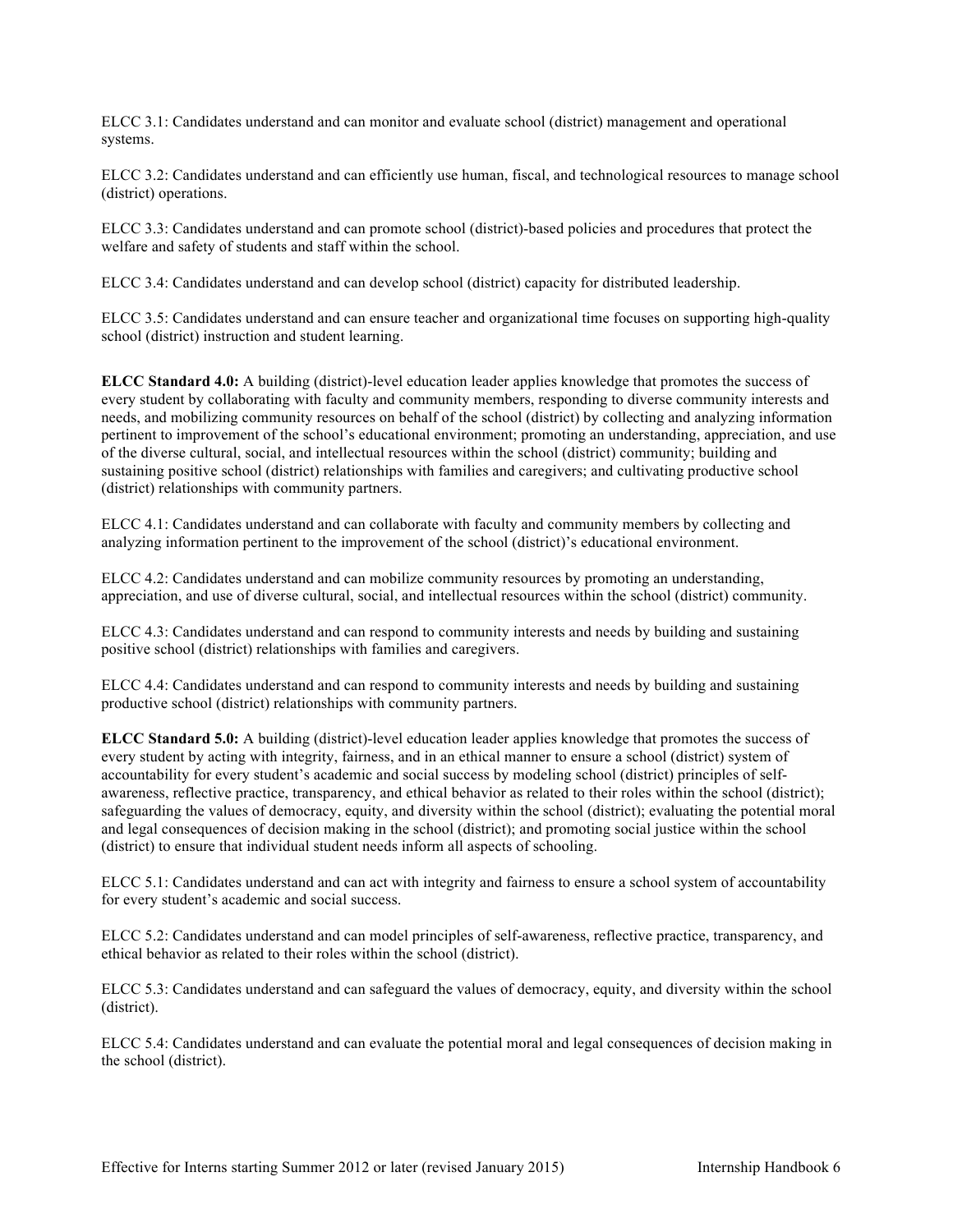ELCC 5.5: Candidates understand and can promote social justice within the school (district) to ensure that individual student needs inform all aspects of schooling.

**ELCC Standard 6.0:** A building (district)-level education leader applies knowledge that promotes the success of every student by understanding, responding to, and influencing the larger political, social, economic, legal, and cultural context through advocating for school (district) students, families, and caregivers; acting to influence local, district, state, and national decisions affecting student learning in a school (district) environment; and anticipating and assessing emerging trends and initiatives in order to adapt school (district) (district)-based leadership strategies.

ELCC 6.1: Candidates understand and can advocate for school (district) students, families, and caregivers.

ELCC 6.2: Candidates understand and can act to influence local, district, state, and national decisions affecting student learning in a school (district) environment.

ELCC 6.3: Candidates understand and can anticipate and assess emerging trends and initiatives in order to adapt school (district)-based leadership strategies.

**ELCC Standard 7.0:** A building (district)-level education leader applies knowledge that promotes the success of every student through a substantial and sustained educational leadership internship experience that has school (district)-based field experiences and clinical internship practice within a school (district) setting and is monitored by a qualified, on-site mentor.

ELCC 7.1: Substantial Field and Clinical Internship Experience: The program provides significant field experiences and clinical internship practice for candidates within a school (district) environment to synthesize and apply the content knowledge and develop professional skills identified in the other *Educational Leadership Building (district) level Program Standards* through authentic, school (district)-based leadership experiences.

ELCC 7.2: Sustained Internship Experience: Candidates are provided a six-month, concentrated (9–12 hours per week) internship that includes field experiences within a school (district)-based environment.

ELCC 7.3: Qualified On-Site Mentor: An on-site school (district) mentor who has demonstrated experience as an educational leader within a school (district) and is selected collaboratively by the intern and program faculty with training by the supervising institution.

*Detailed descriptions of the behavioral criteria that demonstrate each of these SBL and SDL Standard Elements can be found on this webpage: http://www.canisius.edu/masters-in-educational-administration/handbooks.asp.*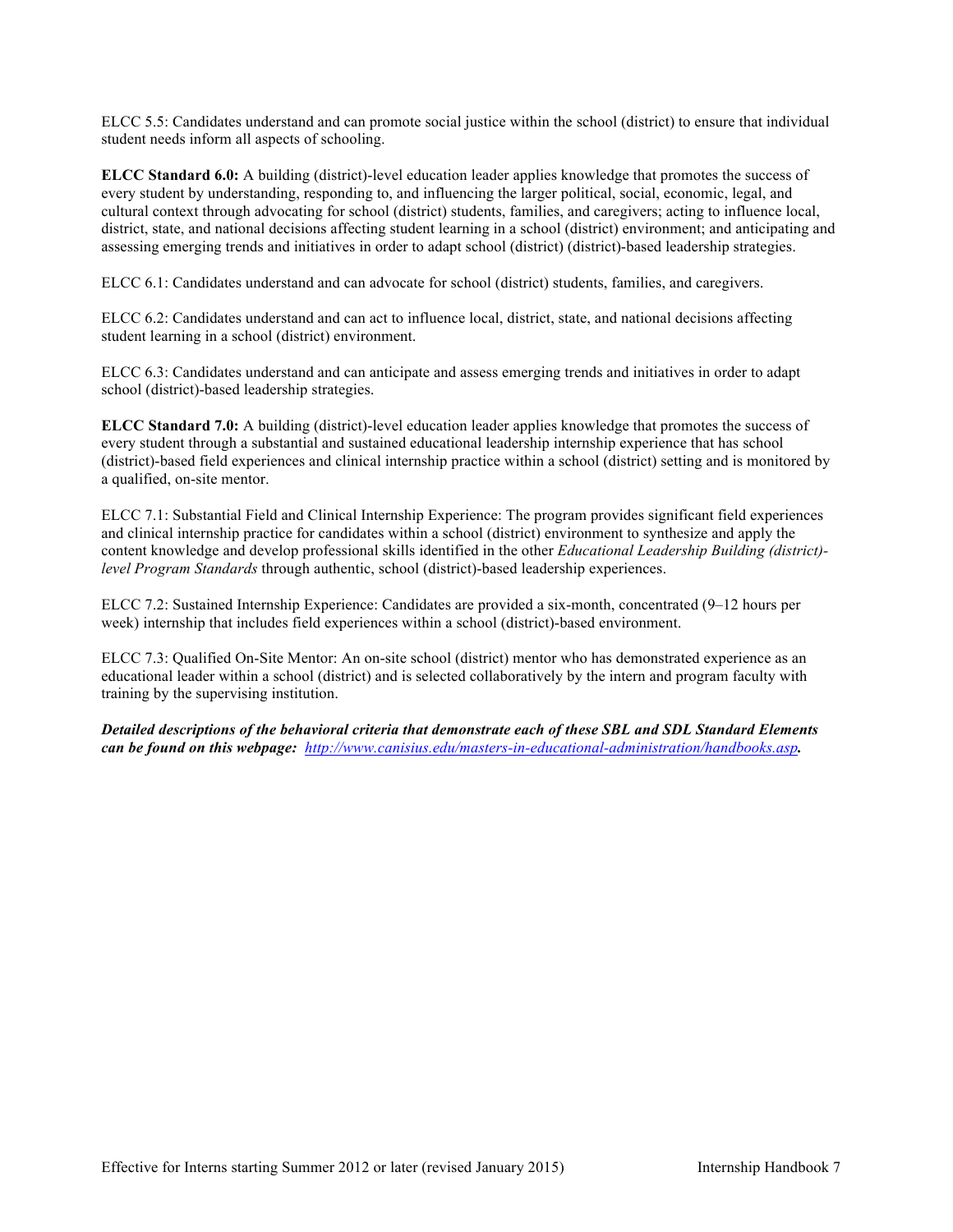## **CAEP CRITERIA KNOWLEDGE, SKILLS, AND DISPOSITIONS**

As noted in the conceptual framework which is in our program handbook, candidates will be required to demonstrate the ability to reflect on their practice, apply knowledge, exhibit skills, and develop dispositions essential to successful leadership in PK-12 settings. Knowledge and skills are developed through exposure to content and practice provided in the required courses in the program along with the experience in the internship. It is also important for candidates to develop the dispositions that are also needed to be successful. Canisius has identified a list of desired dispositions, along with their behavioral indicators. These dispositions will be assessed by the mentor in the internship and are described below.

#### A Canisius student is:

- Enthusiastic- Demonstrates initiative and commitment towards the educational pursuit
	- o Takes actions to improve knowledge in subject area content
	- o Seeks opportunities and participates in activities that improve skills
	- o Finds opportunities to collaborate with other professionals
	- o Communicates with other stake-holders of the client's/students' welfare (parents, family members, other professionals)
	- o Models appropriate behaviors for students and professionals
- Just- Appreciates value for human diversity and the ideal of fairness
	- o Demonstrates positive attitudes, empathy, concern, sensitivity, and fairness toward diverse cultures and learners
	- o Exhibits willingness to work with, advocate for, and improve the welfare of clients/students and others of different race, creed, sex, lifestyle, and national origin
	- o Demonstrates the belief and fosters student appreciation that diversity in the classroom, in the school, and in society enhances learning
	- o Fosters student appreciation for diversity in the classroom, in the school, and in society
- Caring- Demonstrates an attitude of empathy, tolerance and acceptance of others
	- o Holds high expectations for all students through a willingness to differentiate instruction/professional intervention
	- o Demonstrates consideration and respect for the whole person by acknowledging how different life experiences, opportunities and barriers impact client/student outcomes
- Ethical- Models behavior embodied in the mission of the School and College, and shows integrity in professional practice
	- o Is honest and trustworthy in communication and interaction with others
	- o Demonstrates professionally ethical behavior including confidentiality and appropriate interpersonal boundaries
	- o Demonstrates knowledge of the ethics of their profession through professional behavior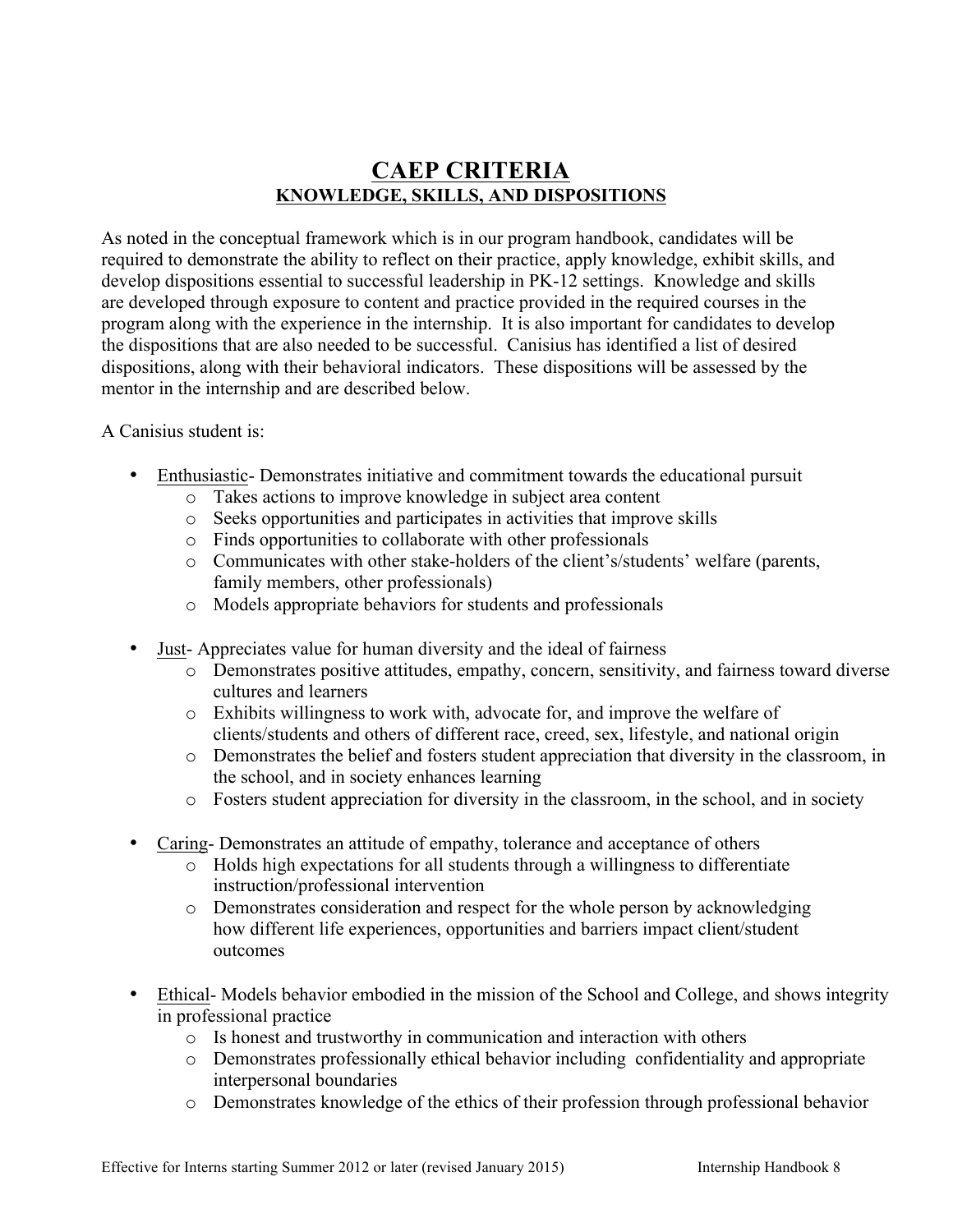- Responsible-Demonstrates personal and professional accountability for themselves and the profession
	- o Works well with peers, staff and other professionals
	- o Shares information with peers, staff and other professionals as appropriate
	- o Demonstrates professional behavior that includes punctuality and preparedness for professional assignments

The internship is the time where candidates demonstrate all three criteria; knowledge, skills, and dispositions. While most of the required experiences will provide opportunities to demonstrate all three, our internship evaluation will focus on the most appropriate criteria for the task.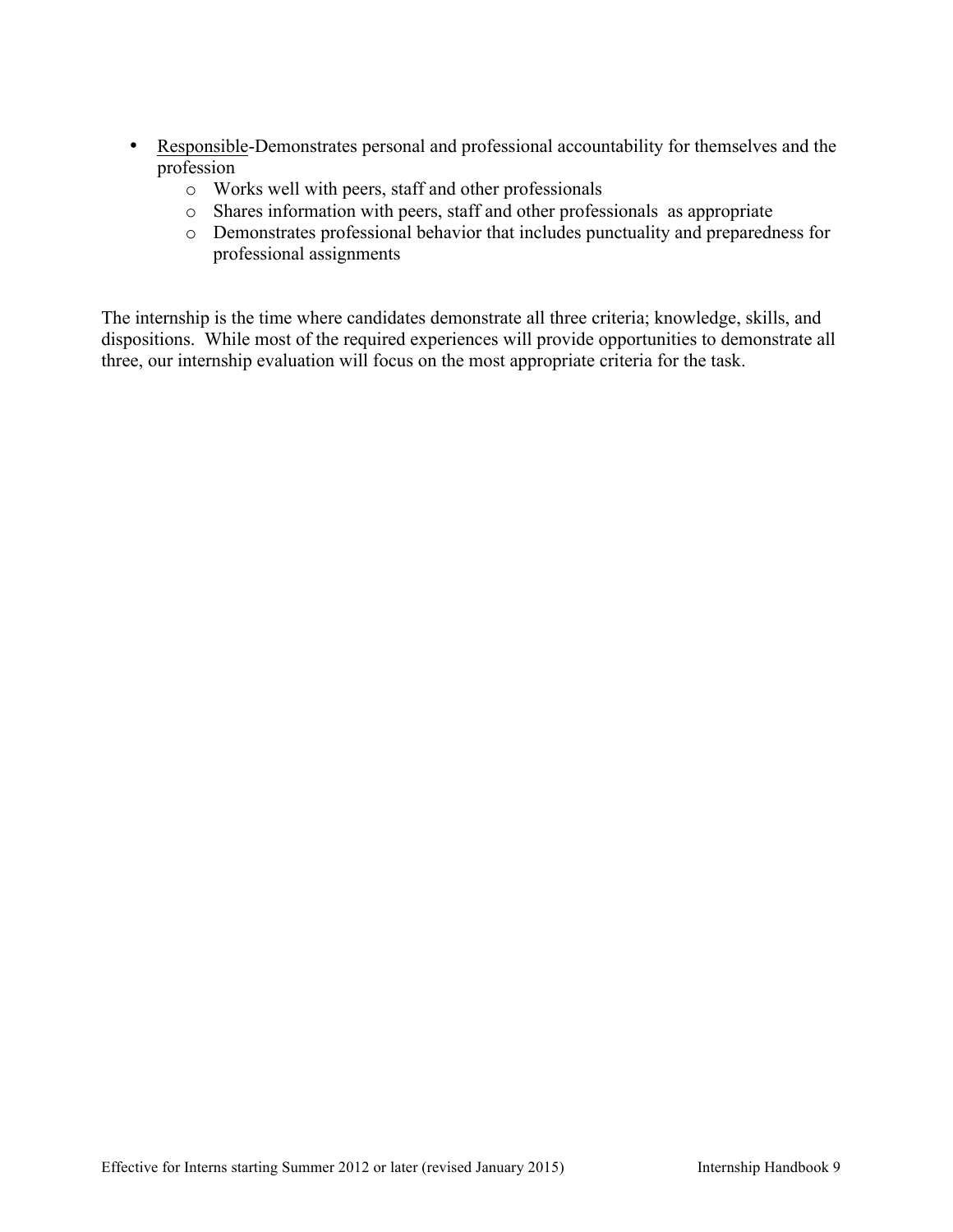## **SCHOOL BUILDING LEADER SCHOOL DISTRICT LEADER**

#### **Description of the Internship**

The internship is characterized as the process and product that result from applying the knowledge, skills, and dispositions candidates have acquired in strategic, instructional, organizational, and contextual leadership. Internship experiences will be coupled with related online seminar sessions, leading to a meaningful synthesis of knowledge, skills, service, professionalism, and leadership.

The internship includes a variety of rigorous leadership experiences in diverse settings planned and guided by personnel from Canisius College and cooperating school districts. Interns will be provided substantial responsibilities that increase over time in amount and complexity, and which involve direct interaction and involvement with students, staff, parents, and community leaders. The internship may also include some involvement with social service organizations (e.g., Child and Family Services, Catholic Charities of Buffalo and Rochester, BryLin Hospitals, Mid-Erie Counseling and Treatment Services, People Inc., etc.).

#### **Nature of the Internship**

The internship requires a minimum of **600 clock hours** translating to a total of 8 credit hours. Candidates register for EDA 690: The Internship (8 credit hours) after successful completion of at least 12 credit hours of program coursework.

Each candidate (intern) will have a mentor who is an experienced certified administrator who has agreed to supervise the internship experience, providing guidance, support, and feedback as needed. Candidates will also have a Canisius supervisor. Canisius College will provide an online orientation for interns and their mentors prior to the start of the internship. Canisius will also provide training/advice for mentors during the course of the internship as requested.

The intern and administrative mentor will work collaboratively to design an internship that provides a variety of substantial leadership experiences and responsibilities. If possible, the internship should include experiences in two or more settings (urban and non-urban) and at multiple levels (elementary, secondary, etc.). The internship will include both building and district leadership experiences. Further enrichment of the internship experience will be provided through mandatory participation in the Internship Seminar, EDA690L.

While an optimum internship would comprise a year long, full-time mentored experience, candidates may be otherwise employed and require creative planning to maximize the benefits of the internship. The internship will therefore be tailored to meet the candidate's needs, taking into account current placement, status of employment, areas of interest, etc.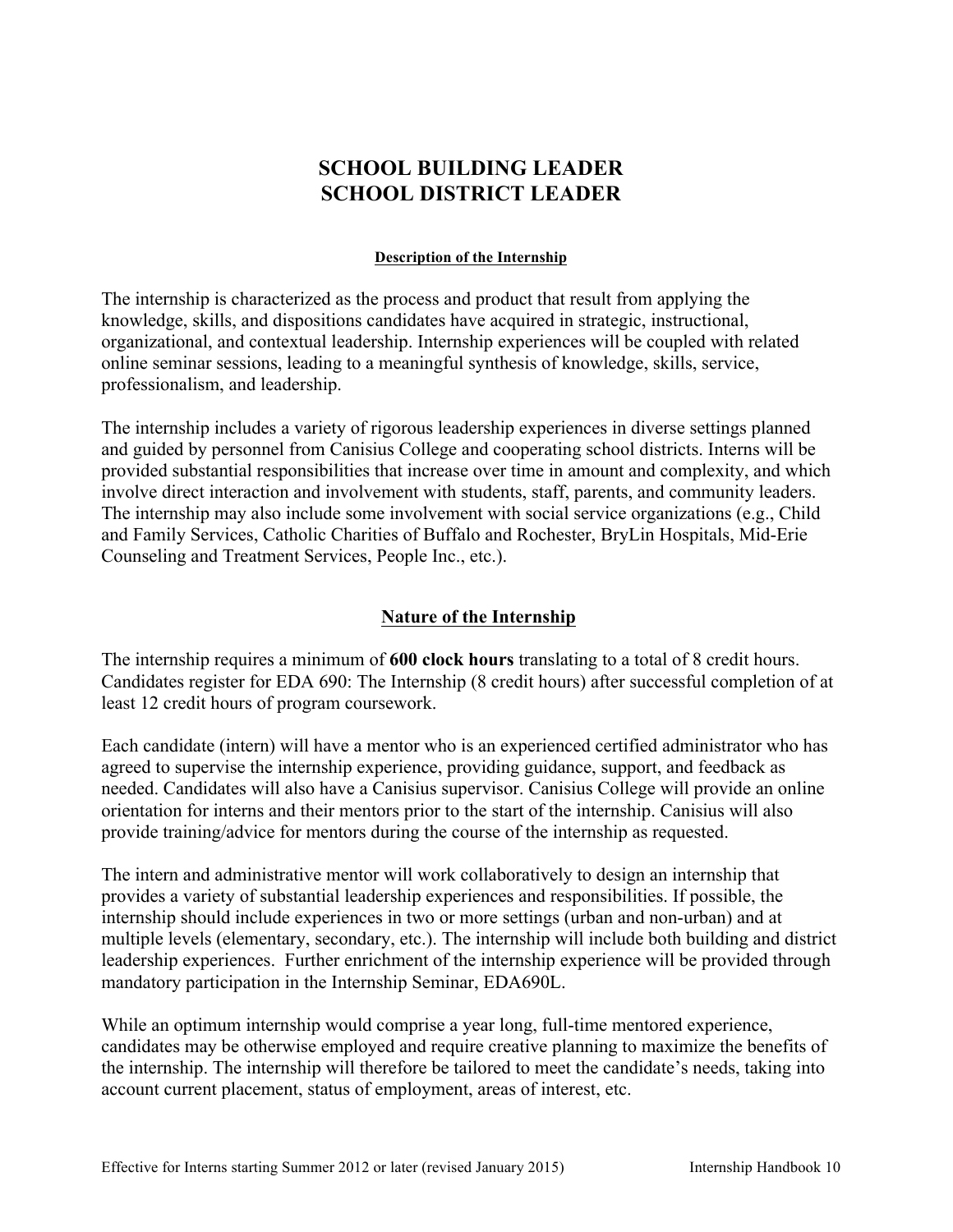Below is an example of an internship designed for a candidate who is employed full time.

- $\geq$  One term in a summer school program for approximately 200 hours.
- $\triangleright$  A second term in a district central office for approximately 200 hours.
- $\geq$  One semester in school/district of employment for approximately 200 hours.

## **Prerequisites for the Internship**

*Prior to beginning the internship, each candidate will:*

- − Have an average score of 4 or better on Common Assignments.
- − Have successfully completed a minimum of 12 credits in the Educational Leadership Program at Canisius College.
- − Secure an administrative mentor and internship site with approval of the Educational Leadership Program Director or a designee.
- − Complete and submit the Internship Application (see Appendix 1) to the Educational Leadership Program Director or a designee.

#### **Goals of the Internship**

*As a result of completing the internship, candidates will:*

- − Have experienced a variety of substantial in-school/district experiences over an extended period of time in diverse settings.
- − Have established relationships with school leaders, acting as mentors, who guide them in their preparation for school leadership in appropriate in-school/district experiences.
- − Have had some involvement with social service, private, and/or community organizations.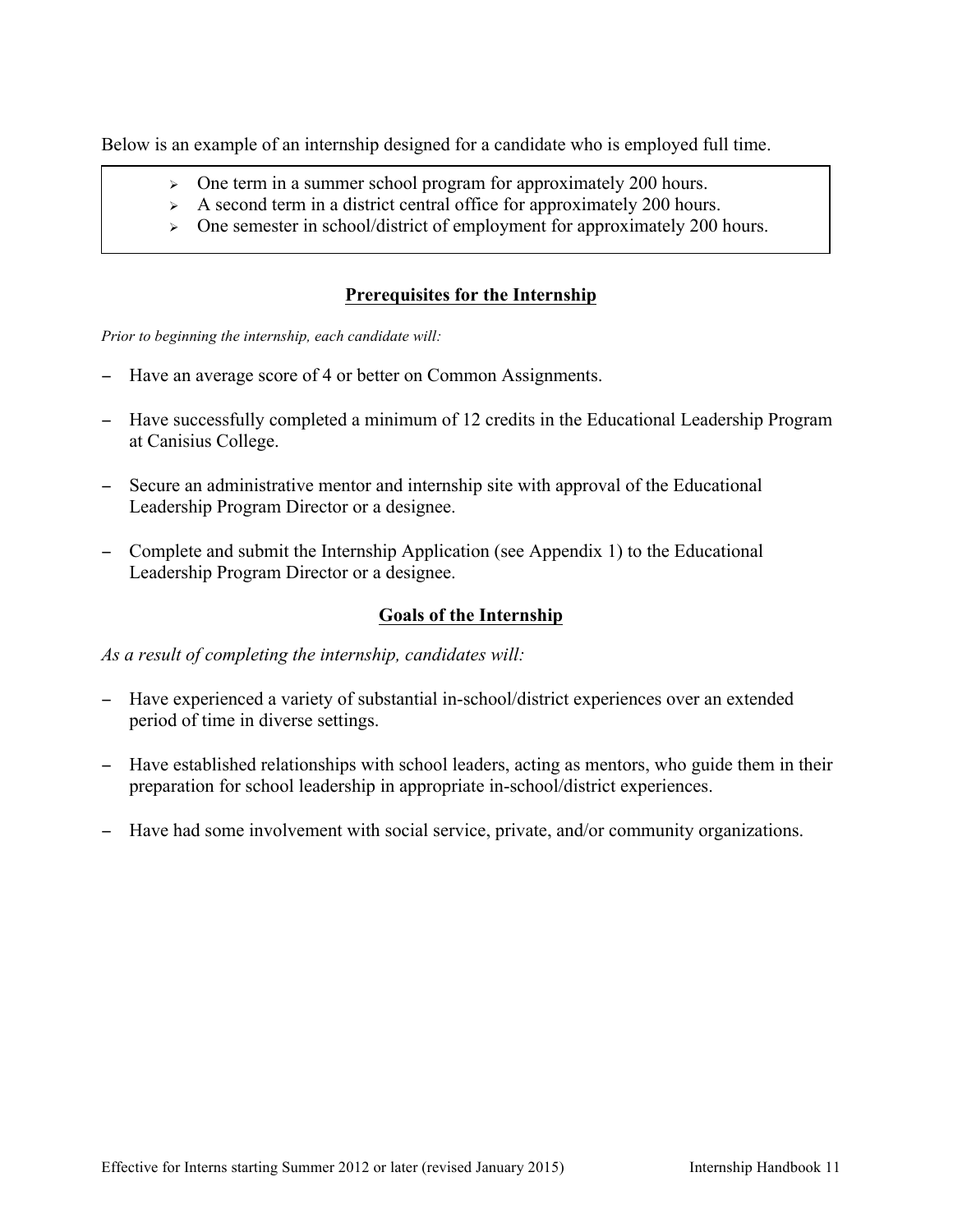#### **INTERNSHIP GUIDELINES**

*The following guidelines will assist the candidate (intern) in planning for the internship.*

- 1. With approval of the college supervisor, the intern will select/secure a primary setting for the internship as well as an administrative mentor in that setting.
- 2. The Program Director must approve the administrative mentor and internship site.
- 3. The mentor assists the intern in selecting relevant tasks and responsibilities as well as in identifying settings for additional experiences (i.e., elementary, secondary, central office, community agency).
- 4. The assigned Supervisor will communicate with interns and their administrative mentors.
- 5. The intern will assume administrative duties in the internship setting at the direction of the mentor. These will be divided into two categories: **Day-to-Day Experiences and Extended Leadership Experiences**. The intern will also complete one **Action Research** project. **The Day-To-Day Experience** hours will be documented in a reflective journal that includes a description of each activity, connection to the identified ELCC standard, and reflections that assess the experience and identify goals for improvement. There will be six **Extended Leadership Experiences** (one addressing each ELCC Standard group) that will be evaluated by the mentor. These experiences will also be documented in a separate section of the reflective journal. Each of these **Extended Leadership Experiences** must be at least 20 hours. Finally, the **Action Research** project must be completed and submitted to Taskstream for evaluation by the Canisius Supervisor. This is the common assignment for the internship.
- 6. The administrative mentor will complete at least one written evaluation during the internship (see Appendix 4 for the Evaluation Form). Mentors will conference with the intern about their progress and the content of their evaluation.
- 7. Interns will participate in EDA 690L-ONL, Internship Seminar, which is offered online.
- 8. The intern arranges for his or her administrative mentor to submit an evaluation and a written *Letter of Completion* to the Educational Leadership Program Director upon successful completion of the internship.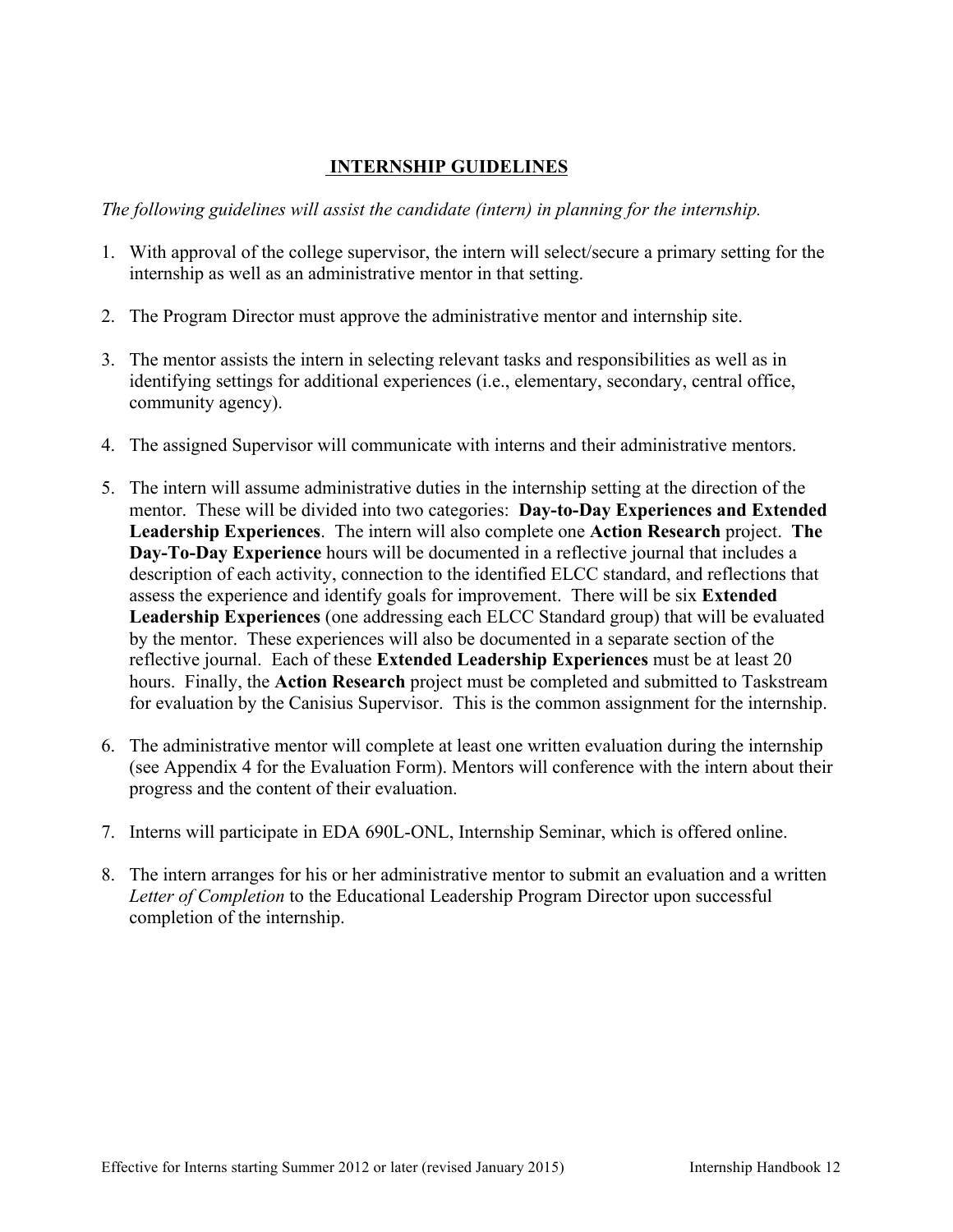#### **Day-to-Day Common Experiences**

The list of Day-to-Day Common Internship Experiences is provided below. You should give careful consideration to how each might be applied in the identified internship site(s). Any number of tasks or responsibilities might contribute toward the experience. These details should be described in the Reflective Journal.

- 1. Work with a district level administrator to plan for renewal or improvement to district's vision. The recommendations should be based on district data and reflect relevant theory and research related to organizational and educational leadership. (ELCC SDL 1.1)
- 2. Learn about the BEDS forms (Basic Educational Data Sheets) (i.e., contents, purpose, and significance to the school district). Assist the principal in reviewing, completing, and utilizing these and other state forms. (ELCC SDL 1.2)
- 3. Review and revise school handbooks or manuals articulating the collection between initiatives and the school and district's vision (ELCC SBL 1.3)
- 4. Analyze student progress using state test scores and/or other forms of assessment. Make recommendations for improved student achievement through implementation of the school's vision. Review these recommendations with your mentor and discuss possible next steps. (ELCC SBL 1.4)
- 5. Review the procedures involved in opening and closing the school (fall/spring) and assist the principal in the process. (ELCC SBL 2.1)
- 6. Participate in a special education determinations, placements, and annual reviews, etc. and evaluate instructional strategies for special education students in your building utilizing research-based best practices. (ELCC SBL 2.2)
- 7. Observe and conference with a regular teacher, a special education teacher, and a classified employee to improve instruction using a variety of approaches (e.g., clinical, developmental/reflective, peer coaching, etc.) The evaluation procedures and forms of the school/district should be utilized in this process. (ELCC SBL 2.3)
- 8. Research and recommend how a technological improvement would be an improvement to a specific instructional improvement in the district. Communicate your idea to your mentor. (ELCC SDL 2.4)
- 9. Engage in the daily routines of school building leadership (e.g. supervising student arrival and departure including bus duty, supervising lunchroom, working through discipline and attendance issues, collaborating with staff, families, community, etc.) (ELCC SBL 3.1)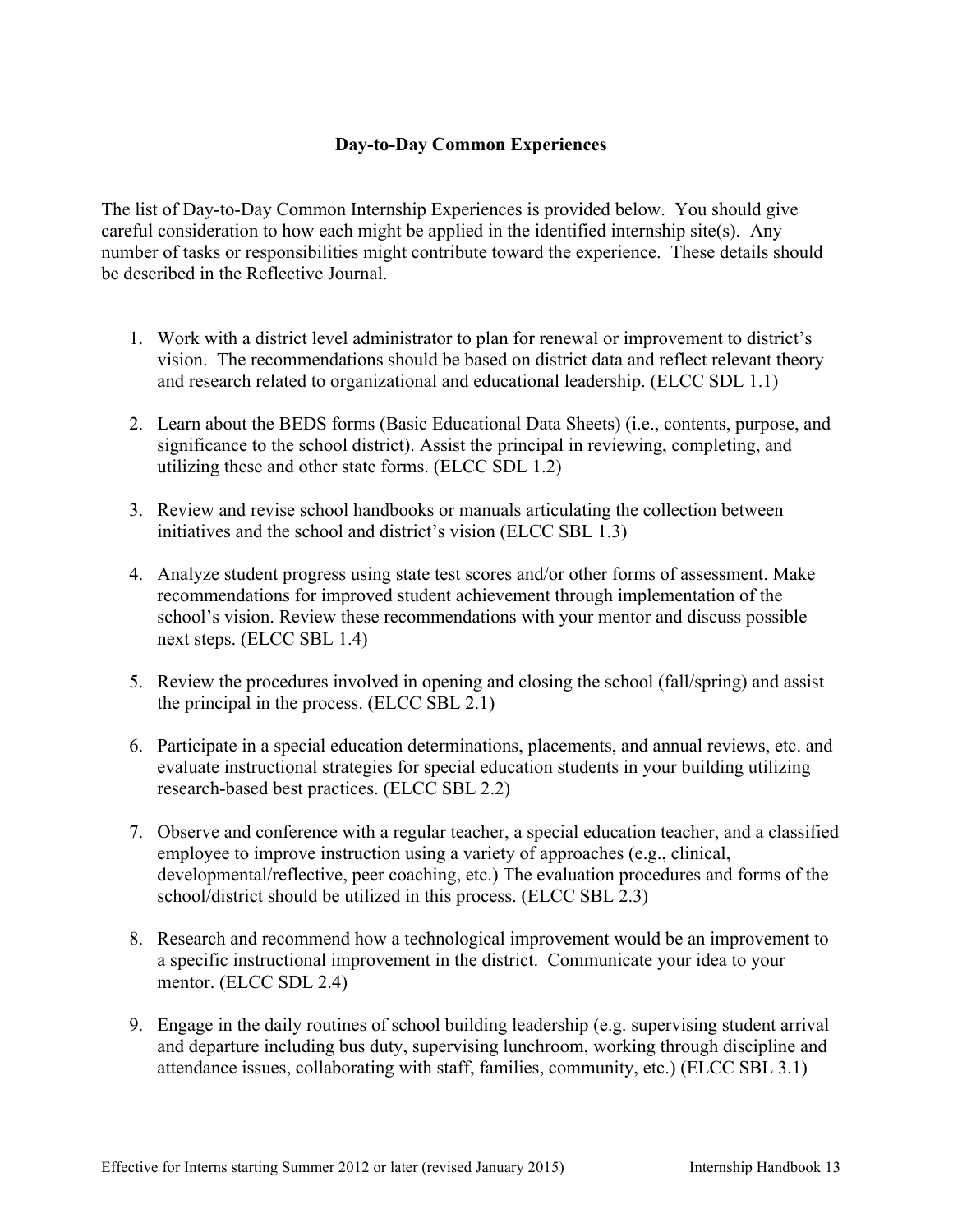- 10. Write a grant, or participate in the administration of an existing grant addressing an identified need of your district. (ELCC SDL 3.2)
- 11. Consult with the safety/risk representative of your school/district and review the emergency policies and procedures. Discuss possible changes for improvement given the district's legal responsibility and budgetary constraints. Prepare written documentation (for possible use in student handbook/policy manual) reflecting recommended revisions. (ELCC SDL 3.3)
- 12. Participate in the hiring process. Serve on teams designed to screen, interview, and hire new staff members (ELCC SBL 3.4).
- 13. Assist with scheduling school/student activities and/or prepare the schedule for the upcoming school year taking into account strategic, long-term, and operational planning. Use available software to accomplish this task. (ELCC SBL 3.5)
- 14. Attend several meetings of the district level leadership where the superintendent presides. Observe and record issues discussed, actions taken and/or proposed, and rationale for the actions. Identify how the superintendent brings various stakeholders together and discuss how this can influence implementation of the vision. Participate in the process if possible. (ELCC SDL 4.1)
- 15. Work with a principal to identify factors influencing the local community that will ultimately affect the school's culture and influence student achievement. Reflect on how community resources might be leveraged to improve school culture. (ELCC SBL 4.2)
- 16. Attend a meeting of a parent/teacher association. Volunteer to assist with one of their events. Reflect on these relationships facilitate parent participation in the instructional program. (ELCC SBL 4.3)
- 17. Work with the principal and staff or a district level administration to establish one community partnership that utilizes district or community resources to support district priorities and programs. (ELCC SDL 4.4)
- 18. Participate in the mediation of student-student, student-staff, staff-staff, and staff-parent conflicts. (ELCC SBL 5.1)
- 19. Work with a principal or district level administrator to identify existing or potential diversity issues/concerns in the district and develop a plan to prevent, alleviate, or resolve these matters. (ELCC SBL 5.2)
- 20. Work with a principal or district level administrator to become familiar with the methods that data are used within the district to monitor and ensure equity necessary for all students to be successful. (ELCC SDL 5.3)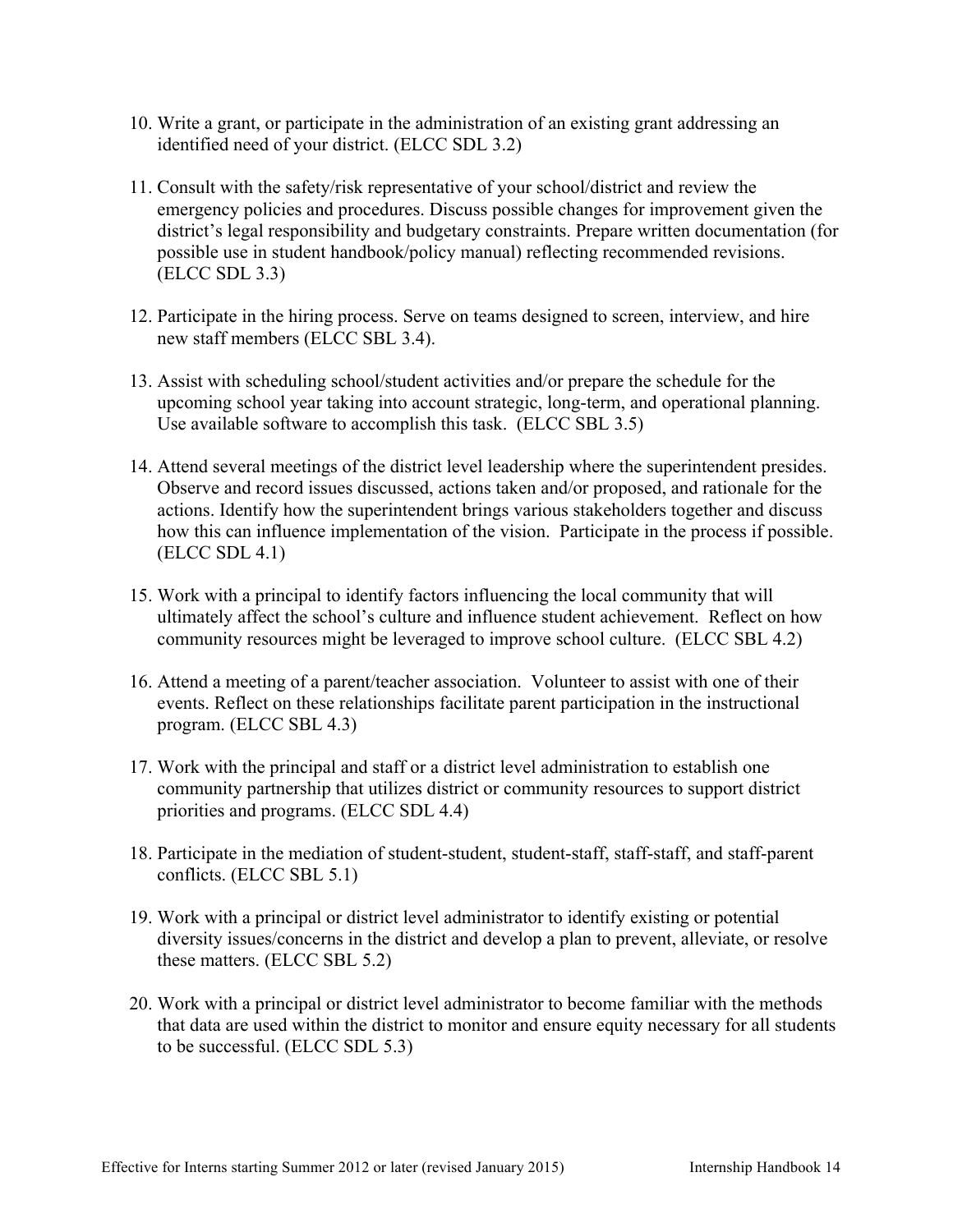- 21. Identify and reflect on ethical issues affecting your district. In your journal, make policy recommendations on these issues. (ELCC SDL 5.4)
- 22. Investigate district policies that promote social justice to ensure that individual student needs inform all aspects of schooling (i.e. academic fairness in programming, bullying prevention, peer counseling, etc.) Reflect on how these can influence student achievement. (ELCC SDL 5.5)
- 23. Review federal and state laws, rules, and regulations as they apply to students with disabilities (e.g., FAPE, LRE, IDEA, Section 504, etc.). Under the direction of the director of pupil personnel services or the CSE chairperson, review the testing and graduation requirements for this population of students in the school. Reflect on the school's compliance, and if applicable, make a recommendation to improve the school's compliance. (ELCC SBL 6.1)
- 24. Accompany a district administrator to a professional association meeting to observe how advocacy groups can act to influence local, district, state, and national decisions. Reflect on how advocacy can influence the goals established by the district. (ELCC SDL 6.2)
- 25. Research a national issue facing K-12 education. Reflect on how your district is addressing the issue locally and discuss the costs and benefits of those initiatives. (ELCC SDL 6.3)

## **Extended Leadership Experiences**

The list of Extended Leadership Experiences is provided below. Each of these experiences must be at least 20 hours. These experiences must extend to both the **school and the district**. These details should be described in the Extended Leadership Experience portion of the Reflective Journal. These extended experiences will require closer supervision by your mentor. There is a separate part of the reflective journal where you can describe what you learned from your mentor (or designee) about these experiences.

For each of the Extended Leadership Experiences you are also **required to select a reading** from the professional literature (e.g., journal article, book chapter, technical or research report, etc.) related to that specific experience. A brief summary of the reading along with the APA citation should be included in the reflective journal for each experience. Your reflections should refer to the reading to contextualize your experience and lend credibility to your actions.

These **Extended Leadership Experiences** will be the basis for the mentor evaluation. Using this work, the mentors will assess how well you demonstrate proficiency in both the ELCC Building and District Level Standards.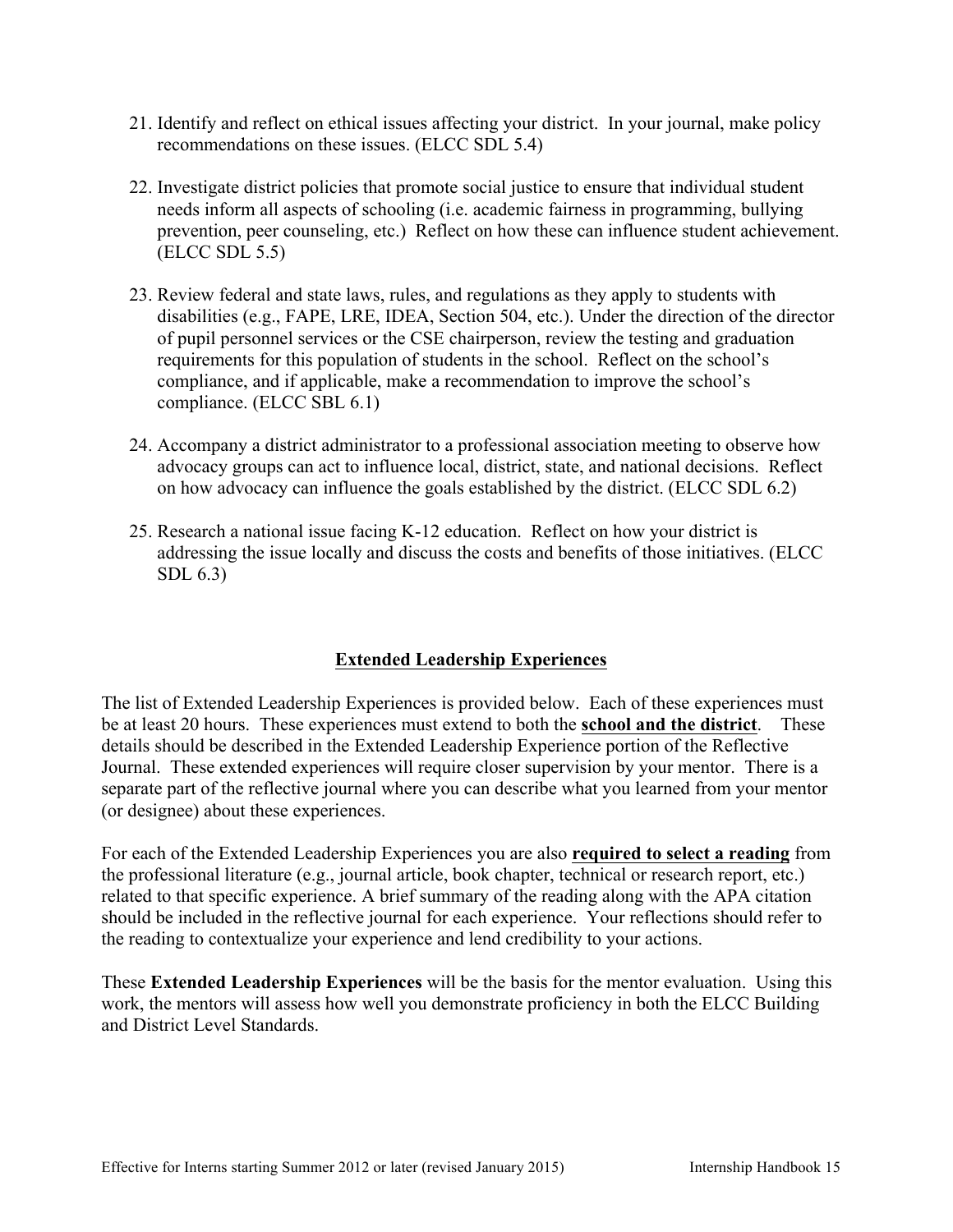- 26. Conduct a needs assessment and plan for professional development to address identified needs. Work with others to organize, facilitate, and evaluate. Recommend multiple techniques for professional development responding to the identified needs. Consider the impact at the **school and district level**. (ELCC SBL/SDL 1.1-1.4)
- 27. Assume a position of leadership in a district curriculum or planning committee utilizing data to assess instructional practices and describe the strengths and weaknesses of various practices. Make recommendations based on this analysis at the **school and district level**. (ELCC SBL/SDL 2.1-2.4)
- 28. With the district treasurer or business administrator, review all accounts and accounting procedures, including the annual audit. Be sure to include extracurricular accounts, resource allocation, accounts payable, and accounts receivable. Work with the principal and district level business official in developing the **school and district budget**. (ELCC SBL/SDL 3.1-3.5)
- 29. Plan and implement/conduct a public relations program/activity for the **school/district** that highlights collaboration with families and community member that meets needs of both. Write a plan for articulating the **school/district** program (mission, vision, priorities) to the community. Work with the media to have the **school/district** featured in some manner. (ELCC SBL/SDL 4.1-4.4)
- 30. Review policies, procedures, and programs currently in place in the school to integrate academic and vocational development in light of the community's economic conditions in an effort to accommodate needs of diverse learners and improve educational opportunities and make recommendations for improvement at the **school and district level**. Reflect on how these policies ensure equity, fairness, and social justice. Also, consider the legal consequences of inaction. (ELCC SBL/SDL 5.1-5.5)
- 31. School policy often stands at the intersection of laws/regulations and the needs of the school/community. Communication can go in both directions. State and Federal regulators are pushing for greater accountability for teachers by connecting their efforts to the performance of the students. Regulations and laws have been changed to move in this direction. Many in the schools and communities are resisting this trend. Attend meetings in your district dealing with this issue. Reflect on how this trend, and the new laws, will result in new district policy and how this policy will affect the students. In what ways is the **school and district** trying to influence state and national decisions. (ELCC SBL/SDL 6.1-6.3)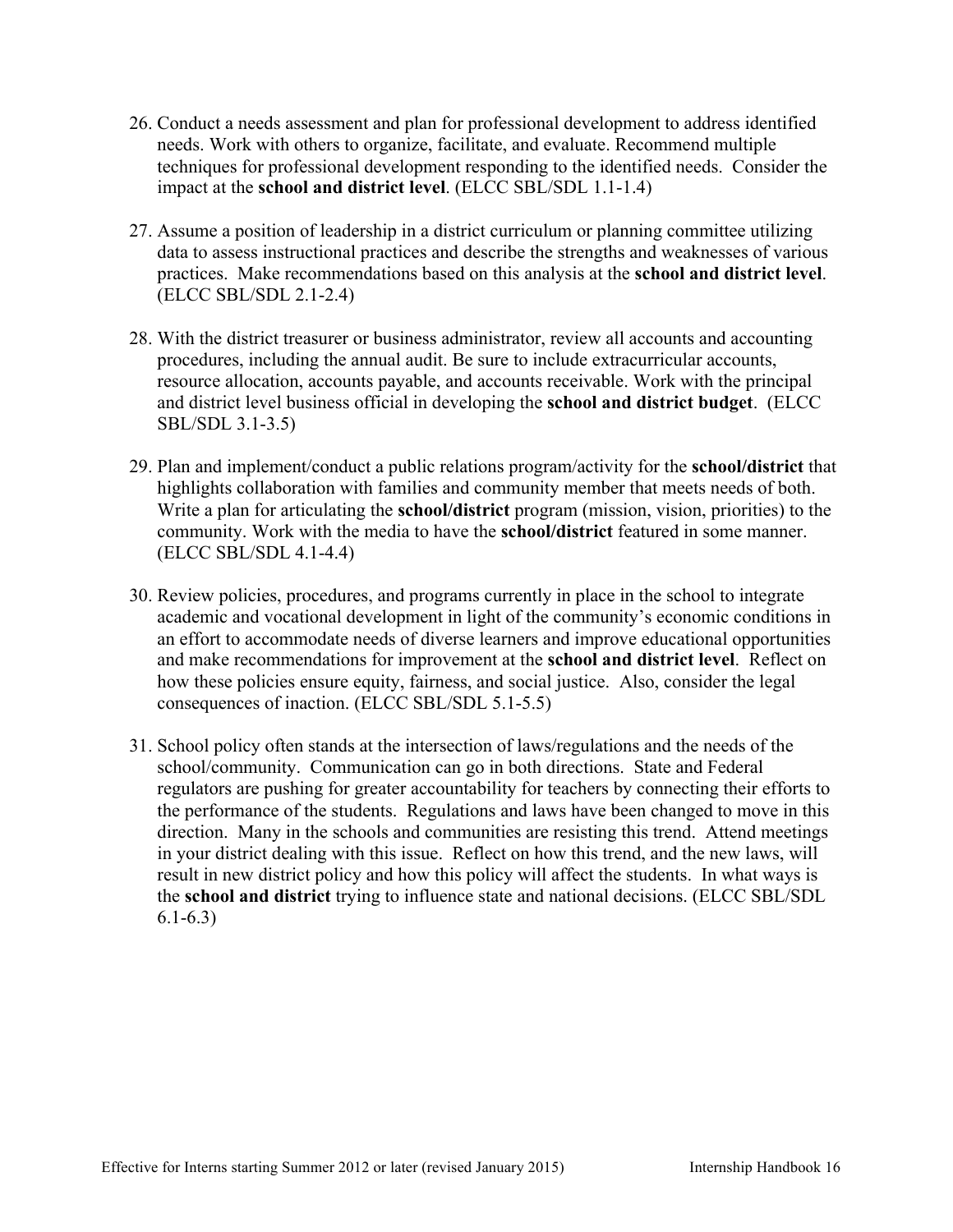#### **Action Research**

#### **Background:**

The ultimate goal of any administrative intervention would be to influence the learning environment in such a way that the performance of the students in that environment improves. Action Research provides a vehicle to clearly identify a need, identify a set of actions/interventions to be taken to address that need, identify sources of data that will assess the effectiveness of the intervention, and make any adjustments necessary based on that data.

The influence of the school leader on the performance of the students is often indirect. It often takes the form of professional development provided to teachers, clinical supervision and feedback for a teacher in an individual classroom, or modifications to school-wide policy made to globally address a specific problem.

#### **Assignment:**

- 1. Identify an instructional need of an individual teacher or group of teachers, or a schoolwide problem area in your internship setting. This need or problem should be based on a source of data that summarizes the performance of the students in that setting. Sources of data might include state assessment results, detention/suspension rates, individual class assessments like tests or projects, attendance rates, or other student data sources. If nonassessment sources are used, a connection to student performance must be described. Write a summary of how this data identifies a need or problem and how it will lead you to devise plans to address the need or problem.
- 2. Consult with your teacher, group of teachers, or other responsible parties to identify and recommend an action or set of actions that could improve the school culture or instructional program in an effort to improve performance of all students involved in the problem.
- 3. Establish and describe a procedure to evaluate the effectiveness of the actions in collaboration with the teachers or other responsible parties. Summarize the results of the initiative at the conclusion of the study.
- 4. Supervise the teacher, teachers, or other responsible parties as they implement the plan and provide advice as appropriate. This should be described in written reflections.
- 5. Provide professional development to the teacher, teachers, or other responsible parties to help them to use technology to devise a method of collecting data that they can use for continuous improvement in their classroom or setting. This should be described in written reflections.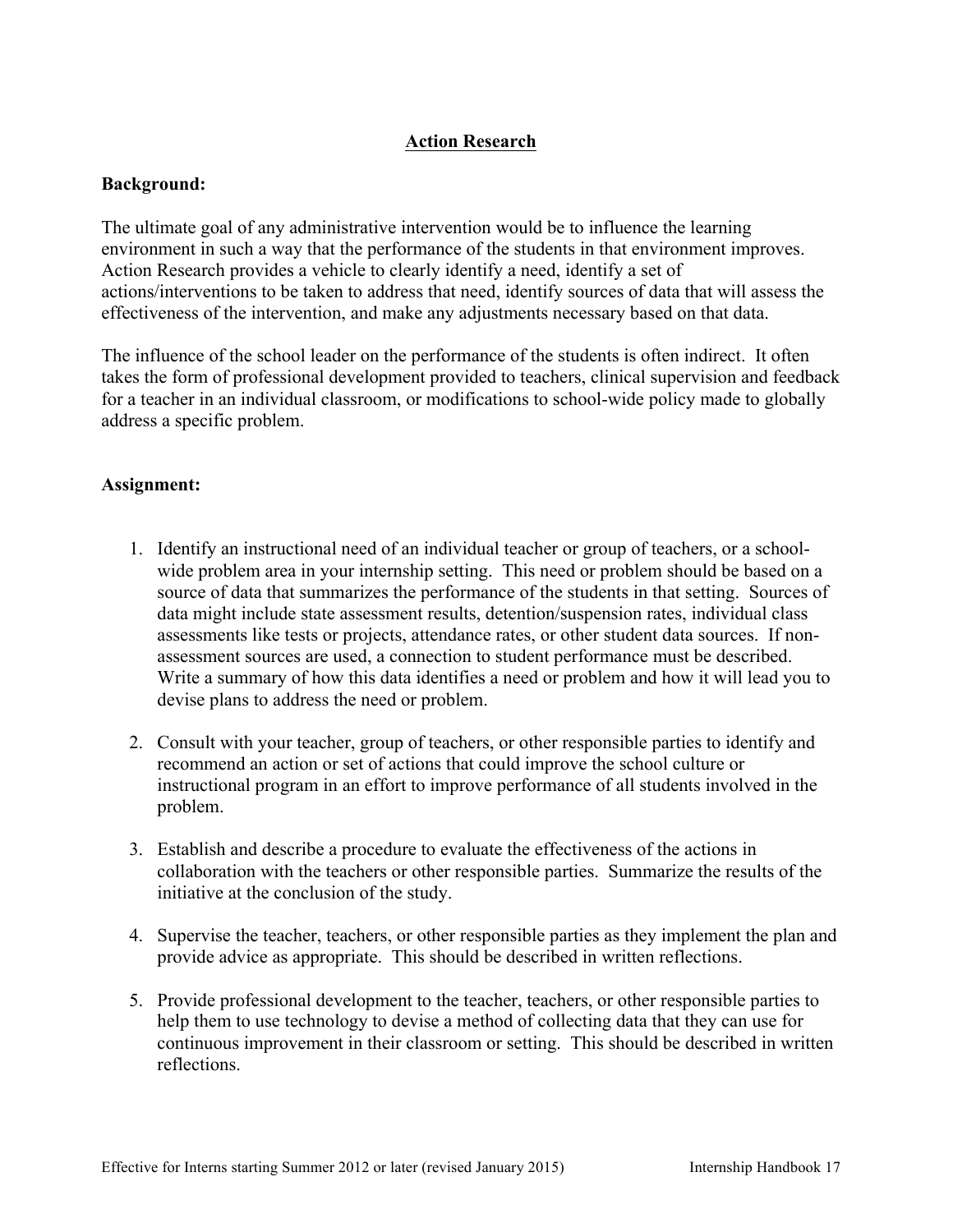# **This assignment will be evaluated according to the following rubric:**

| <b>Action Research</b>                                                                                                                                                                                            | Unacceptable                                                                                                                                                                                                                                                                                                                                                                                                                                                                                                                                                                                 | Acceptable<br>4                                                                                                                                                                                                                                                                                                                                                                                                                                                                                                                                                                      | Target<br>6                                                                                                                                                                                                                                                                                                                                                                                                                                                                                                                                                                    |
|-------------------------------------------------------------------------------------------------------------------------------------------------------------------------------------------------------------------|----------------------------------------------------------------------------------------------------------------------------------------------------------------------------------------------------------------------------------------------------------------------------------------------------------------------------------------------------------------------------------------------------------------------------------------------------------------------------------------------------------------------------------------------------------------------------------------------|--------------------------------------------------------------------------------------------------------------------------------------------------------------------------------------------------------------------------------------------------------------------------------------------------------------------------------------------------------------------------------------------------------------------------------------------------------------------------------------------------------------------------------------------------------------------------------------|--------------------------------------------------------------------------------------------------------------------------------------------------------------------------------------------------------------------------------------------------------------------------------------------------------------------------------------------------------------------------------------------------------------------------------------------------------------------------------------------------------------------------------------------------------------------------------|
| Identify a need or<br>problem based on<br>student data and discuss<br>how this data leads to a<br>plan for improvement.<br>(ELCC SBL 1.2)                                                                         | Intern does not demonstrate<br>the ability to develop and<br>use evidence-centered<br>research strategies to create<br>goals based on the evidence.                                                                                                                                                                                                                                                                                                                                                                                                                                          | Intern demonstrates the<br>ability to develop and use<br>evidence-centered research<br>strategies to create goals<br>based on the evidence.                                                                                                                                                                                                                                                                                                                                                                                                                                          | Intern demonstrates the<br>ability to develop and use<br>evidence-centered research<br>strategies to create goals<br>based on the evidence and<br>collaboratively develop<br>improvement plan to meet<br>the goals.                                                                                                                                                                                                                                                                                                                                                            |
| Consult with teachers or<br>staff to develop a plan<br>to improve culture or<br>instructional program.<br>(ELCC SBL 2.1)                                                                                          | Intern does not demonstrate<br>the ability to lead a<br>collaborative planning<br>process to improve at least<br>two of the following:<br>Incorporate cultural<br>competence into<br>instructional or policy<br>practices, monitor programs<br>to ensure personalized<br>learning opportunities for all<br>students, incorporate<br>diversity into instructional<br>or policy practices, facilitate<br>the use of appropriate<br>content-based learning<br>materials and strategies, and<br>promotes trust, equity,<br>fairness and respect among<br>students, parents, and school<br>staff. | Intern demonstrates the<br>ability to lead a<br>collaborative planning<br>process to improve at least<br>two of the following:<br>Incorporate cultural<br>competence into<br>instructional or policy<br>practices, monitor programs<br>to ensure personalized<br>learning opportunities for<br>all students, incorporate<br>diversity into instructional<br>or policy practices,<br>facilitate the use of<br>appropriate content-based<br>learning materials and<br>strategies, and promotes<br>trust, equity, fairness and<br>respect among students,<br>parents, and school staff. | Intern demonstrates the<br>ability to lead a<br>collaborative planning<br>process to improve all of<br>the following:<br>Incorporate cultural<br>competence into<br>instructional or policy<br>practices, monitor<br>programs to ensure<br>personalized learning<br>opportunities for all<br>students, incorporate<br>diversity into instructional<br>or policy practices,<br>facilitate the use of<br>appropriate content-based<br>learning materials and<br>strategies, and promotes<br>trust, equity, fairness and<br>respect among students,<br>parents, and school staff. |
| Establish and describe a<br>procedure to evaluate<br>the effectiveness of the<br>actions in improving<br>student performance<br>and summarize the<br>results at the conclusion<br>of the study. (ELCC<br>SBL 2.2) | Intern does not demonstrate<br>the ability to plan and<br>evaluate an articulated<br>curricular initiative using<br>evidence-centered research                                                                                                                                                                                                                                                                                                                                                                                                                                               | Intern demonstrates the<br>ability to plan and evaluate<br>an articulated curricular<br>initiative using evidence-<br>centered research.                                                                                                                                                                                                                                                                                                                                                                                                                                             | Intern demonstrates the<br>ability to plan and evaluate<br>an articulated curricular<br>initiative using evidence-<br>centered research and can<br>interpret the data and<br>communicate progress<br>toward achievement.                                                                                                                                                                                                                                                                                                                                                       |
| Supervise the teacher,<br>teachers, or staff as they<br>implement the plan and<br>provide advice as<br>appropriate. Provide<br>reflections of this<br>process. (ELCC SBL<br>2.3)                                  | Intern reflection does not<br>demonstrate one of the<br>following: works<br>collaboratively with teacher<br>to improve teaching and<br>learning, and recommends<br>the use of differentiated<br>instructional strategies or<br>policies to maximize<br>instruction.                                                                                                                                                                                                                                                                                                                          | Intern reflection<br>demonstrates one of the<br>following: works<br>collaboratively with teacher<br>to improve teaching and<br>learning, and recommends<br>the use of differentiated<br>instructional strategies or<br>policies to maximize<br>instruction.                                                                                                                                                                                                                                                                                                                          | Intern reflection<br>demonstrates <b>both</b> of the<br>following: works<br>collaboratively with<br>teacher to improve<br>teaching and learning, and<br>recommends the use of<br>differentiated instructional<br>strategies or policies to<br>maximize instruction,                                                                                                                                                                                                                                                                                                            |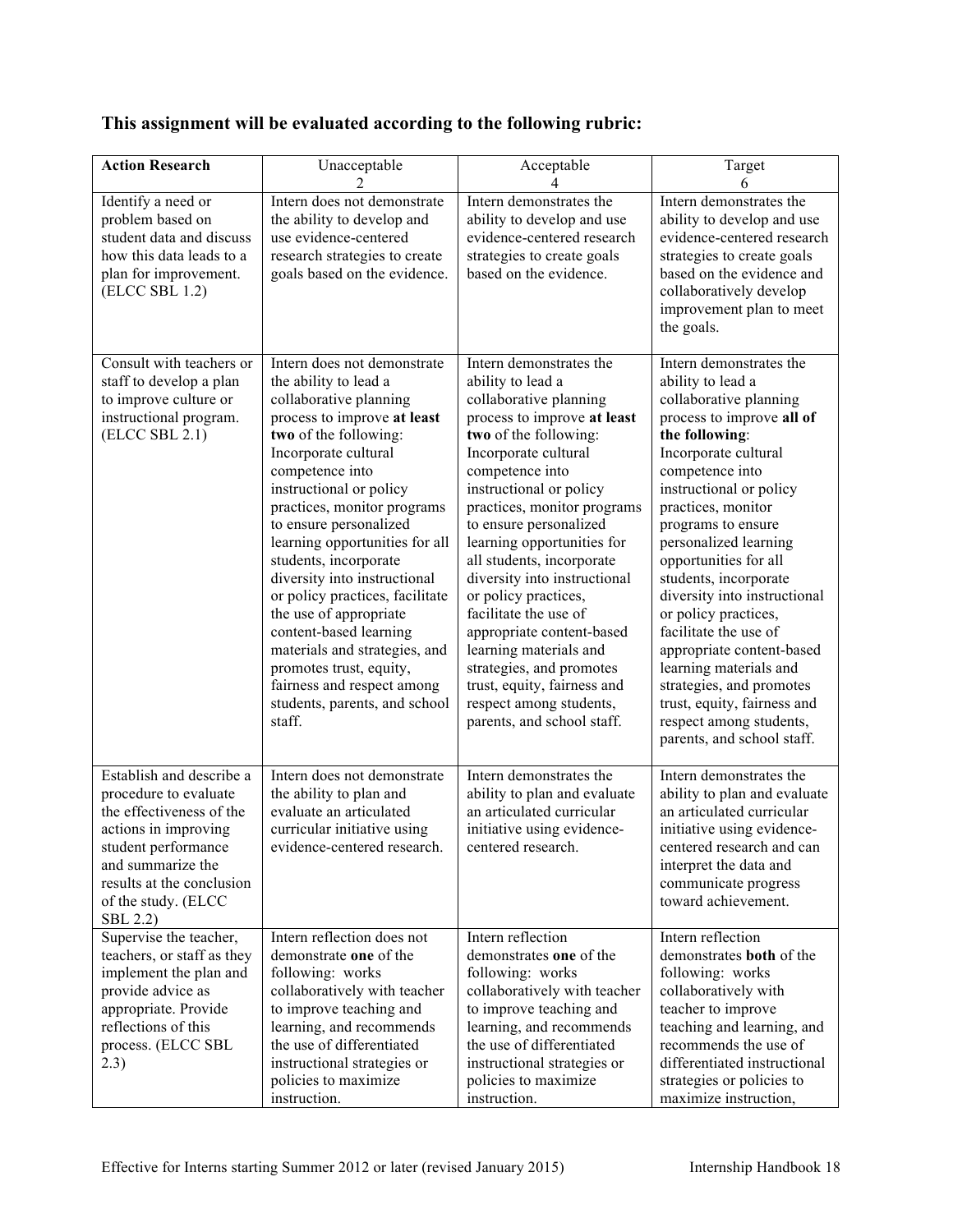| Provide professional      | Intern reflection does not   | Intern reflection            | Intern reflection            |
|---------------------------|------------------------------|------------------------------|------------------------------|
| development to the        | demonstrate the ability to   | demonstrates the ability to  | demonstrates the ability to  |
| teacher, teachers, or     | provide support and training | provide support and          | provide support and          |
| staff to help them to use | to teachers so that they can | training to teachers so that | training to teachers so that |
| technology to devise a    | use technology to collect    | they can use technology to   | they can use technology to   |
| personal method of        | and analyze data in order to | collect and analyze data in  | collect and analyze data in  |
| collecting data that they | improve their classroom      | order to improve their       | order to improve their       |
| can use for continuous    | instruction or other         | classroom instruction or     | classroom instruction or     |
| improvement in their      | procedures and student       | other procedures and         | other procedures and         |
| classroom or other        | performance.                 | student performance.         | student performance,         |
| setting. Provide written  |                              |                              | providing a vehicle for      |
| reflections describing    |                              |                              | teacher accountability for   |
| the session(s). $(ELCC)$  |                              |                              | overall school results.      |
| SBL 2.4)                  |                              |                              |                              |
|                           |                              |                              |                              |

## **Documenting the Internship**

#### **I. Internship Agreement, Site Profile, and Internship Plan**

All candidates are required to submit an Internship Application (Appendix 1) prior to being registered for the internship. It is possible for a candidate to have experiences at multiple sites. A site description and internship agreement must be submitted for each site.

#### **II. Reflective Journal:**

The template for the Reflective Journal is attached as Appendix 2. This template should be utilized to establish an internship plan. The plan will include brief descriptions of activities and estimated hours for each experience. As the hours and reflections are completed, these items will be updated in the reflective journal.

The candidate (intern) is responsible for documenting experiences in this **Reflective Journal** during the internship. The journal should include two sections: **Day-to-Day Experiences and Extended Leadership Experiences**. **The Day-To-Day Experience** hours will be documented in the reflective journal and include a description of each activity, connection to the identified ELCC standard, and reflections that assess the experience and identify goals for improvement. There is no minimum number of hours required for each of the day-to-day experiences.

The reflections for the **Extended Leadership Experiences** will also be documented in the reflective journal, but additional connections should be made to related readings for these experiences. Reflections should also be included that describe knowledge gained through interaction with the mentor. Each of these Extended Leadership Experiences must be at least 20 hours.

Interns are expected to thoughtfully reflect on what they have observed, what they have learned, and what the deeper issues may be, in order to gain the most from their experience. All required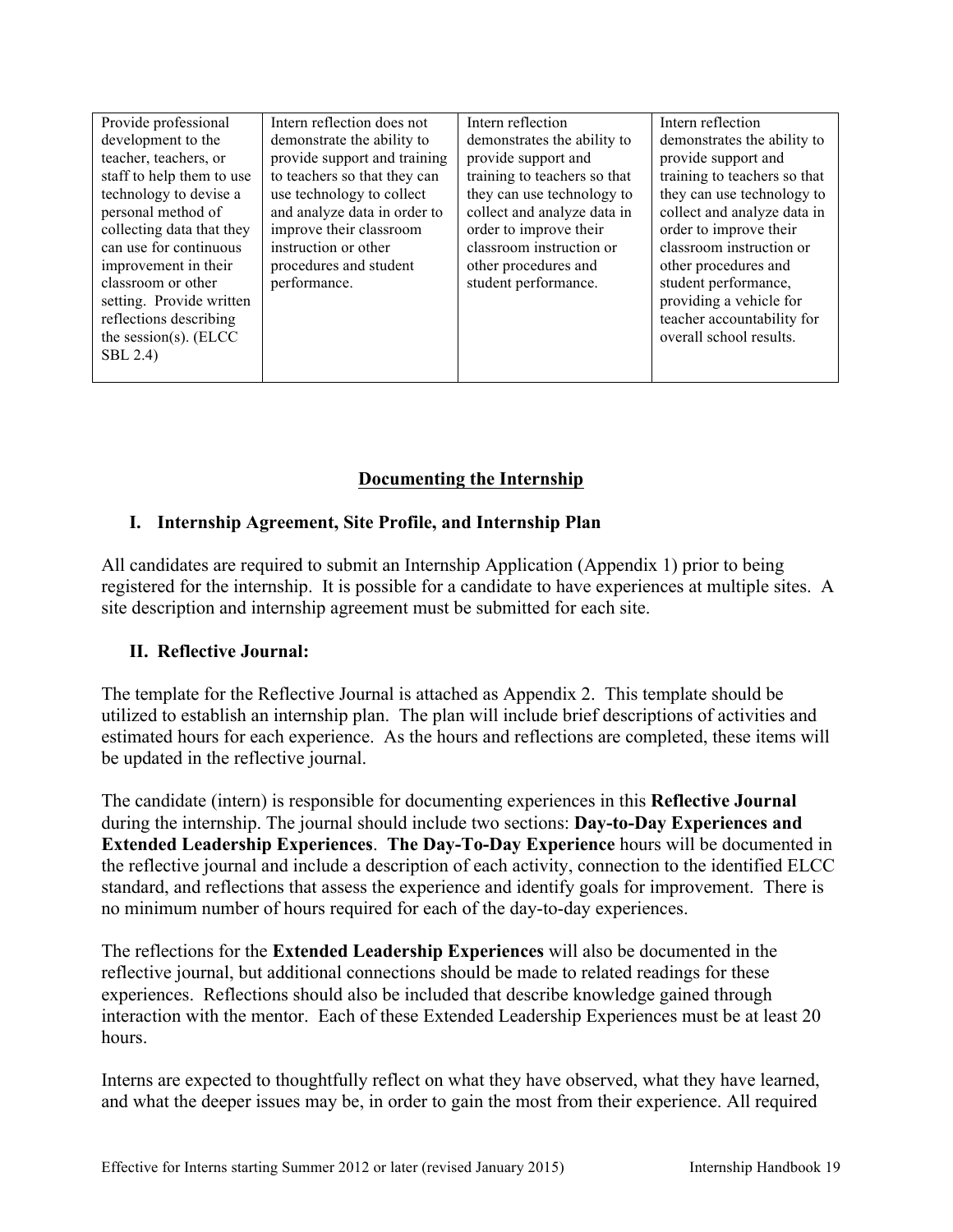experiences must be listed and hours spent must be documented. At least 600 hours must be documented through the course of the internship.

Please note that entries addressing internship experiences need to include comments on how the experience relates to the ELCC Standards and the Canisius Conceptual Framework (i.e., knowledge, service, professionalism/leadership as articulate in the Learning Goals), as well as goals for self-improvement. The journal will become part of your portfolio and serve as evidence of your ability to demonstrate competencies. Reflections included in the portfolio will be rated the following rubric:

| <b>Experiences</b>     | Unacceptable                 | Acceptable                   | Target                   |
|------------------------|------------------------------|------------------------------|--------------------------|
|                        | $1 - 2$                      | $3-4$                        | $5-6$                    |
| Reflection for each of | Candidate does not           | Candidate completes at least | Candidate makes          |
| experiences 1-31       | complete at least two of the | two of the following:        | connections between the  |
|                        | following: makes             | makes connections between    | experience and the       |
|                        | connections between the      | the experience and the       | identified standard, the |
|                        | experiences and the          | identified standard, the     | relevant Learning Goal,  |
|                        | identified standard, the     | relevant Learning Goals,     | and identifies goals for |
|                        | relevant Learning Goal, and  | and identifies goals for     | improvement              |
|                        | identifies goals for         | improvement                  |                          |
|                        | improvement                  |                              |                          |

The Reflective Journal will be reviewed periodically by the administrative mentor and should be used during conferences as a catalyst for thoughtful discourse, deep reflection, honest feedback, etc. **In order to facilitate the final evaluation of the Reflective Journal, it should be uploaded to Taskstream.**

#### **III.Internship Seminar (EDA 690L-ONL):**

Internship candidates are required to simultaneously register for both the Internship (EDA 690) and the internship seminar (EDA 690L-ONL). The Internship Seminar is offered online and will provide candidates with an opportunity to expand their knowledge and skills in strategic, instructional, organizational, and contextual leadership. In order to earn a passing grade for the internship, the Internship Seminar must also be successfully completed.

#### **IV.Interim and Final Evaluation**

Mentors must complete a written evaluation at the end of the internship. In some cases, at the college supervisor's discretion, an interim evaluation may be completed as well. The evaluation for is included as Appendix 4. **The completed evaluation form should uploaded into Taskstream.**

If a candidate utilizes an alternative site for one or more of the required common experiences, the mentor will indicate this on the evaluation form by entering NO (not observed) on the evaluation form. A separate evaluation form must be completed by the alternate mentor for those specific experiences. This should be approved, in advance, by the college supervisor.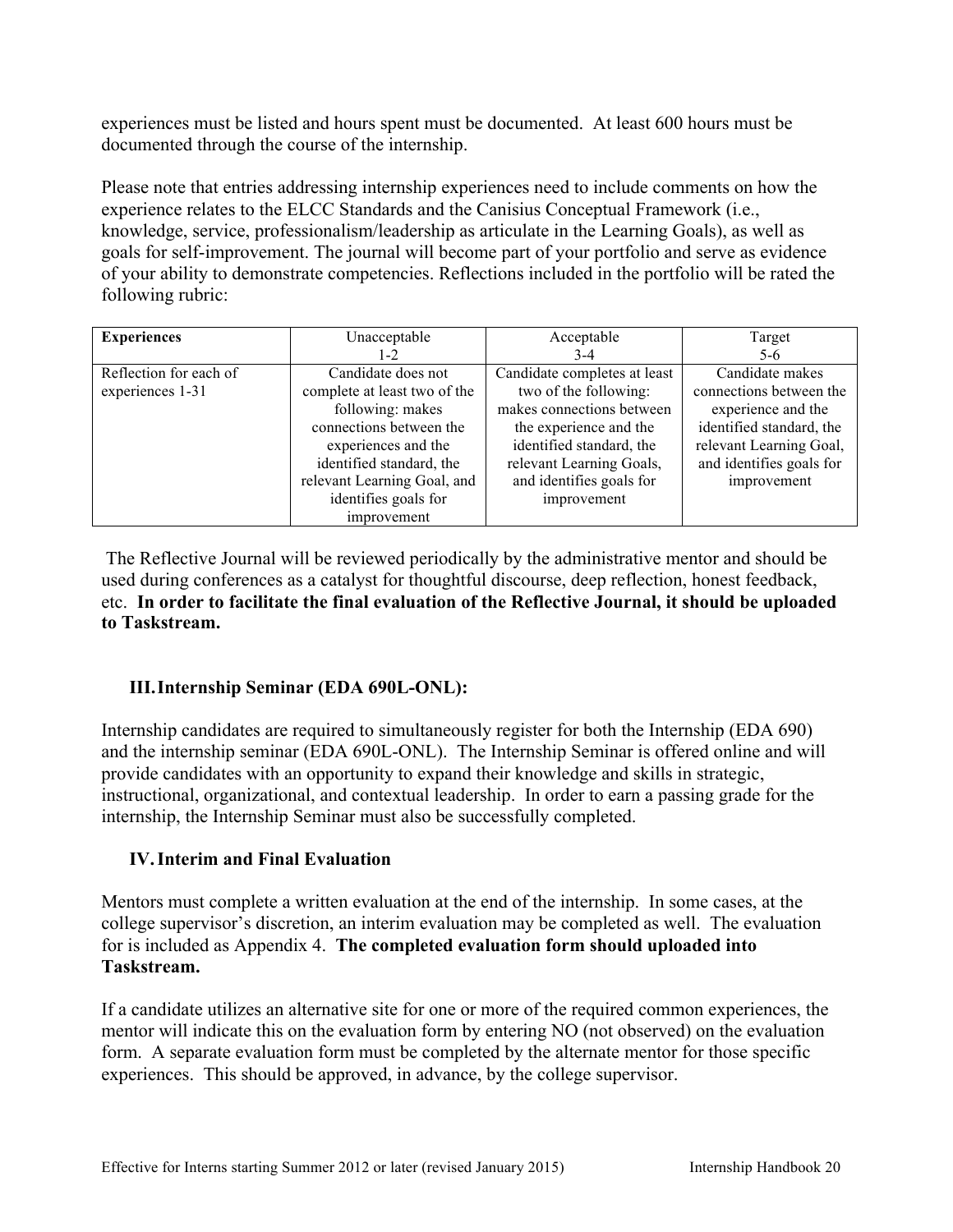#### **V. Letter of Completion**

After the completion of all hours and evaluations, the mentor must submit a letter of completion to the college. The letter:

- 1. Must be written on district letterhead of the internship site.
- 2. Must contain the starting and ending dates of the internship.
- 3. Must contain the number of internship hours completed.
- 4. Must contain comments regarding the internship.
- 5. Must contain the name, title, and signature of the internship mentor.

## **VI.Checklist**

The checklist attached as Appendix 5 will document the completion of all requirements.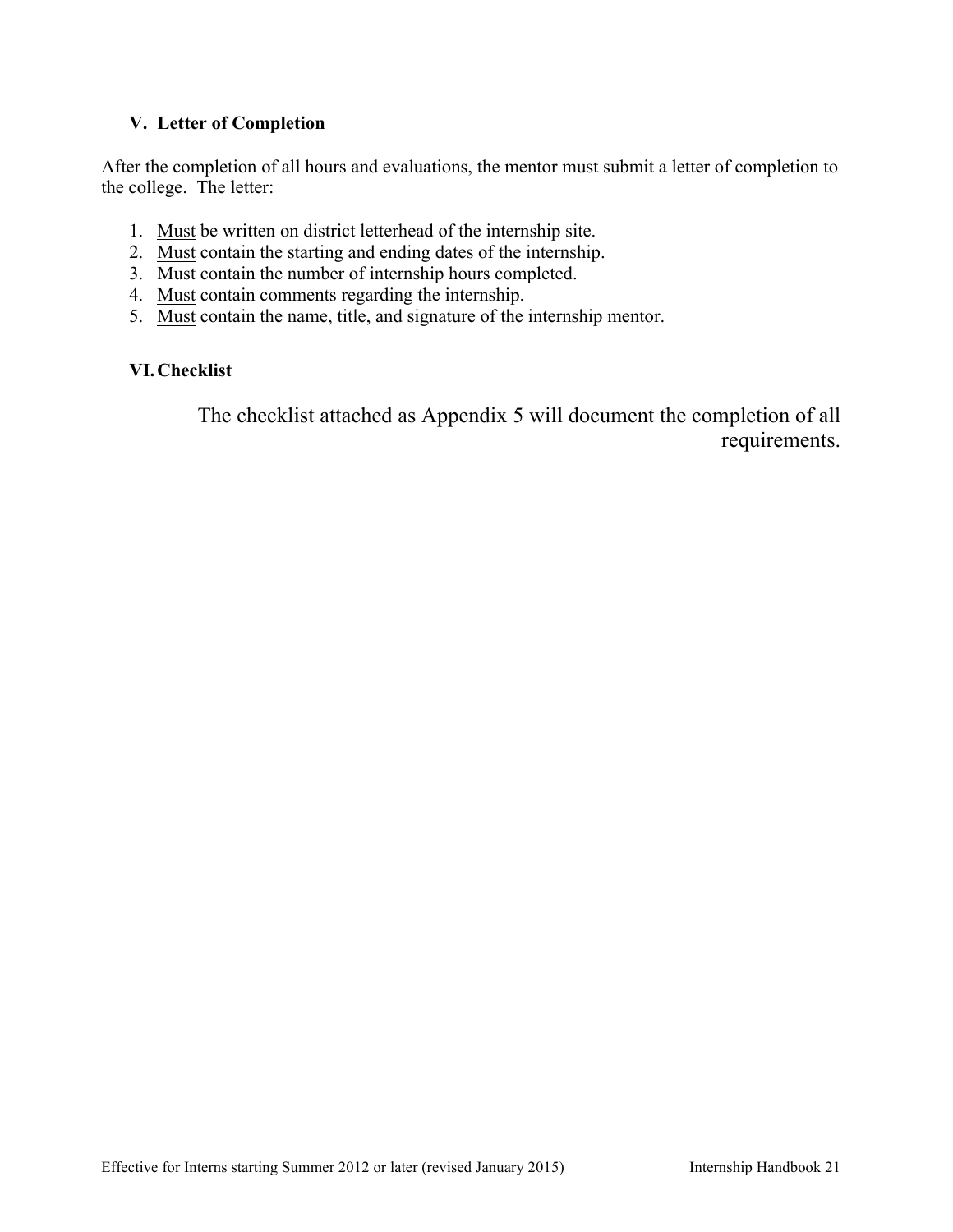**Internship Application – APPENDIX 1**

## **Administrative Internship Application Packet EDA690 and EDA690L**

**In order to be registered for the Administrative Internship (EDA690) and the Administrative Internship Lab (EDA690L), you must complete this application packet.** 

**The packet consists of:**

- **The Internship Agreement**
- **The Primary Internship Site Profile**
- **Confirmation of DASA (Dignity for All Students Act) training**

**As you know, registration for the Administrative Internship must be processed through the Educational Leadership Program Office. Please send the above listed documents as email attachments to Dr. Tryjankowski (**tryjanka@canisius.edu**). Once the documents are reviewed you will be registered for EDA690 and EDA690L.**

**Please address any questions or concerns to Dr. Tryjankowski at**  tryjanka@canisius.edu **or 716-888-3715.**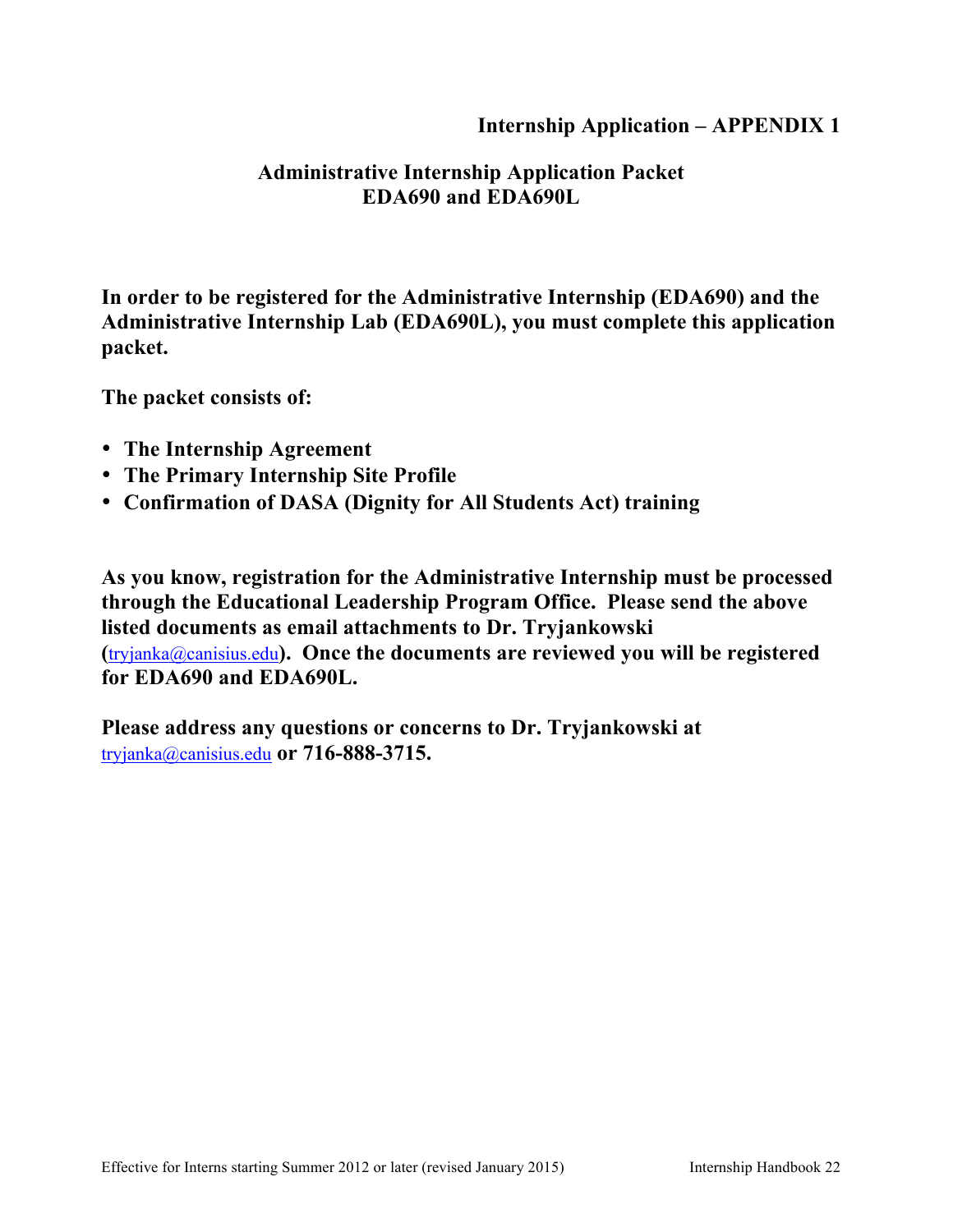

## **Internship Application - APPENDIX 1 (continued)**

## **CANISIUS COLLEGE School of Education and Human Services EDUCATIONAL LEADERSHIP PROGRAM**

## **INTERNSHIP AGREEMENT** Intern Name: Student ID Number: Internship Term: Home Address:  $\blacksquare$  Home Phone: Work Address: E-Mail Address: Current Position (Title/Location) Primary Internship Site (School/District/Agency) **Demographics of Internship District (from Report Card, if available)** % Free/Reduced Lunch |  $\%$  Limited Language Proficient % White, not Hispanic 2008 (% Black/African American % Hispanic or Latino | % Asian/Pacific Island % American Indian or Alaskan % Multiracial Check One: Urban Suburban Rural Check One:  $\qquad$  Public Private Charter **Mentor Information (demographic information is collected for NCATE purposes and is compiled and displayed publically only in aggregate)** Mentor (Name/Title): Mentor Certification: School (Name/Address): Mentor Phone: Mentor E-Mail: Please check as appropriate: White/Non-Hispanic Black/African American Hispanic Hispanic Asian/Mid-Eastern American Indian/Alaskan Native Native Hawaiian/Pacific Islander Chose Not To Identify Race Gender (check one) Female Female Disabled (check one) Yes No

Intern (Signature/Date)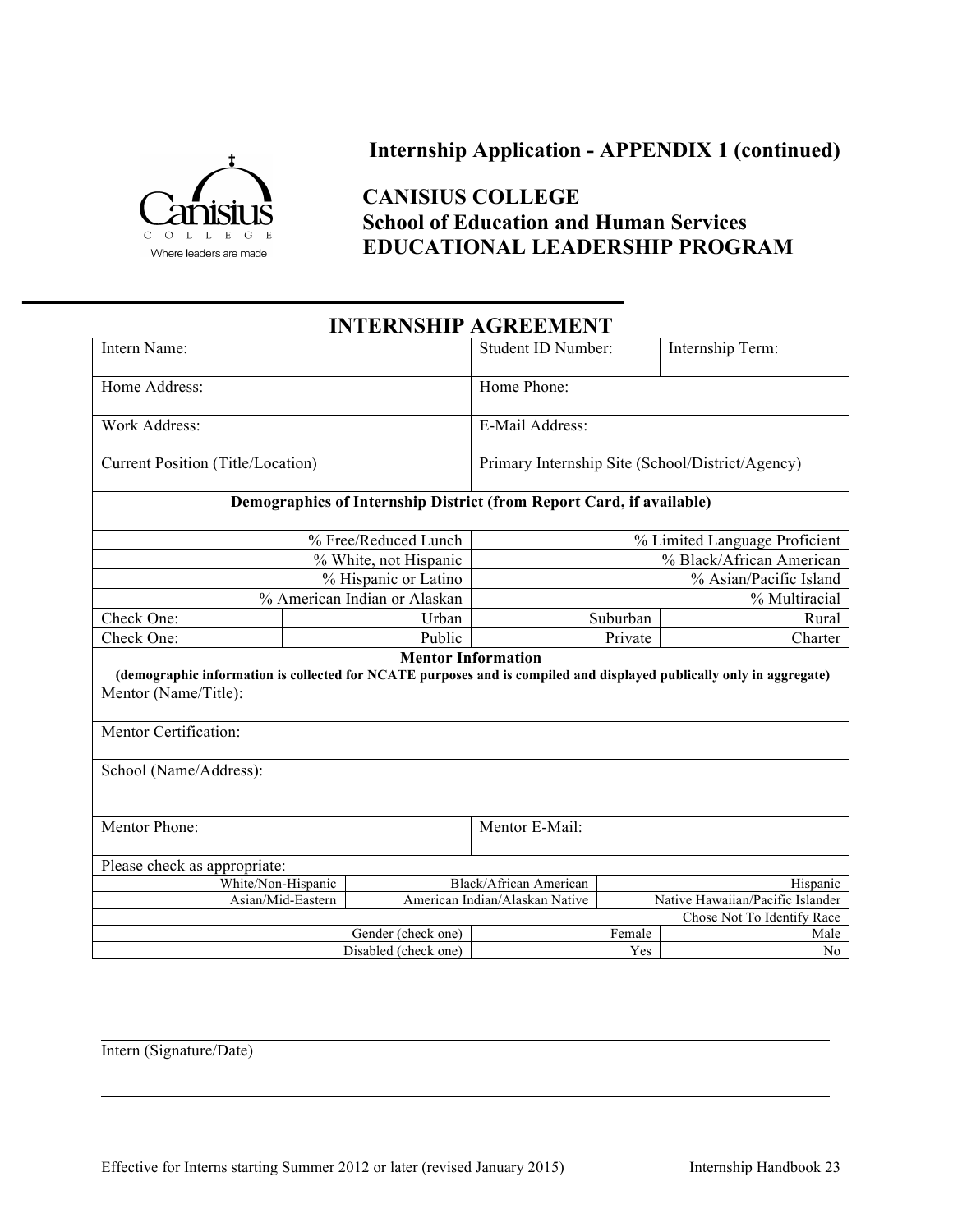Administrative Mentor (Signature/Date)

College Supervisor (Signature/Date)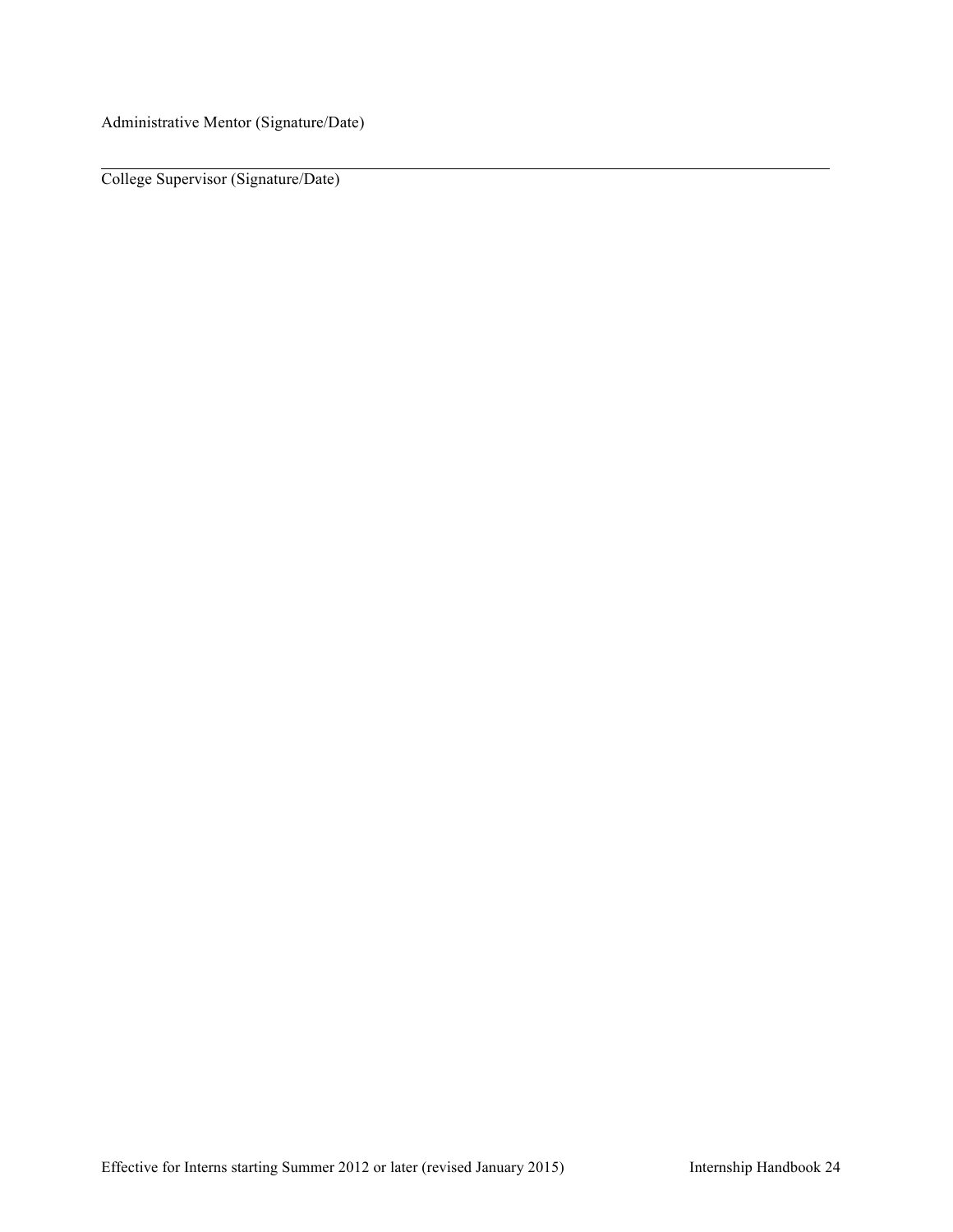# **Internship Application - APPENDIX 1 (continued)**

## **Primary Internship Site Profile**

Prepare a profile of the primary internship site. The profile should include a description of the community and families served; the children served; the staff and its organization; the physical plant (e.g., accessibility for persons with disabilities, safety, cleanliness, noise level, distractions; size, etc.); the curriculum; the means of instruction and the evaluation of instructional practices; the school culture; the leadership; the means of governance including connections with the central office; the means of maintaining discipline and control; the school budget including school activity, athletic funds, and other funds; the diversity within the community; your feelings and impressions about the school; your recommendations on how the school might better meet the needs of the students, families, and staff (e.g., educational, social, emotional, economic). While statistical data will help you describe the school and its programs, you must also consider your own perceptions in preparing this profile.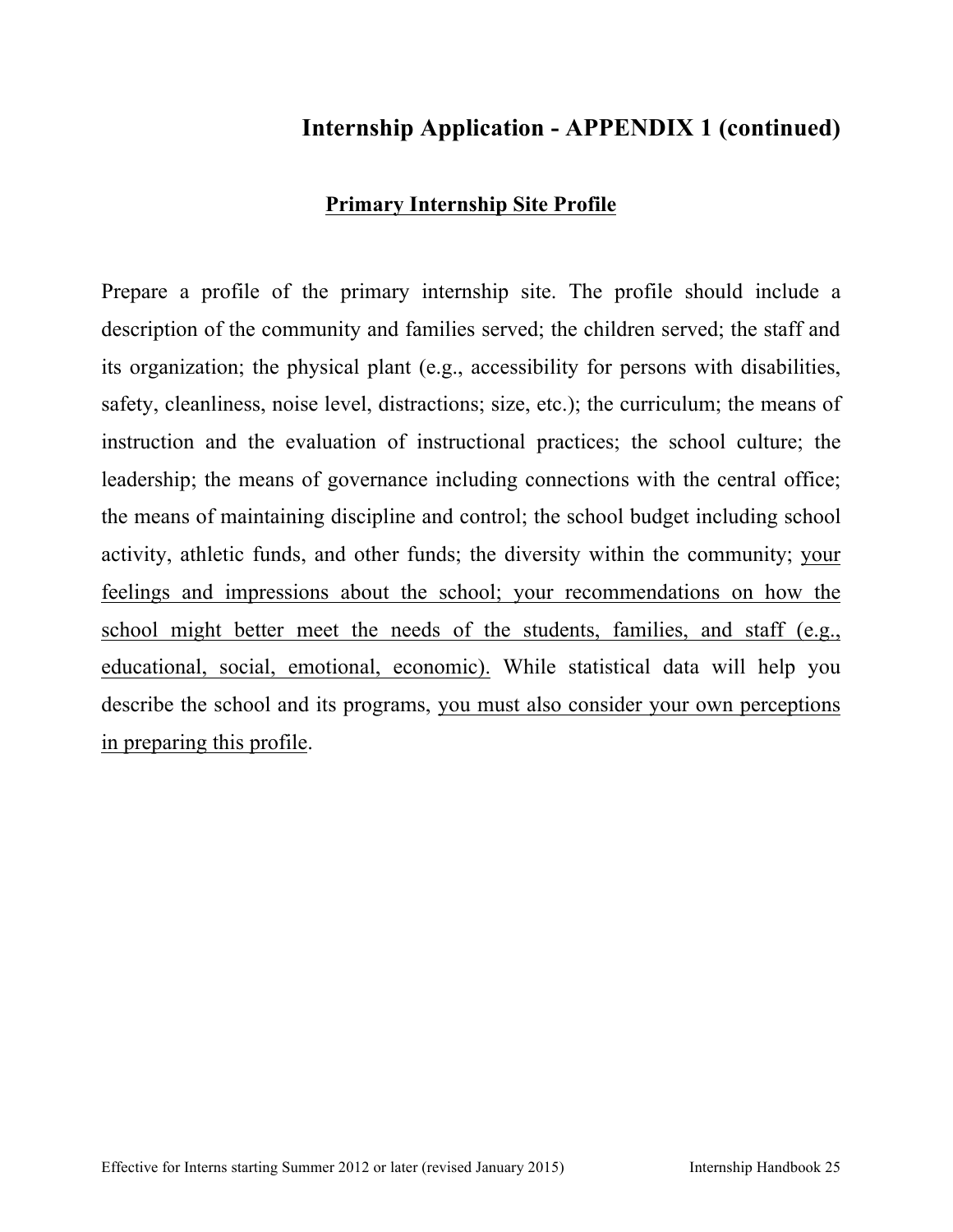**Internship Application - APPENDIX 1 (continued)**

# **Dignity for All Students Act (DASA) Training**

**\_\_\_\_\_\_\_ I have completed DASA training and am attaching my DASA certificate to this application.**

**\_\_\_\_\_\_\_ I will complete DASA training prior to the completion of my internship. Once I complete this training I will forward my DASA certificate to Dr. Tryjankowski via email (**tryjanka@canisius.edu**).** 

**Intern Signature**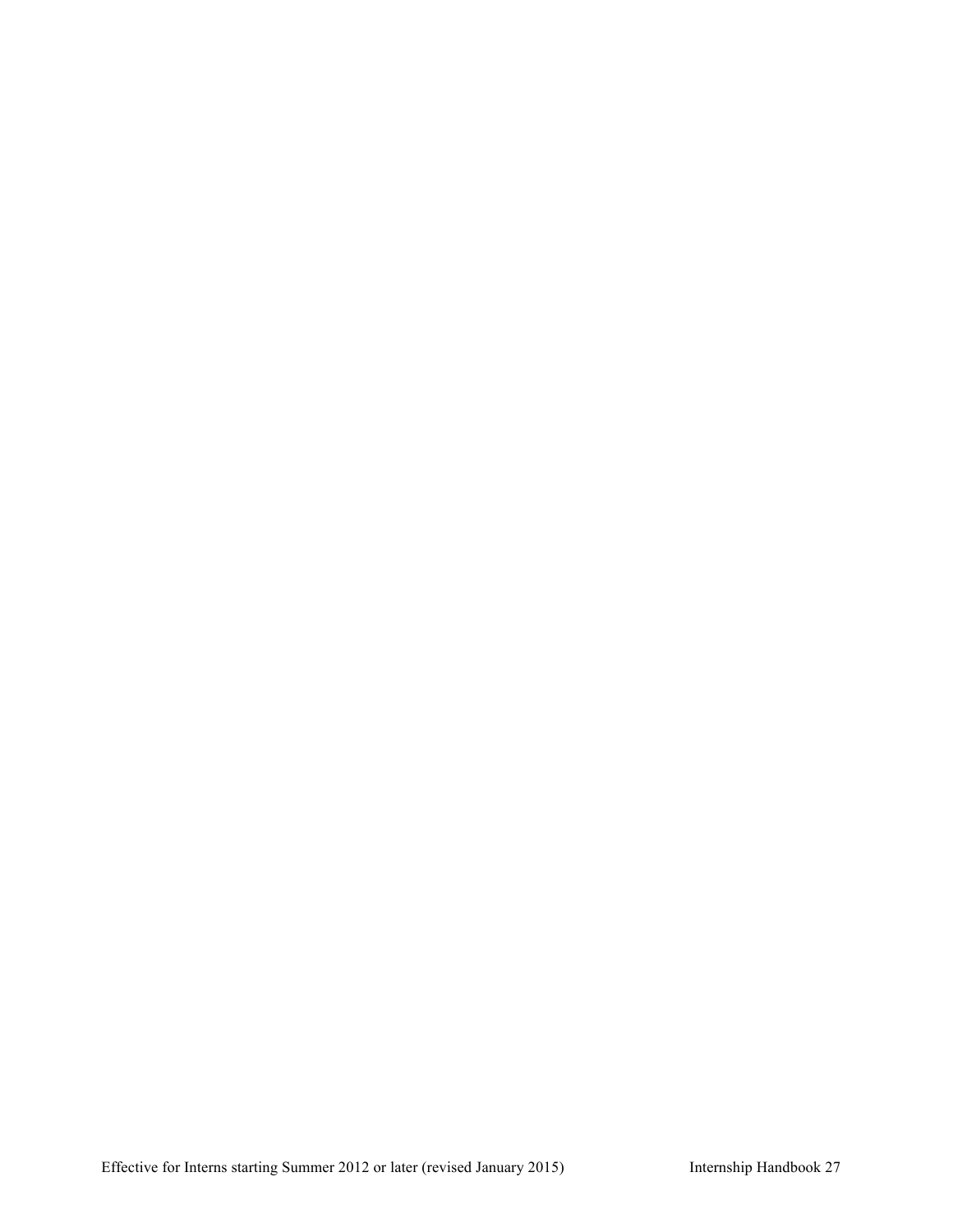## **Appendix 2**

#### **Reflective Journal Day-to-Day Experiences**

(boxes will expand as you type)

**Day-to-Day Experience #1:** Work with a district level administrator to plan for renewal or improvement to district's vision. The recommendations should be based on district data and reflect relevant theory and research related to organizational and educational leadership. (ELCC SDL 1.1)

| <b>Planned</b><br><b>Hours</b> | <b>Dates</b> | Actual<br><b>Hours</b> | <b>Activity Description(s)</b>                                           |
|--------------------------------|--------------|------------------------|--------------------------------------------------------------------------|
|                                |              |                        | Reflection on connection to identified standard and conceptual framework |
|                                |              | Total                  | Reflection on learning and goals for improvement                         |

**Day-to-Day Experience #2:** Learn about the BEDS forms (Basic Educational Data Sheets) (i.e., contents, purpose, and significance to the school district). Assist the principal in reviewing, completing, and utilizing these and other state forms. (ELCC SDL 1.2)

| <b>Planned</b> | <b>Dates</b> | Actual       | <b>Activity Description(s)</b>                                           |
|----------------|--------------|--------------|--------------------------------------------------------------------------|
|                |              |              |                                                                          |
| <b>Hours</b>   |              | <b>Hours</b> |                                                                          |
|                |              |              |                                                                          |
|                |              |              |                                                                          |
|                |              |              |                                                                          |
|                |              |              | Reflection on connection to identified standard and conceptual framework |
|                |              |              |                                                                          |
|                |              |              |                                                                          |
|                |              |              |                                                                          |
|                |              |              |                                                                          |
|                |              |              |                                                                          |
|                |              |              | Reflection on learning and goals for improvement                         |
|                |              |              |                                                                          |
|                |              | Total        |                                                                          |
|                |              |              |                                                                          |
|                |              |              |                                                                          |
|                |              |              |                                                                          |
|                |              |              |                                                                          |
|                |              |              |                                                                          |

|                |              |              | Day-to-Day Experience #3: Review and revise school handbooks or manuals articulating the collection<br>between initiatives and the school and district's vision (ELCC SBL 1.3) |
|----------------|--------------|--------------|--------------------------------------------------------------------------------------------------------------------------------------------------------------------------------|
| <b>Planned</b> | <b>Dates</b> | Actual       | <b>Activity Description(s)</b>                                                                                                                                                 |
| <b>Hours</b>   |              | <b>Hours</b> |                                                                                                                                                                                |
|                |              |              |                                                                                                                                                                                |
|                |              |              |                                                                                                                                                                                |
|                |              |              | Reflection on connection to identified standard and conceptual framework                                                                                                       |
|                |              |              |                                                                                                                                                                                |
|                |              |              |                                                                                                                                                                                |
|                |              |              |                                                                                                                                                                                |
|                |              |              | Reflection on learning and goals for improvement                                                                                                                               |
|                |              | Total        |                                                                                                                                                                                |
|                |              |              |                                                                                                                                                                                |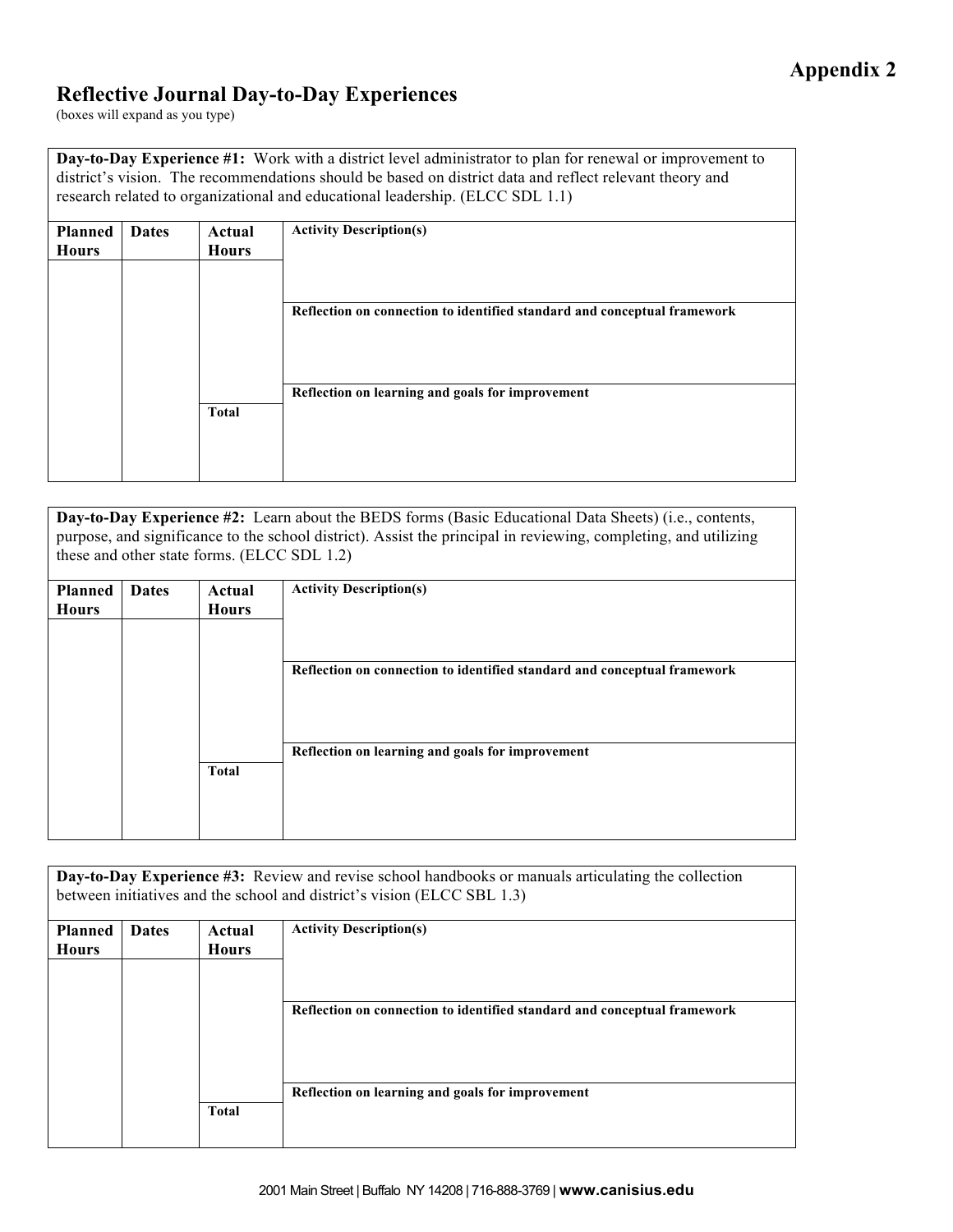**Day-to-Day Experience #4:** Analyze student progress using state test scores and/or other forms of assessment. Make recommendations for improved student achievement through implementation of the school's vision. Review these recommendations with your mentor and discuss possible next steps. (ELCC SBL 1.4)

| <b>Planned</b><br><b>Hours</b> | Actual<br><b>Dates</b><br><b>Hours</b> |              | <b>Activity Description(s)</b>                                           |
|--------------------------------|----------------------------------------|--------------|--------------------------------------------------------------------------|
|                                |                                        |              | Reflection on connection to identified standard and conceptual framework |
|                                |                                        | <b>Total</b> | Reflection on learning and goals for improvement                         |

**Day-to-Day Experience #5:** Review the procedures involved in opening and closing the school (fall/spring) and assist the principal in the process. (ELCC SBL 2.1) **Planned Hours Dates Actual Hours Activity Description(s) Reflection on connection to identified standard and conceptual framework Reflection on learning and goals for improvement Total**

**Day-to-Day Experience #6:** Participate in a special education determinations, placements, and annual reviews, etc. and evaluate instructional strategies for special education students in your building utilizing research-based best practices. (ELCC SBL 2.2)

| Planned<br><b>Hours</b> | <b>Dates</b> | Actual<br><b>Hours</b> | <b>Activity Description(s)</b>                                           |
|-------------------------|--------------|------------------------|--------------------------------------------------------------------------|
|                         |              |                        |                                                                          |
|                         |              |                        | Reflection on connection to identified standard and conceptual framework |
|                         |              | Total                  | Reflection on learning and goals for improvement                         |
|                         |              |                        |                                                                          |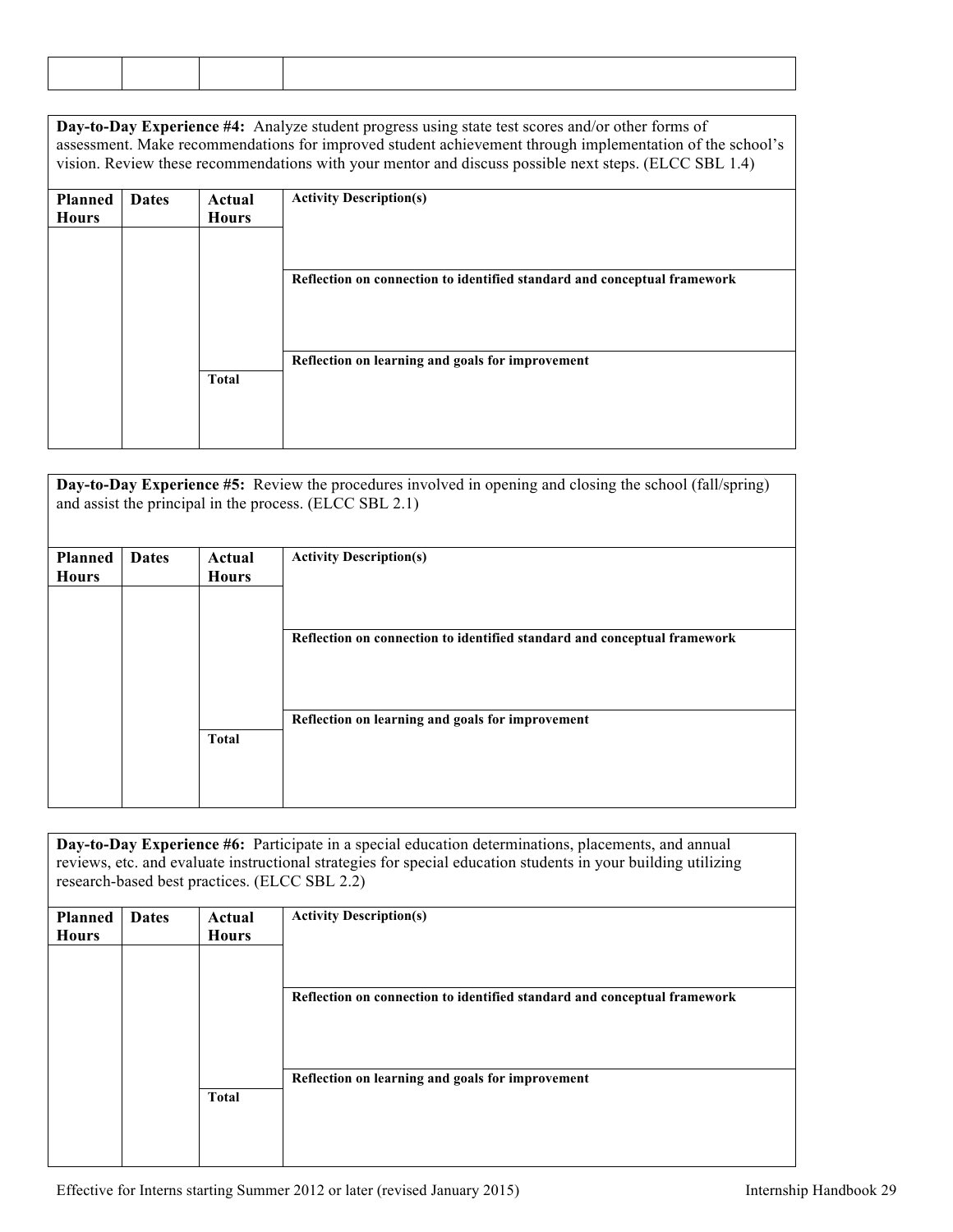**Day-to-Day Experience #7:** Observe and conference with a regular teacher, a special education teacher, and a classified employee to improve instruction using a variety of approaches (e.g., clinical, developmental/reflective, peer coaching, etc.) The evaluation procedures and forms of the school/district should be utilized in this process. (ELCC SBL 2.3)

| Planned<br><b>Hours</b> | <b>Dates</b> | Actual<br><b>Hours</b> | <b>Activity Description(s)</b>                                           |
|-------------------------|--------------|------------------------|--------------------------------------------------------------------------|
|                         |              |                        | Reflection on connection to identified standard and conceptual framework |
|                         |              | <b>Total</b>           | Reflection on learning and goals for improvement                         |

**Day-to-Day Experience #8:** Research and recommend how a technological improvement would be an improvement to a specific instructional improvement in the district. Communicate your idea to your mentor. (ELCC SDL 2.4)

| <b>Planned</b><br><b>Hours</b> | <b>Dates</b><br>Actual<br><b>Hours</b> | <b>Activity Description(s)</b> |                                                                          |
|--------------------------------|----------------------------------------|--------------------------------|--------------------------------------------------------------------------|
|                                |                                        |                                | Reflection on connection to identified standard and conceptual framework |
|                                |                                        | <b>Total</b>                   | Reflection on learning and goals for improvement                         |

| <b>Day-to-Day Experience #9</b> Engage in the daily routines of school building leadership (e.g. supervising student<br>arrival and departure including bus duty, supervising lunchroom, working through discipline and attendance<br>issues, collaborating with staff, families, community, etc.) (ELCC SBL 3.1) |              |              |                                                                          |  |
|-------------------------------------------------------------------------------------------------------------------------------------------------------------------------------------------------------------------------------------------------------------------------------------------------------------------|--------------|--------------|--------------------------------------------------------------------------|--|
| <b>Planned</b>                                                                                                                                                                                                                                                                                                    | <b>Dates</b> | Actual       | <b>Activity Description(s)</b>                                           |  |
| <b>Hours</b>                                                                                                                                                                                                                                                                                                      |              | <b>Hours</b> |                                                                          |  |
|                                                                                                                                                                                                                                                                                                                   |              |              |                                                                          |  |
|                                                                                                                                                                                                                                                                                                                   |              |              |                                                                          |  |
|                                                                                                                                                                                                                                                                                                                   |              |              | Reflection on connection to identified standard and conceptual framework |  |
|                                                                                                                                                                                                                                                                                                                   |              |              |                                                                          |  |
|                                                                                                                                                                                                                                                                                                                   |              |              |                                                                          |  |
|                                                                                                                                                                                                                                                                                                                   |              |              | Reflection on learning and goals for improvement                         |  |
|                                                                                                                                                                                                                                                                                                                   |              | <b>Total</b> |                                                                          |  |
|                                                                                                                                                                                                                                                                                                                   |              |              |                                                                          |  |
|                                                                                                                                                                                                                                                                                                                   |              |              |                                                                          |  |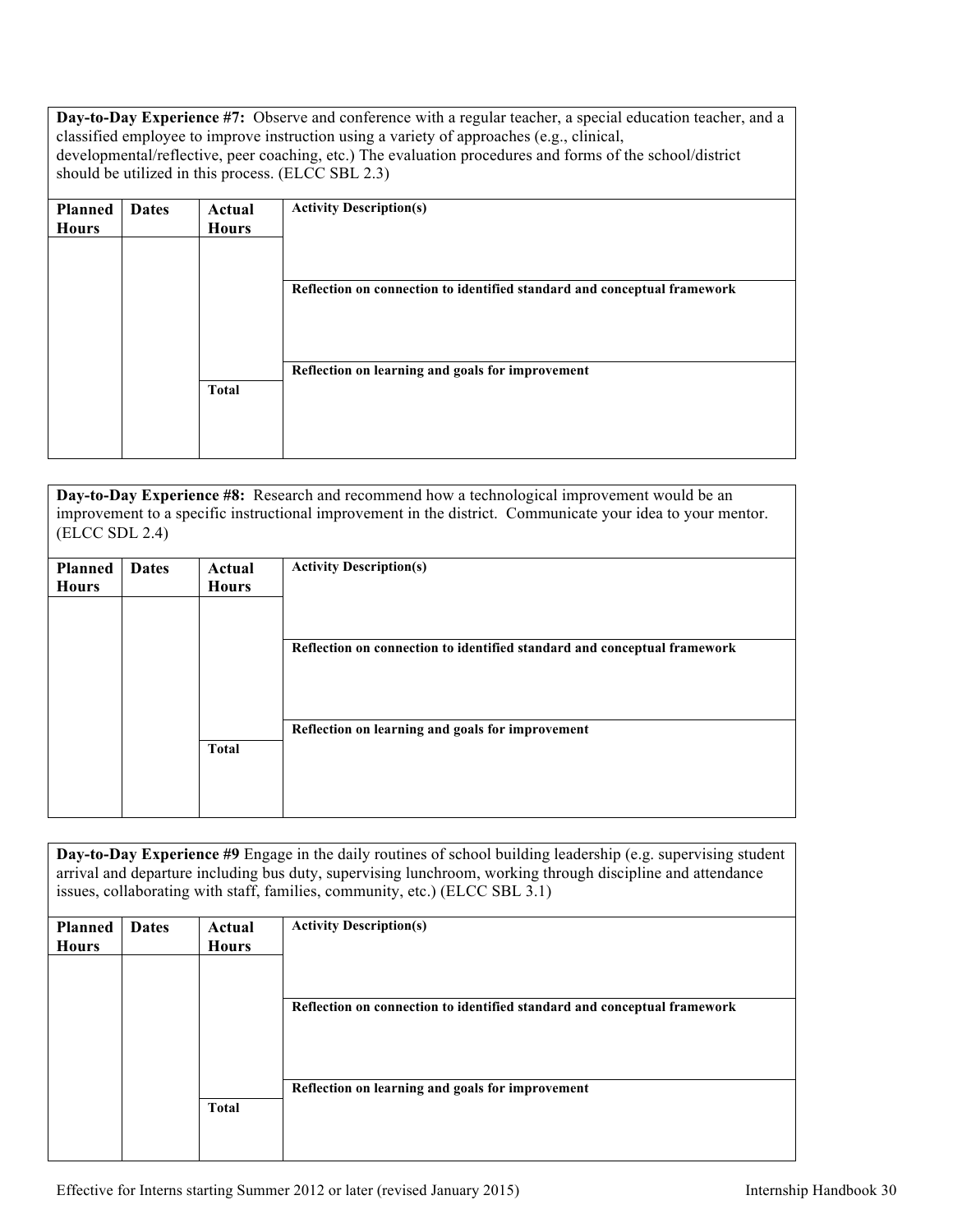**Day-to-Day Experience #10:** Write a grant, or participate in the administration of an existing grant addressing an identified need of your district. (ELCC SDL 3.2)

| <b>Planned</b><br><b>Hours</b> | <b>Dates</b> | Actual<br><b>Hours</b> | <b>Activity Description(s)</b>                                           |
|--------------------------------|--------------|------------------------|--------------------------------------------------------------------------|
|                                |              |                        | Reflection on connection to identified standard and conceptual framework |
|                                |              | <b>Total</b>           | Reflection on learning and goals for improvement                         |

**Day-to-Day Experience #11:** Consult with the safety/risk representative of your school/district and review the emergency policies and procedures. Discuss possible changes for improvement given the district's legal responsibility and budgetary constraints. Prepare written documentation (for possible use in student handbook/policy manual) reflecting recommended revisions. (ELCC SDL 3.3)

| <b>Planned</b><br><b>Hours</b> | <b>Dates</b> | Actual<br><b>Hours</b> | <b>Activity Description(s)</b>                                           |
|--------------------------------|--------------|------------------------|--------------------------------------------------------------------------|
|                                |              |                        | Reflection on connection to identified standard and conceptual framework |
|                                |              | <b>Total</b>           | Reflection on learning and goals for improvement                         |

|                | Day-to-Day Experience #12: Participate in the hiring process. Serve on teams designed to screen, interview,<br>and hire new staff members (ELCC SBL 3.4). |              |                                                                          |  |  |
|----------------|-----------------------------------------------------------------------------------------------------------------------------------------------------------|--------------|--------------------------------------------------------------------------|--|--|
| <b>Planned</b> | <b>Dates</b>                                                                                                                                              | Actual       | <b>Activity Description(s)</b>                                           |  |  |
| <b>Hours</b>   |                                                                                                                                                           | <b>Hours</b> |                                                                          |  |  |
|                |                                                                                                                                                           |              |                                                                          |  |  |
|                |                                                                                                                                                           |              | Reflection on connection to identified standard and conceptual framework |  |  |
|                |                                                                                                                                                           | <b>Total</b> | Reflection on learning and goals for improvement                         |  |  |
|                |                                                                                                                                                           |              |                                                                          |  |  |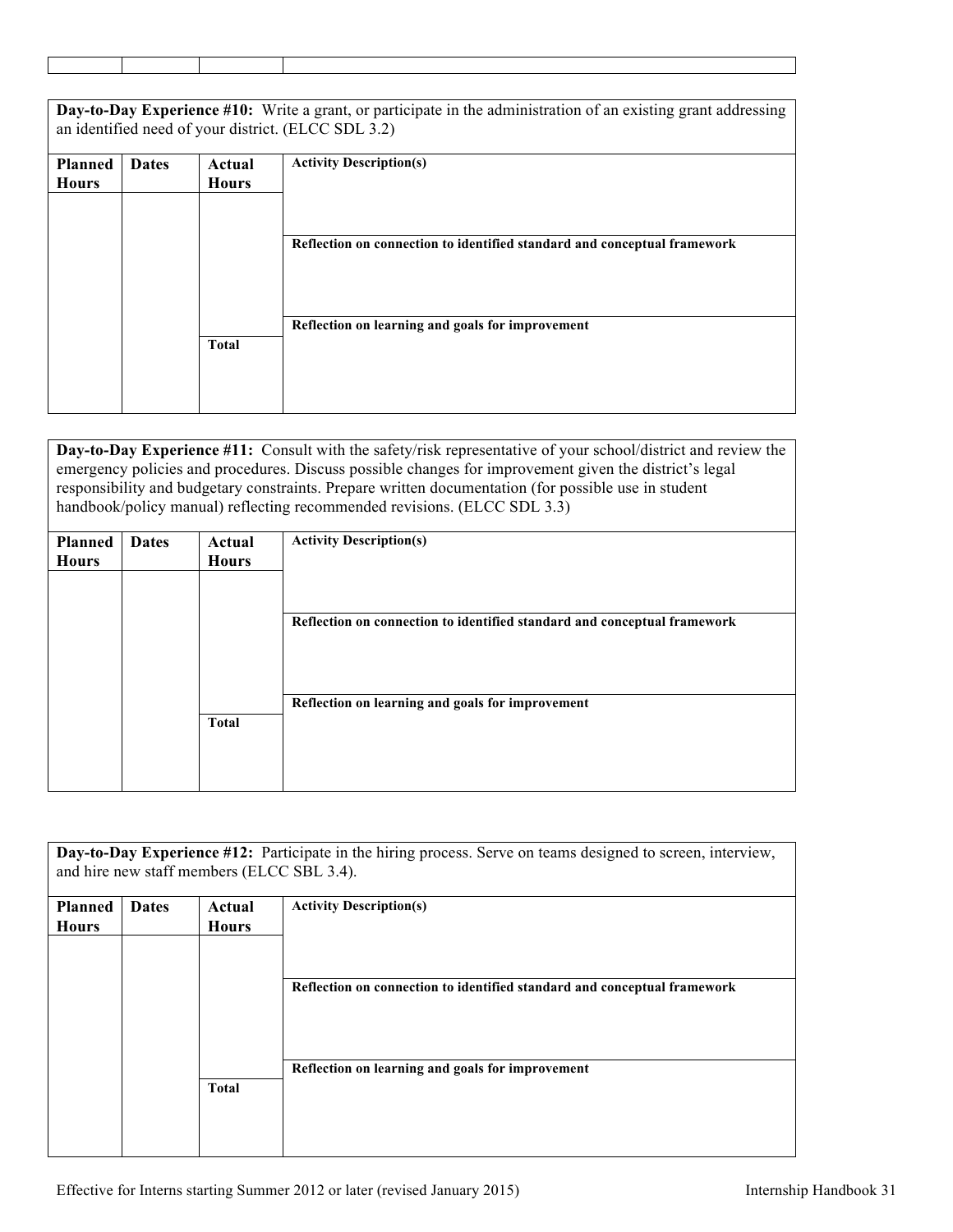**Day-to-Day Experience #13:** Assist with scheduling school/student activities and/or prepare the schedule for the upcoming school year taking into account strategic, long-term, and operational planning. Use available software to accomplish this task. (ELCC SBL 3.5)

| <b>Planned</b><br><b>Hours</b> | <b>Dates</b> | Actual<br><b>Hours</b> | <b>Activity Description(s)</b>                                           |
|--------------------------------|--------------|------------------------|--------------------------------------------------------------------------|
|                                |              |                        | Reflection on connection to identified standard and conceptual framework |
|                                |              | <b>Total</b>           | Reflection on learning and goals for improvement                         |

**Day-to-Day Experience #14:** Attend several meetings of the district level leadership where the superintendent presides. Observe and record issues discussed, actions taken and/or proposed, and rationale for the actions. Identify how the superintendent brings various stakeholders together and discuss how this can influence implementation of the vision. Participate in the process if possible. (ELCC SDL 4.1)

| <b>Planned</b><br><b>Hours</b> | <b>Dates</b> | Actual<br><b>Hours</b> | <b>Activity Description(s)</b>                                           |
|--------------------------------|--------------|------------------------|--------------------------------------------------------------------------|
|                                |              |                        | Reflection on connection to identified standard and conceptual framework |
|                                |              | <b>Total</b>           | Reflection on learning and goals for improvement                         |

| Day-to-Day Experience #15: Work with a principal to identify factors influencing the local community that<br>will ultimately affect the school's culture and influence student achievement. Reflect on how community<br>resources might be leveraged to improve school culture. (ELCC SBL 4.2) |              |              |                                                                          |  |
|------------------------------------------------------------------------------------------------------------------------------------------------------------------------------------------------------------------------------------------------------------------------------------------------|--------------|--------------|--------------------------------------------------------------------------|--|
| <b>Planned</b>                                                                                                                                                                                                                                                                                 | <b>Dates</b> | Actual       | <b>Activity Description(s)</b>                                           |  |
| <b>Hours</b>                                                                                                                                                                                                                                                                                   |              | <b>Hours</b> |                                                                          |  |
|                                                                                                                                                                                                                                                                                                |              |              |                                                                          |  |
|                                                                                                                                                                                                                                                                                                |              |              |                                                                          |  |
|                                                                                                                                                                                                                                                                                                |              |              | Reflection on connection to identified standard and conceptual framework |  |
|                                                                                                                                                                                                                                                                                                |              |              |                                                                          |  |
|                                                                                                                                                                                                                                                                                                |              |              |                                                                          |  |
|                                                                                                                                                                                                                                                                                                |              |              |                                                                          |  |
|                                                                                                                                                                                                                                                                                                |              |              |                                                                          |  |
|                                                                                                                                                                                                                                                                                                |              |              | Reflection on learning and goals for improvement                         |  |
|                                                                                                                                                                                                                                                                                                |              | <b>Total</b> |                                                                          |  |
|                                                                                                                                                                                                                                                                                                |              |              |                                                                          |  |
|                                                                                                                                                                                                                                                                                                |              |              |                                                                          |  |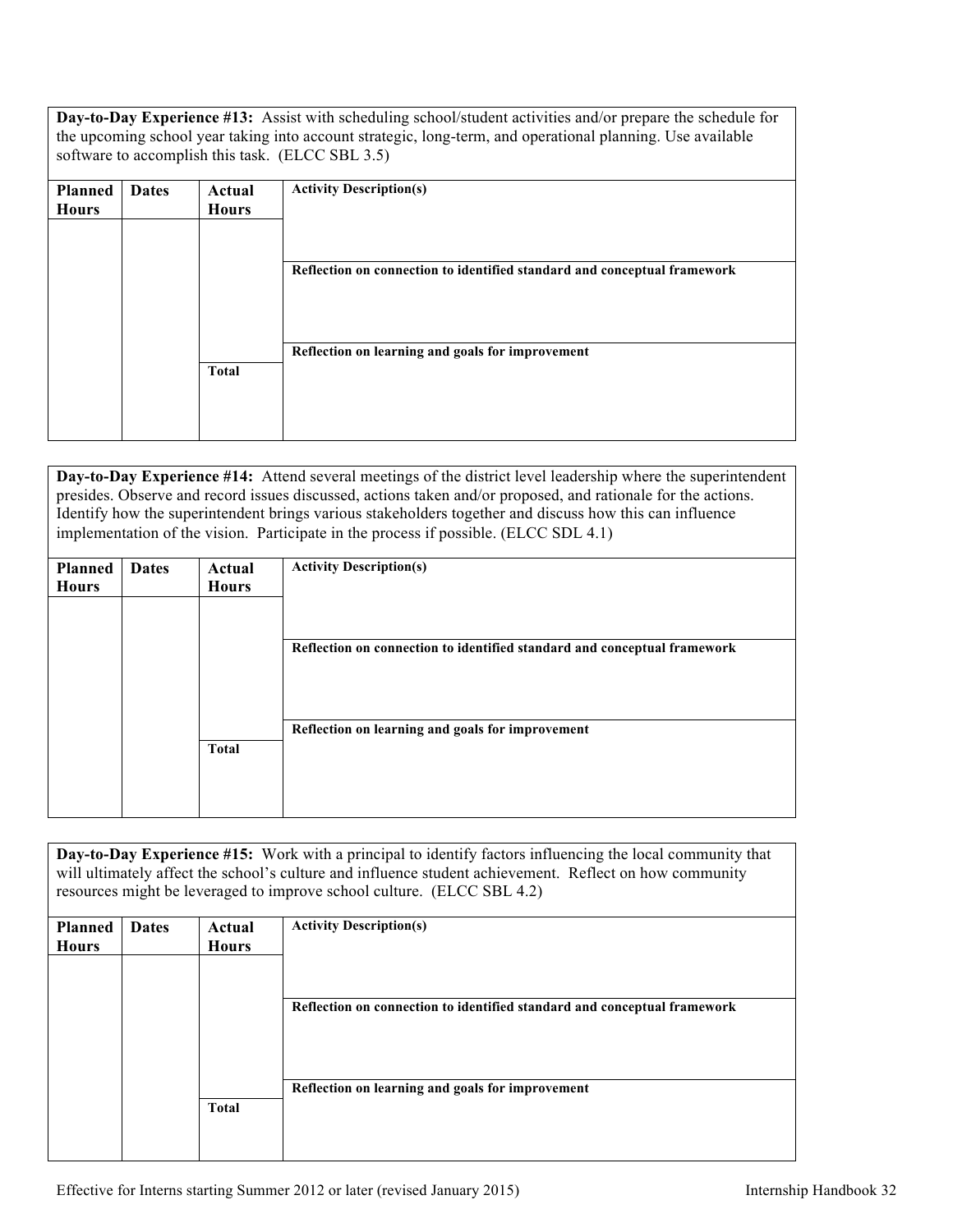| <b>SBL</b> 4.3) |              |              | Day-to-Day Experience #16: Attend a meeting of a parent/teacher association. Volunteer to assist with one<br>of their events. Reflect on these relationships facilitate parent participation in the instructional program. (ELCC) |
|-----------------|--------------|--------------|-----------------------------------------------------------------------------------------------------------------------------------------------------------------------------------------------------------------------------------|
| <b>Planned</b>  | <b>Dates</b> | Actual       | <b>Activity Description(s)</b>                                                                                                                                                                                                    |
| <b>Hours</b>    |              | <b>Hours</b> |                                                                                                                                                                                                                                   |
|                 |              |              |                                                                                                                                                                                                                                   |
|                 |              |              | Reflection on connection to identified standard and conceptual framework                                                                                                                                                          |
|                 |              |              | Reflection on learning and goals for improvement                                                                                                                                                                                  |
|                 |              | <b>Total</b> |                                                                                                                                                                                                                                   |

**Day-to-Day Experience #17:** Work with the principal and staff or a district level administration to establish one community partnership that utilizes district or community resources to support district priorities and programs. (ELCC SDL 4.4)

| <b>Planned</b><br><b>Hours</b> | <b>Dates</b> | Actual<br><b>Hours</b> | <b>Activity Description(s)</b>                                           |
|--------------------------------|--------------|------------------------|--------------------------------------------------------------------------|
|                                |              |                        | Reflection on connection to identified standard and conceptual framework |
|                                |              | <b>Total</b>           | Reflection on learning and goals for improvement                         |
|                                |              |                        |                                                                          |

| Day-to-Day Experience #18: Participate in the mediation of student-student, student-staff, staff-staff, and<br>staff-parent conflicts. (ELCC SBL 5.1) |              |              |                                                                          |  |
|-------------------------------------------------------------------------------------------------------------------------------------------------------|--------------|--------------|--------------------------------------------------------------------------|--|
| <b>Planned</b>                                                                                                                                        | <b>Dates</b> | Actual       | <b>Activity Description(s)</b>                                           |  |
| <b>Hours</b>                                                                                                                                          |              | <b>Hours</b> |                                                                          |  |
|                                                                                                                                                       |              |              |                                                                          |  |
|                                                                                                                                                       |              |              |                                                                          |  |
|                                                                                                                                                       |              |              | Reflection on connection to identified standard and conceptual framework |  |
|                                                                                                                                                       |              |              | Reflection on learning and goals for improvement                         |  |
|                                                                                                                                                       |              | <b>Total</b> |                                                                          |  |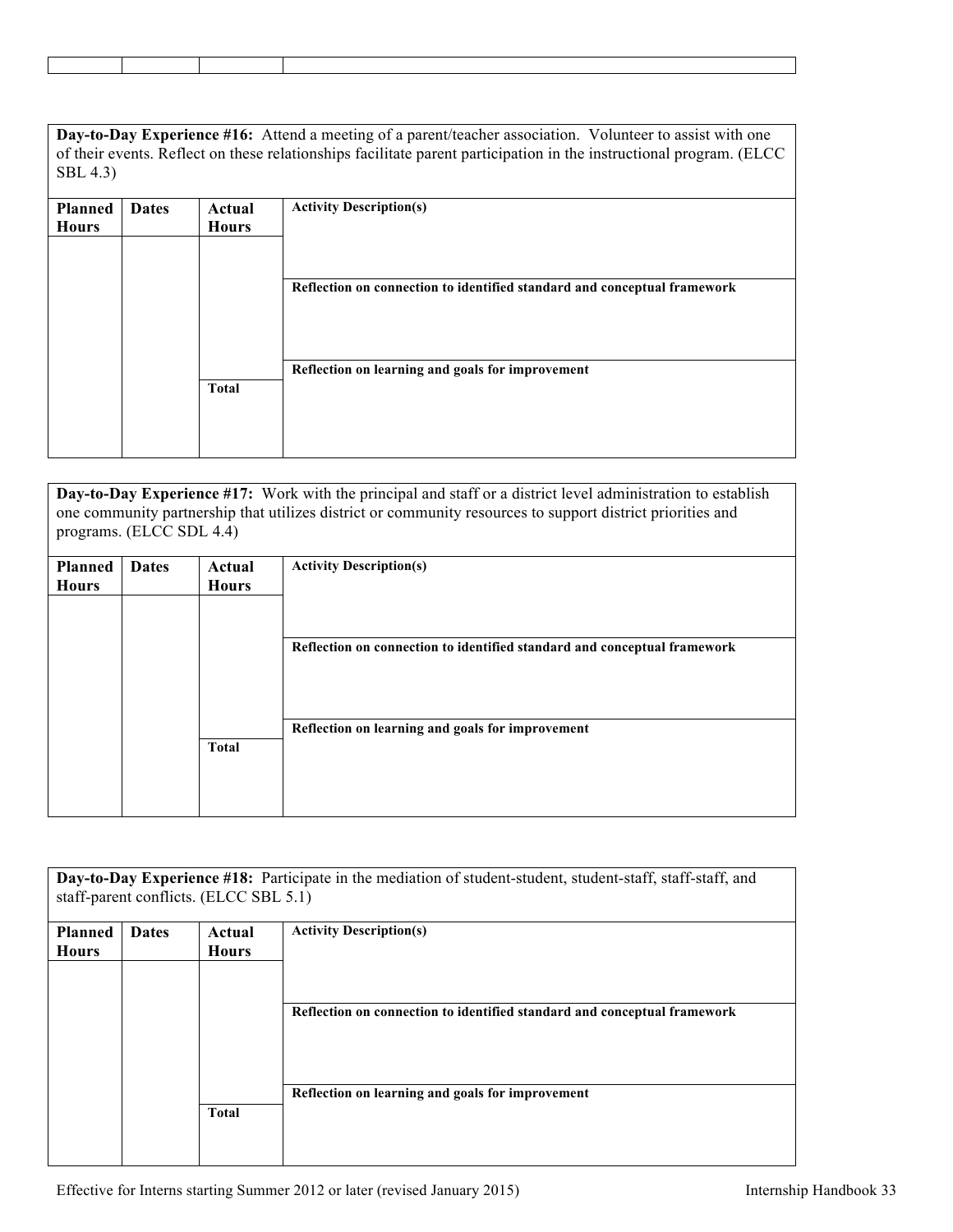| Day-to-Day Experience #19: Work with a principal or district level administrator to identify existing or<br>potential diversity issues/concerns in the district and develop a plan to prevent, alleviate, or resolve these<br>matters. (ELCC SBL 5.2) |              |              |                                                                          |  |
|-------------------------------------------------------------------------------------------------------------------------------------------------------------------------------------------------------------------------------------------------------|--------------|--------------|--------------------------------------------------------------------------|--|
| <b>Planned</b>                                                                                                                                                                                                                                        | <b>Dates</b> | Actual       | <b>Activity Description(s)</b>                                           |  |
| <b>Hours</b>                                                                                                                                                                                                                                          |              | <b>Hours</b> |                                                                          |  |
|                                                                                                                                                                                                                                                       |              |              |                                                                          |  |
|                                                                                                                                                                                                                                                       |              |              |                                                                          |  |
|                                                                                                                                                                                                                                                       |              |              |                                                                          |  |
|                                                                                                                                                                                                                                                       |              |              | Reflection on connection to identified standard and conceptual framework |  |
|                                                                                                                                                                                                                                                       |              |              |                                                                          |  |
|                                                                                                                                                                                                                                                       |              |              |                                                                          |  |
|                                                                                                                                                                                                                                                       |              |              |                                                                          |  |
|                                                                                                                                                                                                                                                       |              |              |                                                                          |  |
|                                                                                                                                                                                                                                                       |              |              | Reflection on learning and goals for improvement                         |  |
|                                                                                                                                                                                                                                                       |              | <b>Total</b> |                                                                          |  |
|                                                                                                                                                                                                                                                       |              |              |                                                                          |  |
|                                                                                                                                                                                                                                                       |              |              |                                                                          |  |
|                                                                                                                                                                                                                                                       |              |              |                                                                          |  |
|                                                                                                                                                                                                                                                       |              |              |                                                                          |  |

|                | successful. (ELCC SDL 5.3) |              | Day-to-Day Experience #20: Work with a principal or district level administrator to become familiar with the<br>methods that data are used within the district to monitor and ensure equity necessary for all students to be |
|----------------|----------------------------|--------------|------------------------------------------------------------------------------------------------------------------------------------------------------------------------------------------------------------------------------|
| <b>Planned</b> | <b>Dates</b>               | Actual       | <b>Activity Description(s)</b>                                                                                                                                                                                               |
|                |                            |              |                                                                                                                                                                                                                              |
| <b>Hours</b>   |                            | <b>Hours</b> |                                                                                                                                                                                                                              |
|                |                            |              |                                                                                                                                                                                                                              |
|                |                            |              |                                                                                                                                                                                                                              |
|                |                            |              |                                                                                                                                                                                                                              |
|                |                            |              | Reflection on connection to identified standard and conceptual framework                                                                                                                                                     |
|                |                            |              |                                                                                                                                                                                                                              |
|                |                            |              |                                                                                                                                                                                                                              |
|                |                            |              |                                                                                                                                                                                                                              |
|                |                            |              |                                                                                                                                                                                                                              |
|                |                            |              | Reflection on learning and goals for improvement                                                                                                                                                                             |
|                |                            | <b>Total</b> |                                                                                                                                                                                                                              |
|                |                            |              |                                                                                                                                                                                                                              |
|                |                            |              |                                                                                                                                                                                                                              |
|                |                            |              |                                                                                                                                                                                                                              |
|                |                            |              |                                                                                                                                                                                                                              |
|                |                            |              |                                                                                                                                                                                                                              |

|                |              |              | Day-to-Day Experience #21: Identify and reflect on ethical issues affecting your district. In your journal,<br>make policy recommendations on these issues. (ELCC SDL 5.4) |
|----------------|--------------|--------------|----------------------------------------------------------------------------------------------------------------------------------------------------------------------------|
| <b>Planned</b> | <b>Dates</b> | Actual       | <b>Activity Description(s)</b>                                                                                                                                             |
| <b>Hours</b>   |              | <b>Hours</b> |                                                                                                                                                                            |
|                |              |              |                                                                                                                                                                            |
|                |              |              |                                                                                                                                                                            |
|                |              |              | Reflection on connection to identified standard and conceptual framework                                                                                                   |
|                |              |              |                                                                                                                                                                            |
|                |              |              |                                                                                                                                                                            |
|                |              |              |                                                                                                                                                                            |
|                |              |              | Reflection on learning and goals for improvement                                                                                                                           |
|                |              | <b>Total</b> |                                                                                                                                                                            |
|                |              |              |                                                                                                                                                                            |
|                |              |              |                                                                                                                                                                            |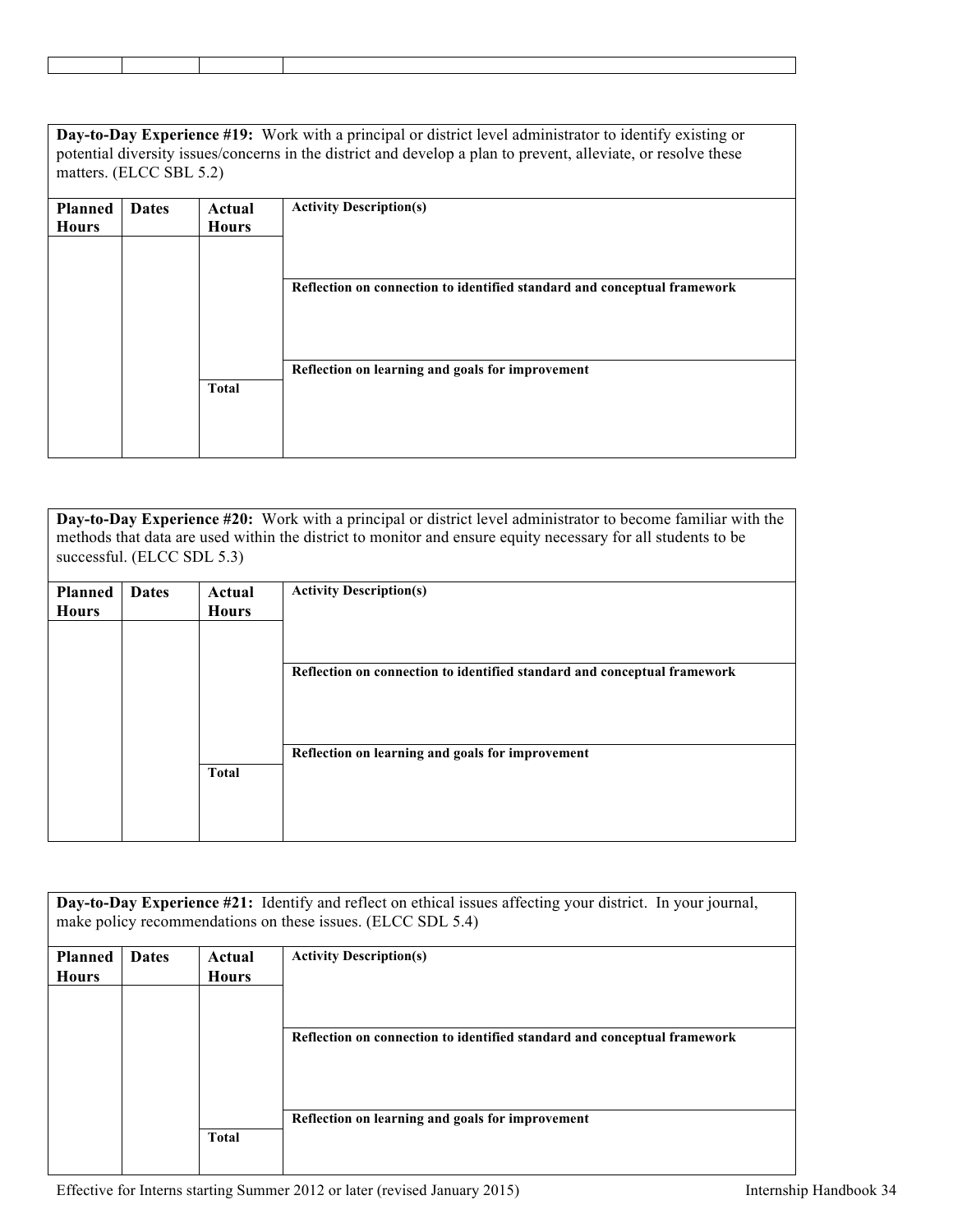**Day-to-Day Experience #22:** Investigate district policies that promote social justice to ensure that individual student needs inform all aspects of schooling (i.e. academic fairness in programming, bullying prevention, peer counseling, etc.) Reflect on how these can influence student achievement. (ELCC SDL 5.5)

| <b>Planned</b><br><b>Hours</b> | <b>Dates</b> | Actual<br><b>Hours</b> | <b>Activity Description(s)</b>                                           |
|--------------------------------|--------------|------------------------|--------------------------------------------------------------------------|
|                                |              |                        | Reflection on connection to identified standard and conceptual framework |
|                                |              | <b>Total</b>           | Reflection on learning and goals for improvement                         |

**Day-to-Day Experience #23:** Review federal and state laws, rules, and regulations as they apply to students with disabilities (e.g., FAPE, LRE, IDEA, Section 504, etc.). Under the direction of the director of pupil personnel services or the CSE chairperson, review the testing and graduation requirements for this population of students in the school. Reflect on the school's compliance, and if applicable, make a recommendation to improve the school's compliance. (ELCC SBL 6.1)

| <b>Planned</b><br><b>Hours</b> | <b>Dates</b> | Actual<br><b>Hours</b> | <b>Activity Description(s)</b>                                           |
|--------------------------------|--------------|------------------------|--------------------------------------------------------------------------|
|                                |              |                        | Reflection on connection to identified standard and conceptual framework |
|                                |              | <b>Total</b>           | Reflection on learning and goals for improvement                         |

| Day-to-Day Experience #24: Accompany a district administrator to a professional association meeting to<br>observe how advocacy groups can act to influence local, district, state, and national decisions. Reflect on how<br>advocacy can influence the goals established by the district. (ELCC SDL 6.2) |              |        |                                                                          |  |
|-----------------------------------------------------------------------------------------------------------------------------------------------------------------------------------------------------------------------------------------------------------------------------------------------------------|--------------|--------|--------------------------------------------------------------------------|--|
| <b>Planned</b>                                                                                                                                                                                                                                                                                            | <b>Dates</b> | Actual | <b>Activity Description(s)</b>                                           |  |
| <b>Hours</b>                                                                                                                                                                                                                                                                                              | <b>Hours</b> |        |                                                                          |  |
|                                                                                                                                                                                                                                                                                                           |              |        |                                                                          |  |
|                                                                                                                                                                                                                                                                                                           |              |        | Reflection on connection to identified standard and conceptual framework |  |
|                                                                                                                                                                                                                                                                                                           |              | Total  | Reflection on learning and goals for improvement                         |  |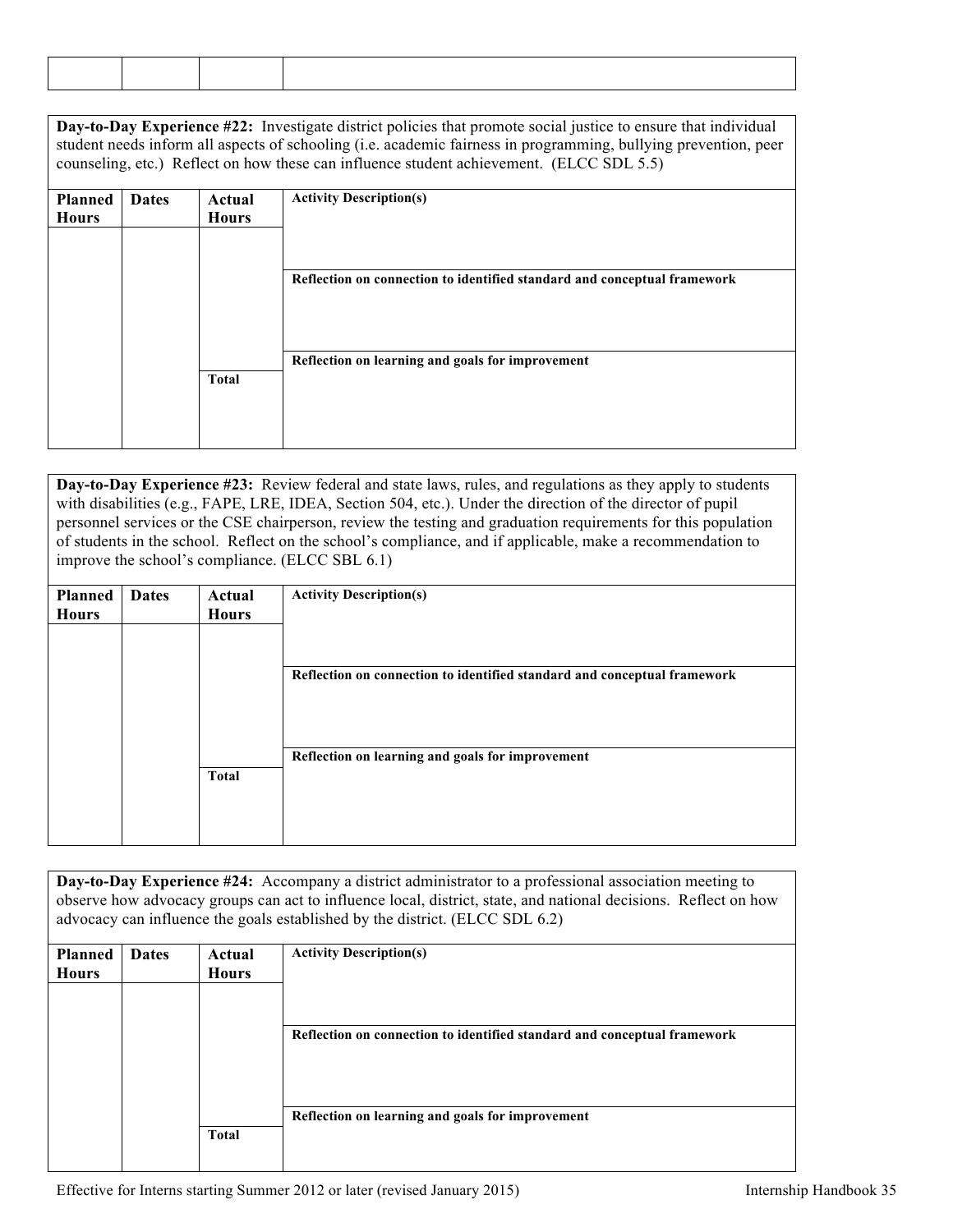| Day-to-Day Experience #25: Research a national issue facing K-12 education. Reflect on how your district is<br>addressing the issue locally and discuss the costs and benefits of those initiatives. (ELCC SDL 6.3) |              |              |                                                                          |  |  |
|---------------------------------------------------------------------------------------------------------------------------------------------------------------------------------------------------------------------|--------------|--------------|--------------------------------------------------------------------------|--|--|
| <b>Planned</b>                                                                                                                                                                                                      | <b>Dates</b> | Actual       | <b>Activity Description(s)</b>                                           |  |  |
| <b>Hours</b>                                                                                                                                                                                                        |              | <b>Hours</b> |                                                                          |  |  |
|                                                                                                                                                                                                                     |              |              |                                                                          |  |  |
|                                                                                                                                                                                                                     |              |              | Reflection on connection to identified standard and conceptual framework |  |  |
|                                                                                                                                                                                                                     |              |              | Reflection on learning and goals for improvement                         |  |  |
|                                                                                                                                                                                                                     |              | <b>Total</b> |                                                                          |  |  |
|                                                                                                                                                                                                                     |              |              |                                                                          |  |  |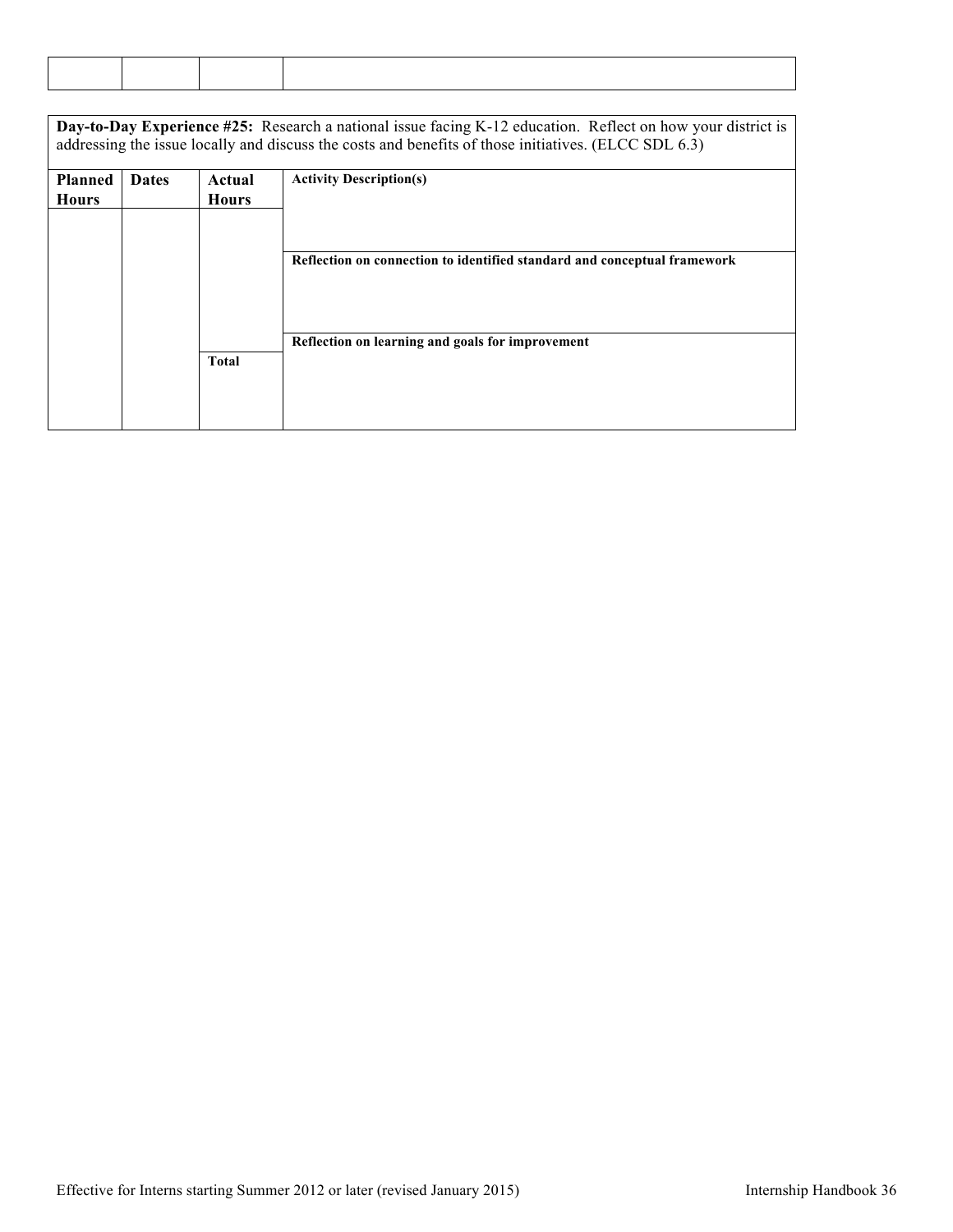## **Appendix 3**

## **Reflective Journal Extended Leadership Experiences**

(boxes will expand as you type)

**Extended Leadership Experience #26:** Conduct a needs assessment and plan for professional development to address identified needs. Work with others to organize, facilitate, and evaluate. Recommend multiple techniques for professional development responding to the identified needs. Consider the impact at the **school and district level**. (ELCC SBL/SDL 1.1-1.4)

| <b>Planned</b><br><b>Hours</b> | <b>Dates</b> | Actual<br><b>Hours</b> | <b>Activity Description(s)</b>                                           |
|--------------------------------|--------------|------------------------|--------------------------------------------------------------------------|
|                                |              |                        | Reflection on connection to identified standard and conceptual framework |
|                                |              |                        | Reflection on your learning and your goals for improvement               |
|                                |              |                        | Reflection on what you learned about this experience from your mentor    |
|                                |              | <b>Total</b>           | Reflection on how your experience connected to your related reading      |
|                                |              |                        |                                                                          |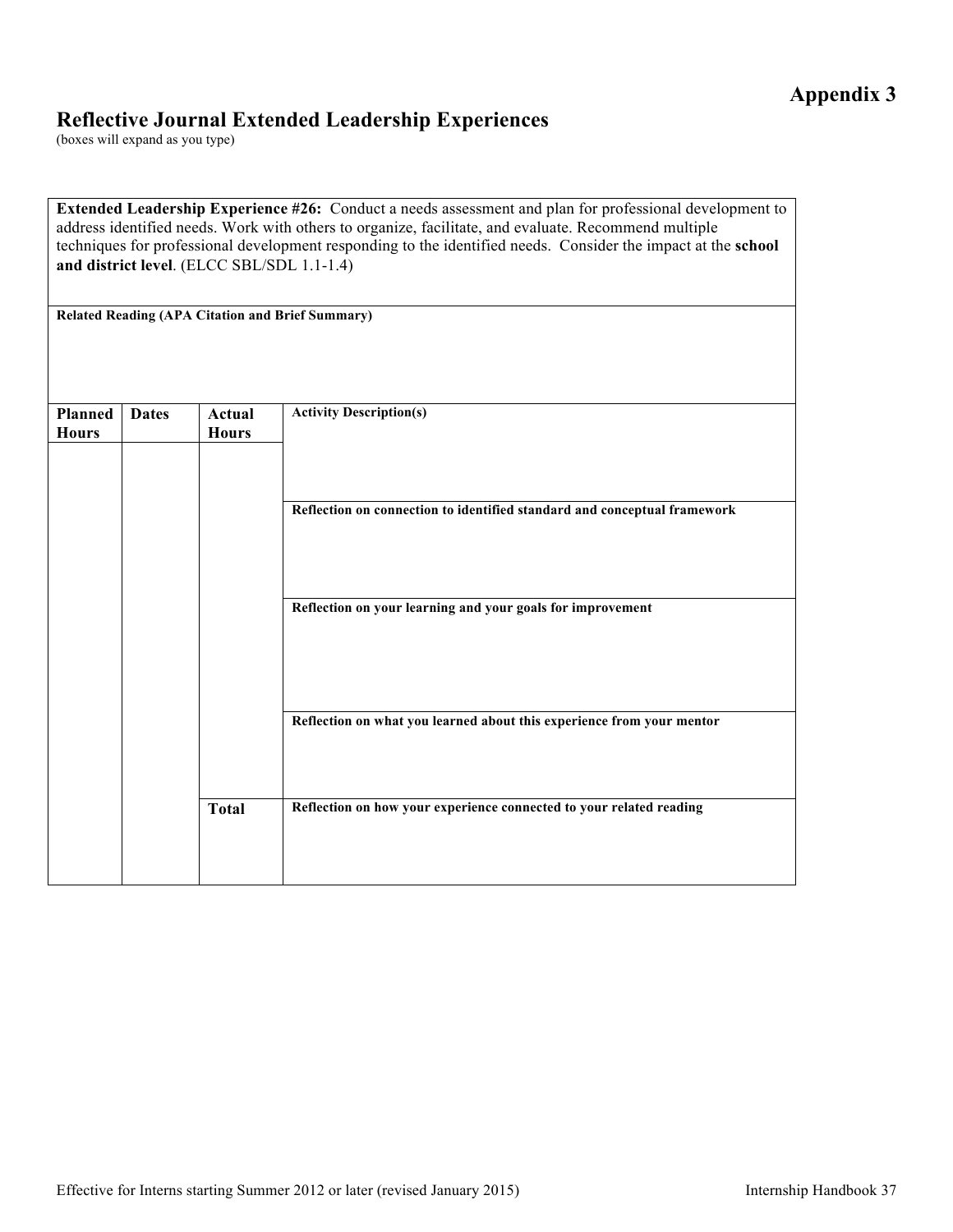**Extended Leadership Experience #27:** Assume a position of leadership in a district curriculum or planning committee utilizing data to assess instructional practices and describe the strengths and weaknesses of various practices. Make recommendations based on this analysis at the **school and district level**. (ELCC SBL/SDL 2.1-2.4)

|                         |              |                        | <b>Related Reading (APA Citation and Brief Summary)</b>                  |
|-------------------------|--------------|------------------------|--------------------------------------------------------------------------|
| Planned<br><b>Hours</b> | <b>Dates</b> | Actual<br><b>Hours</b> | <b>Activity Description(s)</b>                                           |
|                         |              |                        | Reflection on connection to identified standard and conceptual framework |
|                         |              |                        | Reflection on your learning and your goals for improvement               |
|                         |              |                        | Reflection on what you learned about this experience from your mentor    |
|                         |              | <b>Total</b>           | Reflection on how your experience connected to your related reading      |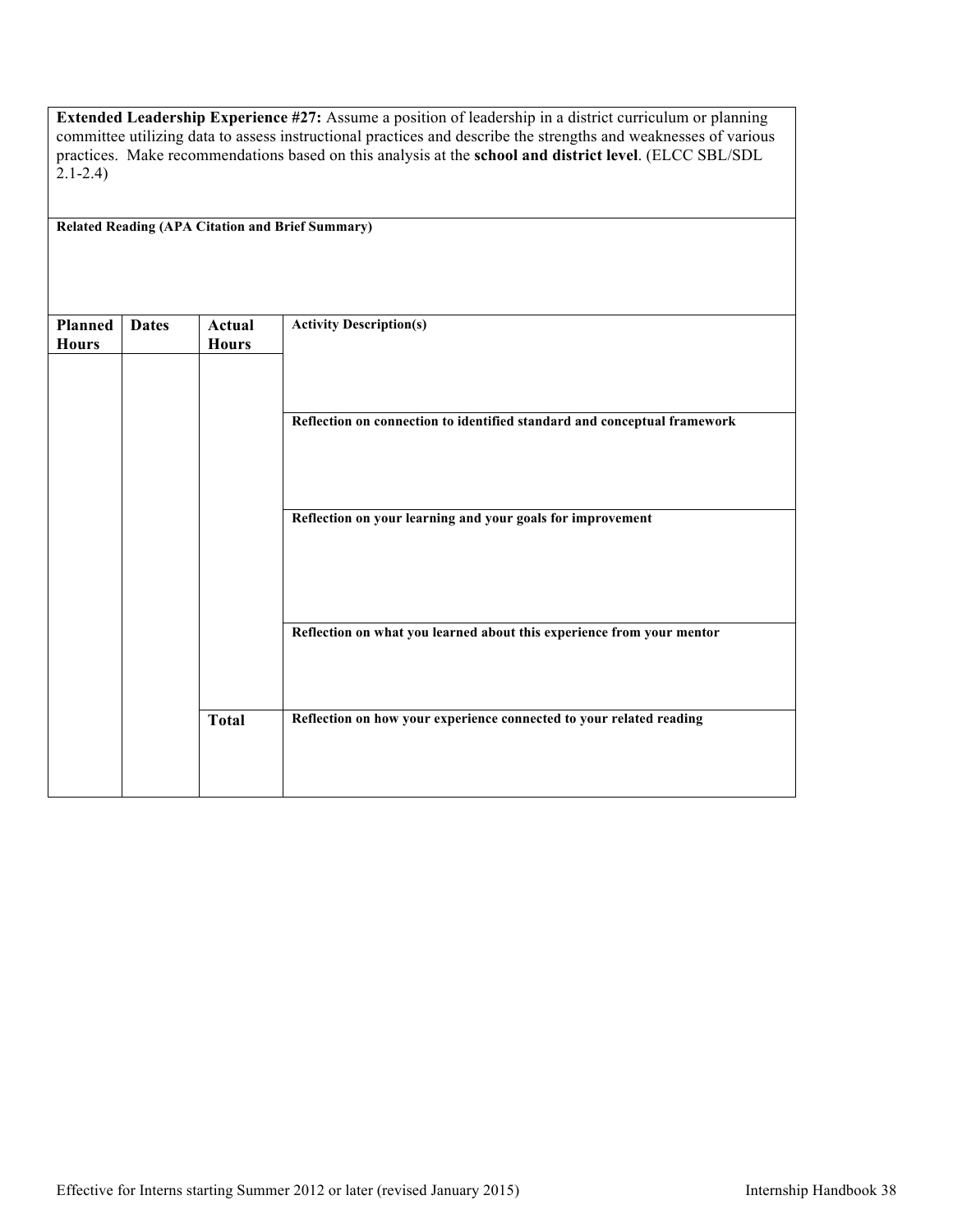**Extended Leadership Experience #28:** With the district treasurer or business administrator, review all accounts and accounting procedures, including the annual audit. Be sure to include extracurricular accounts, resource allocation, accounts payable, and accounts receivable. Work with the principal and district level business official in developing the **school and district budget**. (ELCC SBL/SDL 3.1-3.5)

| <b>Planned</b><br><b>Hours</b> | <b>Dates</b> | Actual<br><b>Hours</b> | <b>Activity Description(s)</b>                                           |
|--------------------------------|--------------|------------------------|--------------------------------------------------------------------------|
|                                |              |                        | Reflection on connection to identified standard and conceptual framework |
|                                |              |                        | Reflection on your learning and your goals for improvement               |
|                                |              |                        | Reflection on what you learned about this experience from your mentor    |
|                                |              | <b>Total</b>           | Reflection on how your experience connected to your related reading      |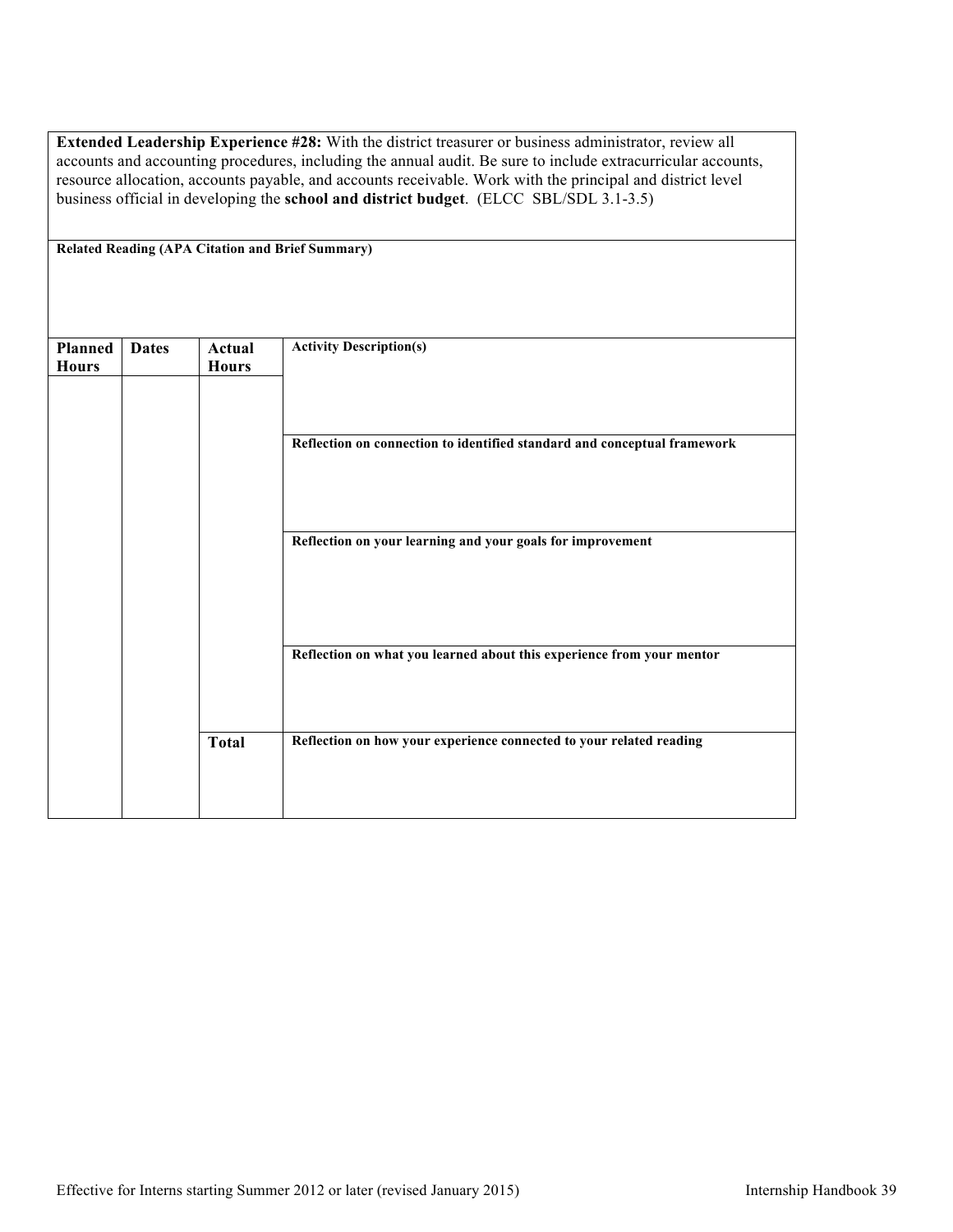**Extended Leadership Experience #29:** Plan and implement/conduct a public relations program/activity for the **school/district** that highlights collaboration with families and community member that meets needs of both. Write a plan for articulating the **school/district** program (mission, vision, priorities) to the community. Work with the media to have the school/district featured in some manner. (ELCC SBL/SDL 4.1-4.4)

| Planned<br><b>Hours</b> | <b>Dates</b> | <b>Actual</b><br><b>Hours</b> | <b>Activity Description(s)</b>                                           |
|-------------------------|--------------|-------------------------------|--------------------------------------------------------------------------|
|                         |              |                               | Reflection on connection to identified standard and conceptual framework |
|                         |              |                               | Reflection on your learning and your goals for improvement               |
|                         |              |                               | Reflection on what you learned about this experience from your mentor    |
|                         |              | <b>Total</b>                  | Reflection on how your experience connected to your related reading      |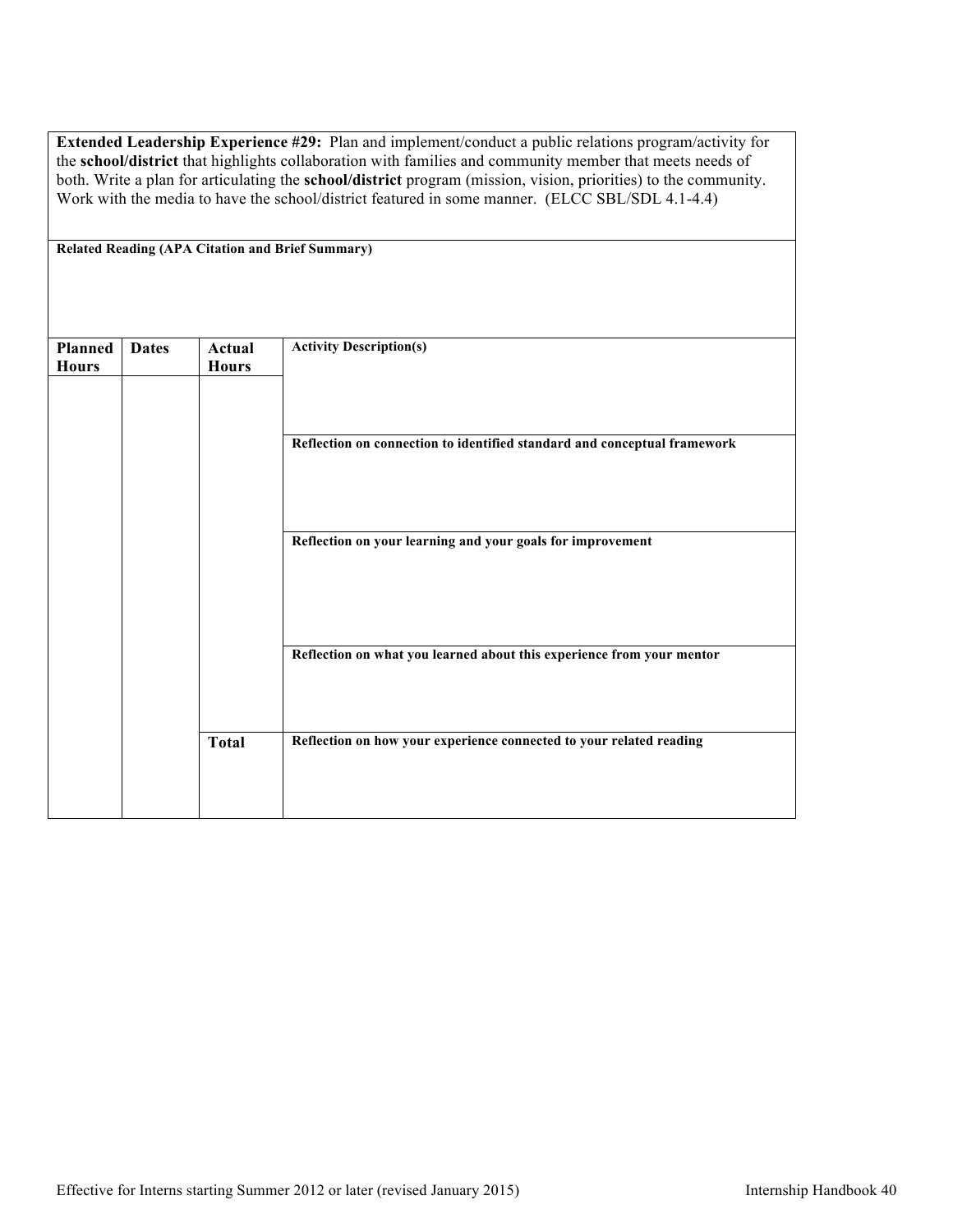| <b>Extended Leadership Experience #30:</b> Review policies, procedures, and programs currently in place in the |
|----------------------------------------------------------------------------------------------------------------|
| school to integrate academic and vocational development in light of the community's economic conditions in     |
| an effort to accommodate needs of diverse learners and improve educational opportunities and make              |
| recommendations for improvement at the <b>school and district level</b> . Reflect on how these policies ensure |
| equity, fairness, and social justice. Also, consider the legal consequences of inaction. (ELCC SBL/SDL 5.1-    |
| 5.5)                                                                                                           |

| <b>Planned</b><br><b>Hours</b> | <b>Dates</b> | Actual<br><b>Hours</b> | <b>Activity Description(s)</b>                                           |
|--------------------------------|--------------|------------------------|--------------------------------------------------------------------------|
|                                |              |                        | Reflection on connection to identified standard and conceptual framework |
|                                |              |                        | Reflection on your learning and your goals for improvement               |
|                                |              |                        | Reflection on what you learned about this experience from your mentor    |
|                                |              | <b>Total</b>           | Reflection on how your experience connected to your related reading      |
|                                |              |                        |                                                                          |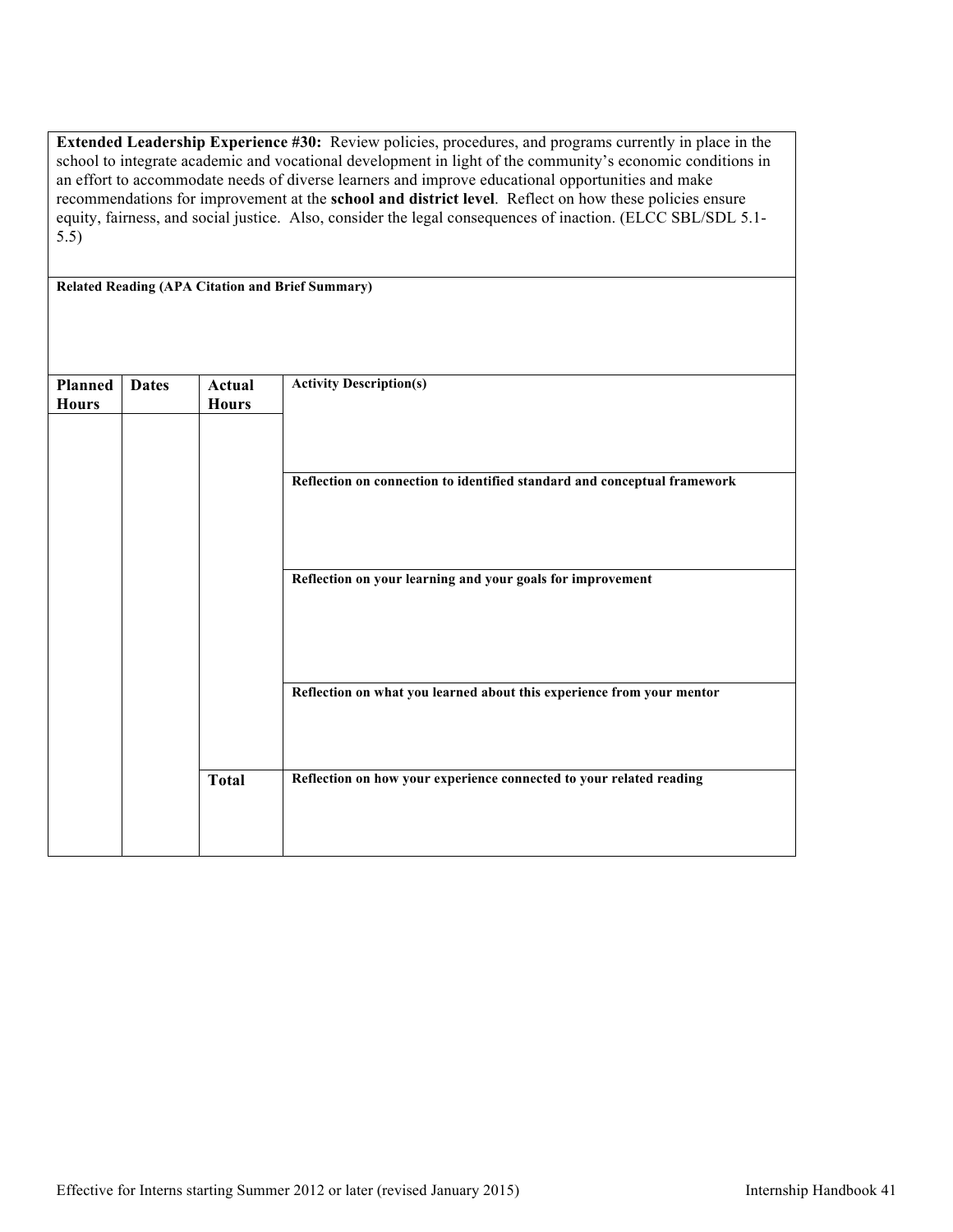**Extended Leadership Experience #31:** School policy often stands at the intersection of laws/regulations and the needs of the school/community. Communication can go in both directions. State and Federal regulators are pushing for greater accountability for teachers by connecting their efforts to the performance of the students. Regulations and laws have been changed to move in this direction. Many in the schools and communities are resisting this trend. Attend meetings in your district dealing with this issue. Reflect on how this trend, and the new laws, will result in new district policy and how this policy will affect the students. In what ways is the **school and district** trying to influence state and national decisions. (ELCC SBL/SDL 6.1-6.3)

| <b>Dates</b> | Actual<br><b>Hours</b> | <b>Activity Description(s)</b>                                           |
|--------------|------------------------|--------------------------------------------------------------------------|
|              |                        | Reflection on connection to identified standard and conceptual framework |
|              |                        | Reflection on your learning and your goals for improvement               |
|              |                        | Reflection on what you learned about this experience from your mentor    |
|              |                        | Reflection on how your experience connected to your related reading      |
|              |                        |                                                                          |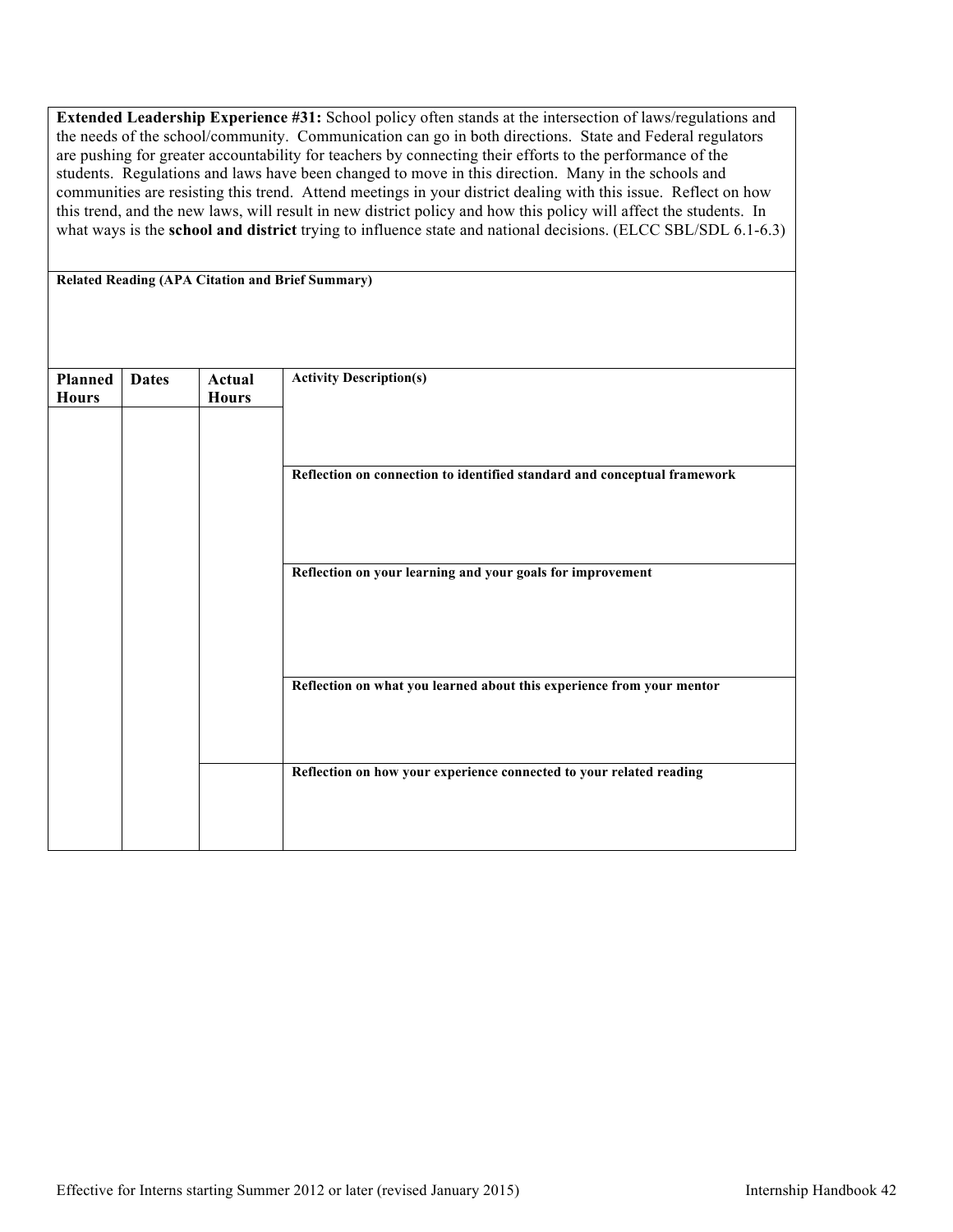## **Appendix 4**

## **MENTOR INTERNSHIP EVALUATION**

| Intern Name:     | Internship Dates:                   |                         |
|------------------|-------------------------------------|-------------------------|
| Mentor Name:     | This is $a(n)$ : (please check one) |                         |
| School/District: | Interim Evaluation                  | <b>Final Evaluation</b> |

The internship requires the candidate to complete 600 clock hours of experience. The candidate is required to complete group of required experiences and maintain a reflective journal that documents all of the dates and times spent on the activities associated with the required experiences, provides a reflection on what is learned, how the experience meets the ELCC standards as identified in the Internship Handbook, and the candidate's goals for selfimprovement.

By signing below, the mentor acknowledges that he/she has reviewed the intern's reflective journal and attests to the accuracy of the dates and times that are described therein.

|  | Mentor Signature |
|--|------------------|
|--|------------------|

**Instructions to Mentor for Completing Evaluation of Intern**: In the first part, please evaluate the intern's skill in carrying out the required experience according to the criteria identified in the rubric. You should consider the intern's Extended Leadership Experiences as the basis for your evaluation. You may consider **observed behavior, produced artifacts, and/or the reflections written** by the intern. The Extended Leadership Experiences were carefully selected to provide connection to both building and district level standards. Please provide a separate entry for each. In the second part of the evaluation, please assess the intern's dispositions using the descriptions provided.

## **Extended Leadership Experiences**

Please use the following codes:

- **T** Target demonstrates a majority of the criteria associated with the standard
- **A** Acceptable demonstrates some of the criteria associated with the standard
- **U** Unacceptable does not demonstrate criteria associated with the standard

**Extended Leadership Experience #26:** Conduct a needs assessment and plan for professional development to address identified needs. Work with others to organize, facilitate, and evaluate. Recommend multiple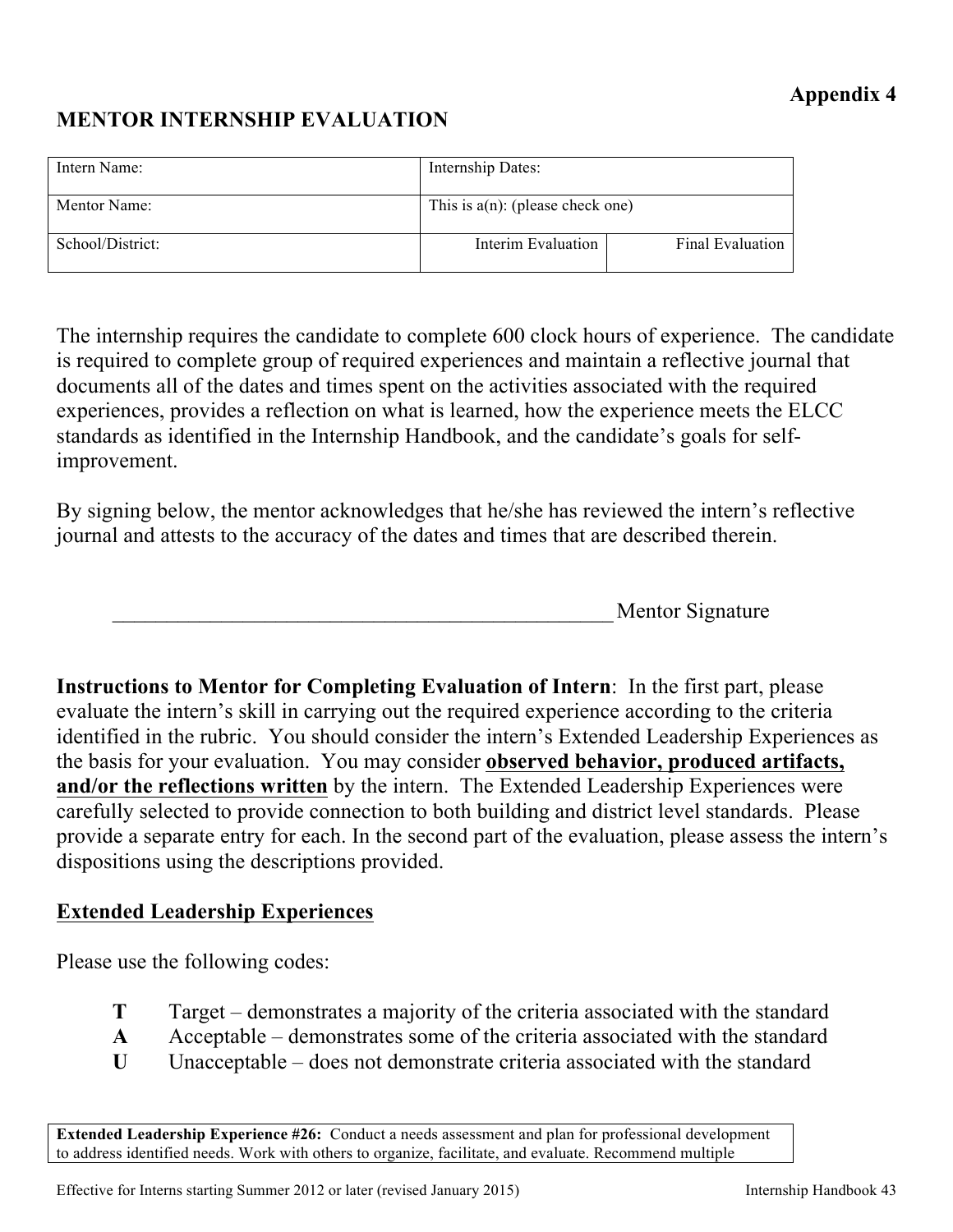techniques for professional development responding to the identified needs. Consider the impact at the **school and district level**. (ELCC SBL/SDL 1.1-1.4)

| <b>Standard</b>                                                                      | <b>Building</b> | <b>District</b> |
|--------------------------------------------------------------------------------------|-----------------|-----------------|
|                                                                                      | Level           | Level           |
| ELCC Standard Element 1.1: Candidate understands and can collaboratively             |                 |                 |
| develop, articulate, implement, and steward a shared school/district vision of       |                 |                 |
| learning for a school/district by designing and supporting a collaborative process   |                 |                 |
| for developing and implementing a that vision; articulating a school/district vision |                 |                 |
| of learning characterized by a respect for students and their families and           |                 |                 |
| community partnerships; developing a comprehensive plan for communicating            |                 |                 |
| the school/district vision to appropriate constituencies; formulate plans to steward |                 |                 |
| school/district vision statements.                                                   |                 |                 |
| ELCC Standard Element 1.2: Candidate understands and can collect and use data        |                 |                 |
| to identify school/district goals, assess organizational effectiveness, and          |                 |                 |
| implement school/district plans to achieve school/district goals by developing and   |                 |                 |
| using evidence-centered research strategies and strategic planning processes;        |                 |                 |
| creating school/district-based strategic, tactical, and strategic goals;             |                 |                 |
| collaboratively developing and implementing plans to achieve those goals;            |                 |                 |
| evaluating school/district improvement processes.                                    |                 |                 |
| ELCC Standard Element 1.3: Candidate understands and can promote continual           |                 |                 |
| and sustainable school/district improvement by identifying strategies or practices   |                 |                 |
| to build organizational capacity to support continual and sustainable                |                 |                 |
| school/district improvement; identifying strategies for developing school/district   |                 |                 |
| leadership capacity; creating a district plan to implement transformational          |                 |                 |
| change; designing a comprehensive, school/district professional development          |                 |                 |
| program.                                                                             |                 |                 |
| ELCC Standard Element 1.4: Candidate understands and can evaluate                    |                 |                 |
| school/district progress and revise school/district plans supported by               |                 |                 |
| school/district stakeholders by developing a plans to monitor program                |                 |                 |
| development and implementation of school/district goals; constructing evaluation     |                 |                 |
| processes to assess the effectiveness of school/district plans and programs;         |                 |                 |
| interpreting information and communicating progress toward achievement of            |                 |                 |
| school/district vision and goals for educators in the community and other            |                 |                 |
| stakeholders.                                                                        |                 |                 |

**Extended Leadership Experience #27:** Assume a position of leadership in a district curriculum or planning committee utilizing data to assess instructional practices and describe the strengths and weaknesses of various practices. Make recommendations based on this analysis at the **school and district level**. (ELCC SBL/SDL 2.1-2.4)

| <b>Standard</b>                                                                     | <b>Building</b> | <b>District</b> |
|-------------------------------------------------------------------------------------|-----------------|-----------------|
|                                                                                     | Level           | Level           |
| ELCC Standard Element 2.1: Candidate understands and can sustain a                  |                 |                 |
| school/district culture and instructional program conducive to student learning     |                 |                 |
| through collaboration, trust, and a personalized learning environment with high     |                 |                 |
| expectations for students by leading school/district change and collaboration that  |                 |                 |
| focuses on improvements to school/district practices, student outcomes,             |                 |                 |
| curriculum, and instruction;                                                        |                 |                 |
| incorporates cultural competence in development of programs, curriculum, and        |                 |                 |
| instructional practices; uses learning management systems to support                |                 |                 |
| personalized learning across the school/district; develops comprehensive            |                 |                 |
| programs that meet the unique learning needs and interests of diverse student       |                 |                 |
| populations and school personnel across the district; promotes trust, equity,       |                 |                 |
| fairness, and respect among school board members, school administrators,            |                 |                 |
| faculty, parents, students, and the school/district community.                      |                 |                 |
| ELCC Standard Element 2.2: Candidate understands and can create and evaluate        |                 |                 |
| a comprehensive, rigorous, and coherent curricular and instructional                |                 |                 |
| school/district program by aligning curriculum and instruction with school/district |                 |                 |
| assessments;                                                                        |                 |                 |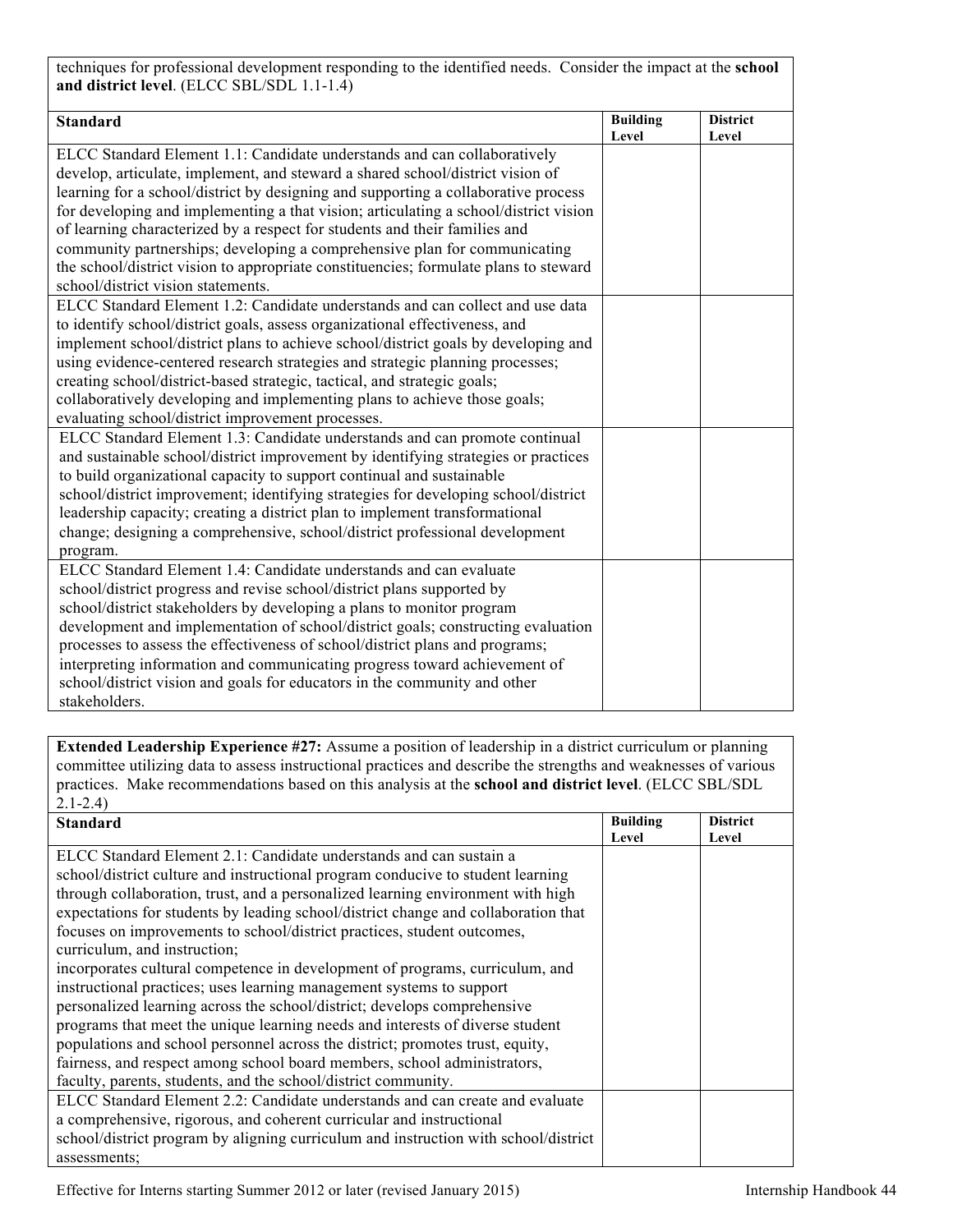| collaborating with faculty across the school/district to plan, implement, and       |
|-------------------------------------------------------------------------------------|
| evaluate a coordinated, aligned, and articulated curriculum; using evidence-        |
| centered research in making curricular and instructional decisions; providing       |
| school/district resources to support quality curriculum and instruction; designing  |
| district evaluation systems, make district plans based on multiple measures of      |
| teacher performance and student outcomes, and provide feedback based on             |
| evidence.                                                                           |
| ELCC Standard Element 2.3: Candidate understands and can develop and                |
| supervise the instructional and leadership capacity across the school/district by   |
| collaboratively developing plans to improve the school/district's effect on         |
| teaching and learning;                                                              |
| designing the use of differentiated instructional strategies, curriculum materials, |
| and technologies to maximize high-quality instruction within the school/district;   |
| facilitating school leadership through development of school/district activities    |
| that focus on teaching and student learning; designing school/district professional |
| growth plans to increase the capacity of school/district staff and leaders that     |
| reflect national professional development standards; using a variety of             |
| school/district approaches to improve school/district staff performance;            |
| developing school/district systems for effective and efficient management of        |
| policies, procedures, and practices.                                                |
| ELCC Standard Element 2.4: Candidate understands and can promote the most           |
| effective and appropriate school/district technologies to support teaching and      |
| learning within the school/district by using technologies to enrich school/district |
| curriculum and instruction; monitoring instructional practices across the           |
| school/district and providing assistance to school administrators; using            |
| school/district technology and performance management systems to monitor,           |
| analyze, and evaluate school/district data results for accountability reporting.    |

**Extended Leadership Experience #28**: With the district treasurer or business administrator, review all accounts and accounting procedures, including the annual audit. Be sure to include extracurricular accounts, resource allocation, accounts payable, and accounts receivable. Work with the principal and district level business official in developing the **school and district budget**. (ELCC SBL/SDL 3.1-3.5) **Standard Building Level District Level**

|                                                                                      | Level | Level |
|--------------------------------------------------------------------------------------|-------|-------|
| ELCC Standard Element 3.1: Candidate understands and can monitor and                 |       |       |
| evaluate school/district management and operational systems by analyze               |       |       |
| school/district processes and operations to identify and prioritize strategic and    |       |       |
| tactical challenges for the school/district; developing school/district operational  |       |       |
| policies and procedures; developing plans to implement and manage long-range         |       |       |
| goals for the district; developing plans to create and sustain strategic alignment   |       |       |
| throughout the district.                                                             |       |       |
| ELCC Standard Element 3.2: Candidate understands and can efficiently use             |       |       |
| human, fiscal, and technological resources within the school/district by             |       |       |
| developing multi-year fiscal plans and annual budgets aligned to the                 |       |       |
| school/district's priorities and goals; analyzing a school/district's budget and     |       |       |
| financial status; developing facility and space utilization plans for the            |       |       |
| school/district; projecting long-term resource needs of a school/district; using     |       |       |
| technology to manage district operational systems.                                   |       |       |
| ELCC Standard Element 3.3: Candidate understands and can promote                     |       |       |
| school/district-level policies and procedures that protect the welfare and safety of |       |       |
| students and staff across the district by improving and implementing                 |       |       |
| school/district policies and procedures for safe and secure central office and       |       |       |
| school-work environments (including district office, school personnel, students,     |       |       |
| and visitors) that encompass crisis planning and management; evaluating and          |       |       |
| implementing school/district-wide discipline management plan.                        |       |       |
| ELCC Standard Element 3.4: Candidate understands and can develop                     |       |       |
| school/district capacity for distributed leadership by identify leadership           |       |       |
| capabilities of staff at various levels within the school/district; modeling         |       |       |
| distributed leadership skills; involving school/district and school personnel in     |       |       |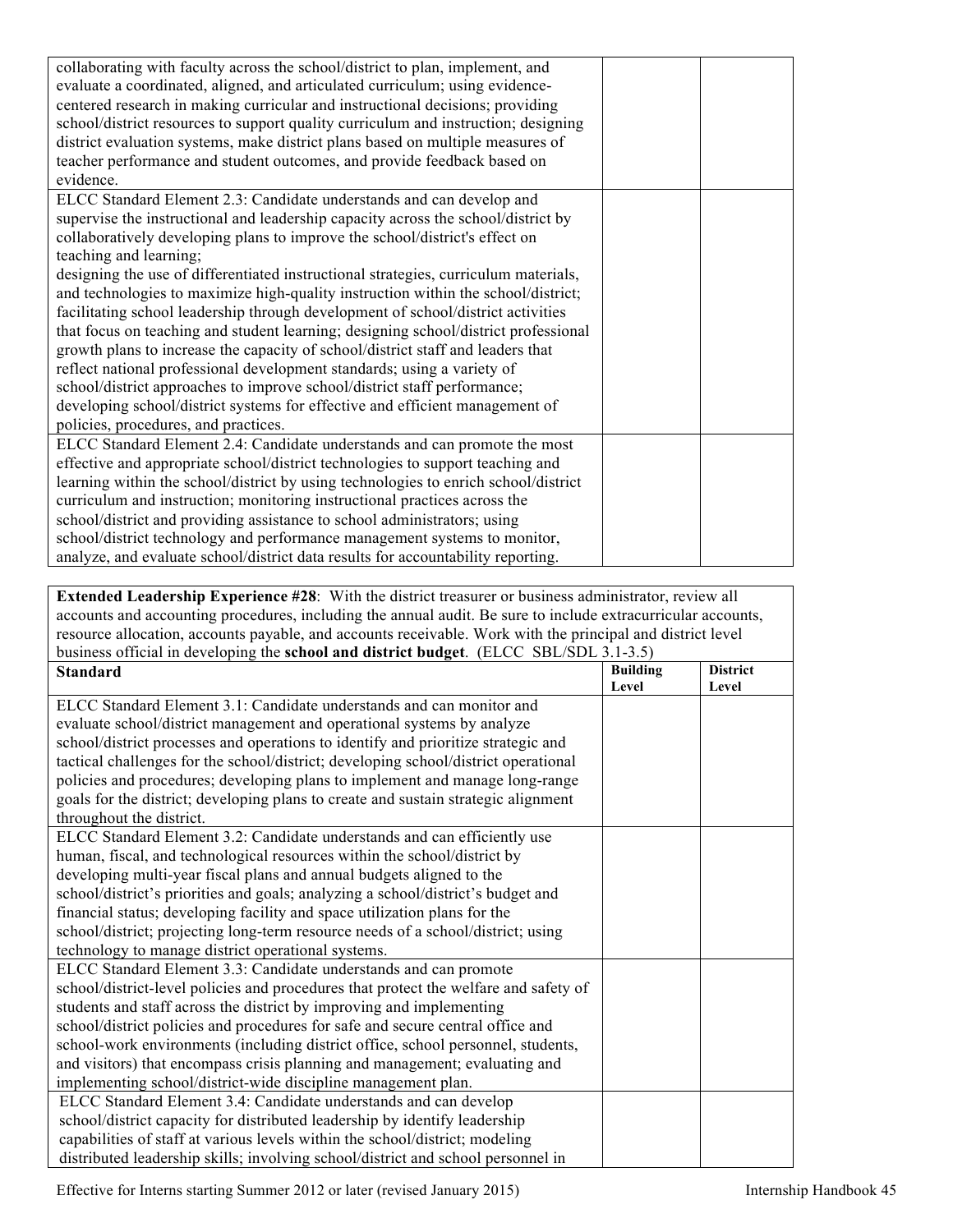| decision making processes.                                                           |  |
|--------------------------------------------------------------------------------------|--|
| ELCC Standard Element 3.5: Candidate understands and can ensure that                 |  |
| school/district time focuses on supporting high-quality school instruction and       |  |
| student learning by develop school/district policies that protect instructional time |  |
| and schedules; developing school/district calendars and schedules.                   |  |

**Extended Leadership Experience #29:** Plan and implement/conduct a public relations program/activity for the school/district that highlights collaboration with families and community member that meets needs of both. Write a plan for articulating the school/district program (mission, vision, priorities) to the community. Work with the media to have the school/district featured in some manner. (ELCC SBL/SDL 4.1-4.4)

| <b>Standard</b>                                                                       | <b>Building</b> | <b>District</b> |
|---------------------------------------------------------------------------------------|-----------------|-----------------|
|                                                                                       | Level           | Level           |
| ELCC Standard Element 4.1: Candidate understands and can collaborate with             |                 |                 |
| faculty and community members by collecting and analyzing information                 |                 |                 |
| pertinent to the improvement of the school/district's educational environment by      |                 |                 |
| use collaboration strategies to collect, analyze, and interpret information pertinent |                 |                 |
| to the school/district environment; communicating information about the               |                 |                 |
| school/district environment to the community.                                         |                 |                 |
| ELCC Standard Element 4.2: Candidate understands and can mobilize                     |                 |                 |
| community resources by promoting understanding, appreciation, and use of the          |                 |                 |
| community's diverse cultural, social, and intellectual resources throughout the       |                 |                 |
| school/district by identifying and using diverse community resources to improve       |                 |                 |
| district programs.                                                                    |                 |                 |
| ELCC Standard Element 4.3: Candidates understands and can respond to                  |                 |                 |
| community interests and needs by building and sustaining positive school/district     |                 |                 |
| relationships with families and caregivers by conducting needs assessments of         |                 |                 |
| families and caregivers within the school/district; developing collaboration          |                 |                 |
| strategies for effective school/district relationships with families and caregivers;  |                 |                 |
| involving families and caregivers in district decision making about their student's   |                 |                 |
| education.                                                                            |                 |                 |
| ELCC Standard Element 4.4: Candidate understands and can respond to                   |                 |                 |
| community interests and needs by building and sustaining productive                   |                 |                 |
| school/district relationships with community partners by conducting needs             |                 |                 |
| assessment of district community partners; developing effective relationships         |                 |                 |
| with a variety of school/district community partners; involving community             |                 |                 |
| partners in the decision making processes within the school/district.                 |                 |                 |

**Extended Leadership Experience #30**: Review policies, procedures, and programs currently in place in the school to integrate academic and vocational development in light of the community's economic conditions in an effort to accommodate needs of diverse learners and improve educational opportunities and make recommendations for improvement at the **school and district level**. Reflect on how these policies ensure equity, fairness, and social justice. Also, consider the legal consequences of inaction. (ELCC SBL/SDL 5.1- 5.5)

| <b>Standard</b>                                                                       | Building<br>Level | <b>District</b><br>Level |
|---------------------------------------------------------------------------------------|-------------------|--------------------------|
| ELCC Standard Element 5.1: Candidate understands and can act with integrity           |                   |                          |
| and fairness to ensure a school/district system of accountability for every           |                   |                          |
| student's academic and social success by act with integrity and fairness in           |                   |                          |
| supporting school/district policies and staff practices that ensure every student's   |                   |                          |
| academic and social success; creating an infrastructure that helps to monitor and     |                   |                          |
| ensure equitable school/district practices.                                           |                   |                          |
| ELCC Standard Element 5.2: Candidate understands and can model principles of          |                   |                          |
| self-awareness, reflective practice, transparency, and ethical behavior as related to |                   |                          |
| their roles within the school/district by formulating a leadership platform           |                   |                          |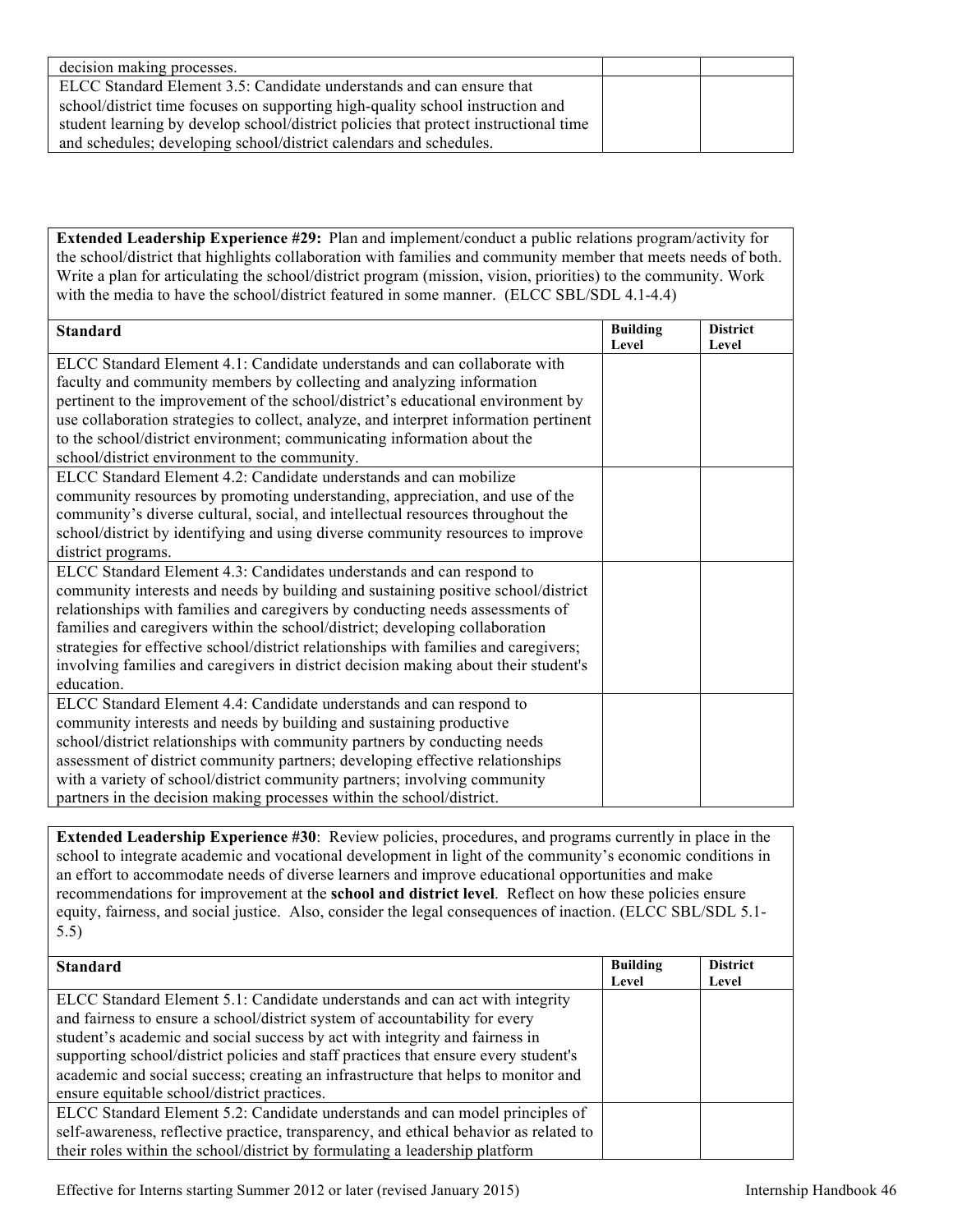| grounded in ethical standards and practices; analyzing district leadership            |  |
|---------------------------------------------------------------------------------------|--|
| decisions in terms of established ethical practices.                                  |  |
| ELCC Standard Element 5.3: Candidate understands and can safeguard the values         |  |
| of democracy, equity, and diversity by develop, implement, and evaluate               |  |
| school/district policies and procedures that support democratic values, equity, and   |  |
| diversity issues; developing appropriate communication skills to advocate for         |  |
| democracy, equity, and diversity.                                                     |  |
| ELCC Standard Element 5.4: Candidate understands and can evaluate the                 |  |
| potential moral and legal consequences of decision making in a district by            |  |
| formulating sound school/district strategies to solve educational dilemmas;           |  |
| evaluating school/district strategies to prevent difficulties related to moral and    |  |
| legal issues.                                                                         |  |
| ELCC Standard Element 5.5: Candidate understands and can promote social               |  |
| justice within the school/district to ensure that individual student needs inform all |  |
| aspects of schooling by reviewing and critiquing school/district policies,            |  |
| programs, and practices to ensure that student needs inform all aspects of            |  |
| schooling, including social justice, equity, confidentiality, acceptance, and respect |  |
| between and among students and faculty within the school/district; developing the     |  |
| resiliency to uphold core values and persist in the face of adversity.                |  |

**Extended Leadership Experience #31:** School policy often stands at the intersection of laws/regulations and the needs of the school/community. Communication can go in both directions. State and Federal regulators are pushing for greater accountability for teachers by connecting their efforts to the performance of the students. Regulations and laws have been changed to move in this direction. Many in the schools and communities are resisting this trend. Attend meetings in your district dealing with this issue. Reflect on how this trend, and the new laws, will result in new district policy and how this policy will affect the students. In what ways is the **school and district** trying to influence state and national decisions. (ELCC SBL/SDL 6.1-6.3)

| <b>Standard</b>                                                                      | <b>Building</b> | <b>District</b> |
|--------------------------------------------------------------------------------------|-----------------|-----------------|
|                                                                                      | Level           | Level           |
| ELCC Standard Element 6.1: Candidate understands and can advocate for                |                 |                 |
| school/district students, families, and caregivers by analyze how school/district    |                 |                 |
| law and policy is applied consistently, fairly, and ethically; advocating based on   |                 |                 |
| an analysis of the complex causes of poverty and other disadvantages; serving as     |                 |                 |
| a respectful spokesperson for students and families served by the district.          |                 |                 |
| ELCC Standard Element 6.2: Candidate understands and can act to influence            |                 |                 |
| local, district, state, and national decisions affecting student learning in a       |                 |                 |
| school/district environment by advocating for school/district policies and           |                 |                 |
| programs that promote equitable learning opportunities for student success;          |                 |                 |
| communicating policies, laws/regulations, and procedures to appropriate              |                 |                 |
| school/district stakeholders.                                                        |                 |                 |
| ELCC Standard Element 6.3: Candidate understands and can anticipate and assess       |                 |                 |
| emerging trends and initiatives in order to leadership strategies by identifying and |                 |                 |
| anticipating emerging trends and issues likely to affect the school/district;        |                 |                 |
| adapting district leadership strategies and practice to address emerging district    |                 |                 |
| issues.                                                                              |                 |                 |

## **Candidate Dispositions**

Please use the following codes:

- 1 The statements are very descriptive of the candidate
- 2 The statements are somewhat descriptive of the candidate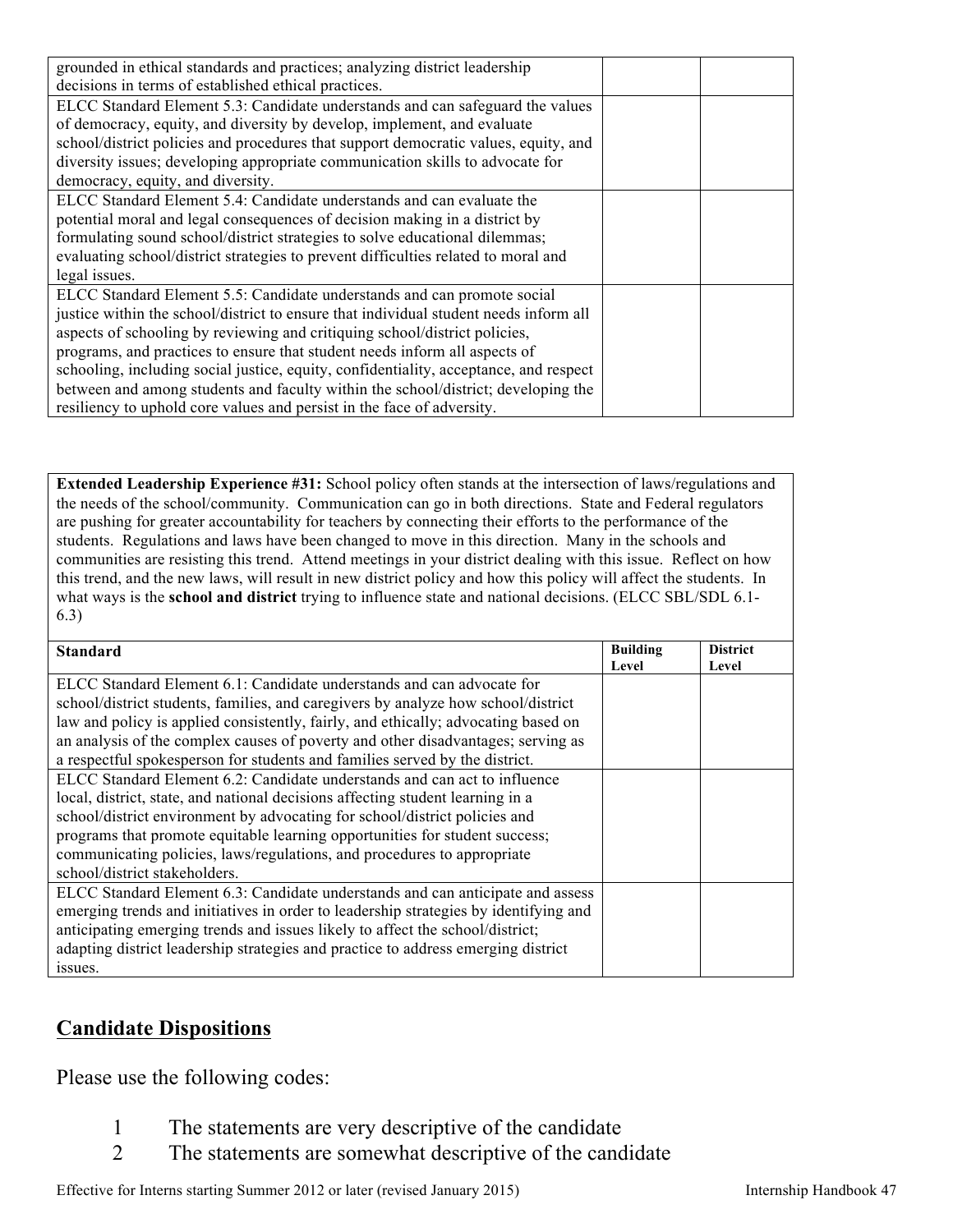## 3 The statements are not descriptive of the candidate

## Enthusiastic: *Demonstrates initiative and commitment towards educational pursuit*

- Takes actions to improve knowledge in subject area content
- Seeks opportunities and participates in activities that improve skills
- Finds opportunities to collaborate with other professionals
- Communicates with other stake-holders of the client's/students' welfare (parents, family members, other professionals)
- Models appropriate behaviors for students and professionals

## Just- Demonstrates appreciation for human diversity and the ideal of fairness

- Demonstrates positive attitudes, empathy, concern, sensitivity, and fairness toward diverse cultures and learners
- Exhibits willingness to work with, advocate for, and improve the welfare of clients/students and others of different race, creed, sex, lifestyle, and national origin
- Demonstrates the belief and fosters student appreciation that diversity in the classroom, in the school, and in society enhances learning
- Fosters student appreciation for diversity in the classroom, in the school, and in society

## Caring- Demonstrates an attitude of empathy, tolerance and acceptance of others

- Holds high expectations for all students through a willingness to differentiate instruction/professional intervention
- Demonstrates consideration and respect for the whole person by acknowledging how different life experiences, opportunities and barriers impact client/student outcomes

## Ethical- Models behavior embodied in the mission of the School and College, and shows integrity in *professional practice*

- Is honest and trustworthy in communication and interaction with others
- Demonstrates professionally ethical behavior including confidentiality and appropriate interpersonal boundaries
- Demonstrates knowledge of the ethics of their profession through professional behavior

## Responsible- *demonstrates personal and professional accountability for themselves and the profession*

- Works well with peers, staff and other professionals
- Shares information with peers, staff and other professionals as appropriate









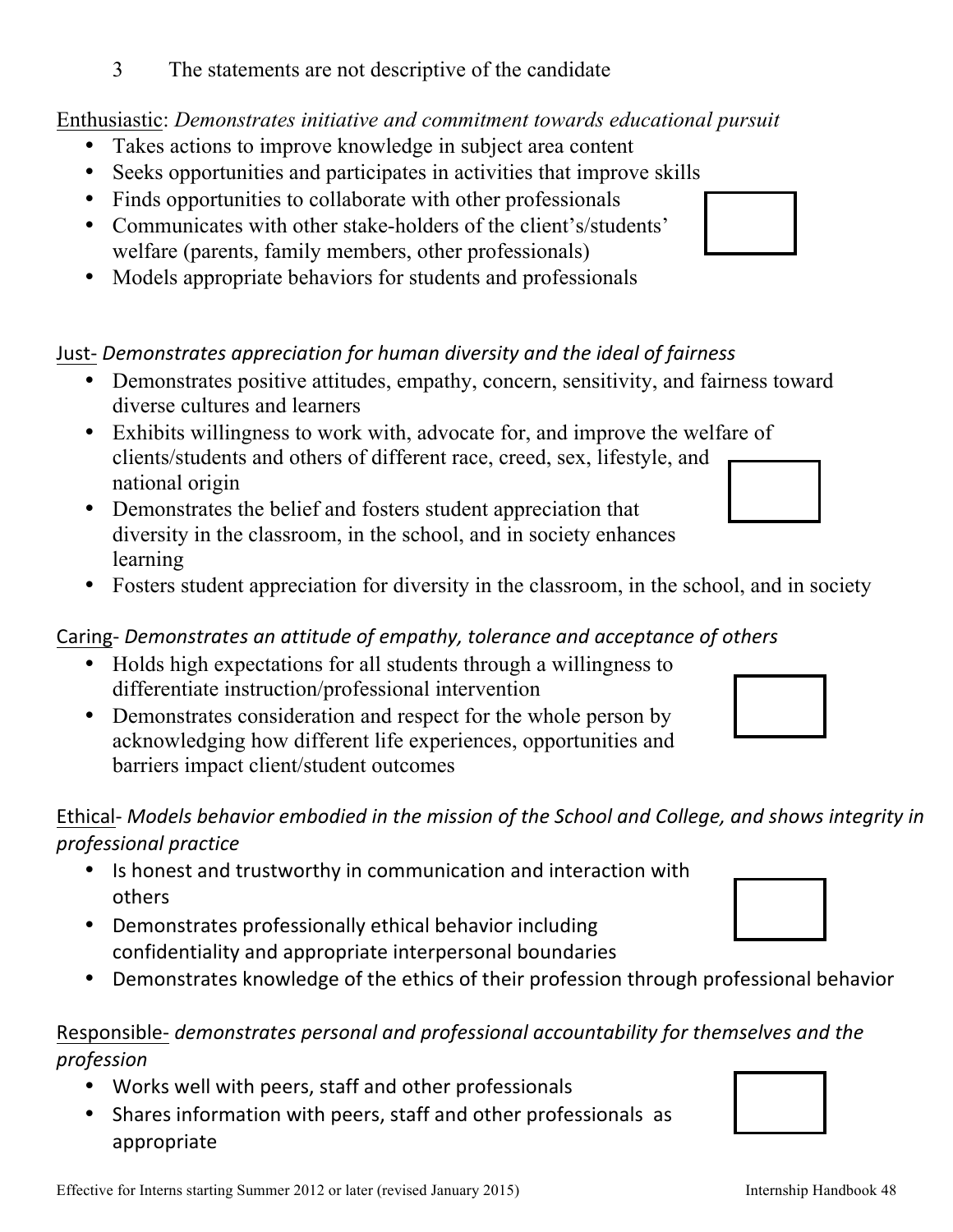• Demonstrates professional behavior that includes punctuality and preparedness for professional assignments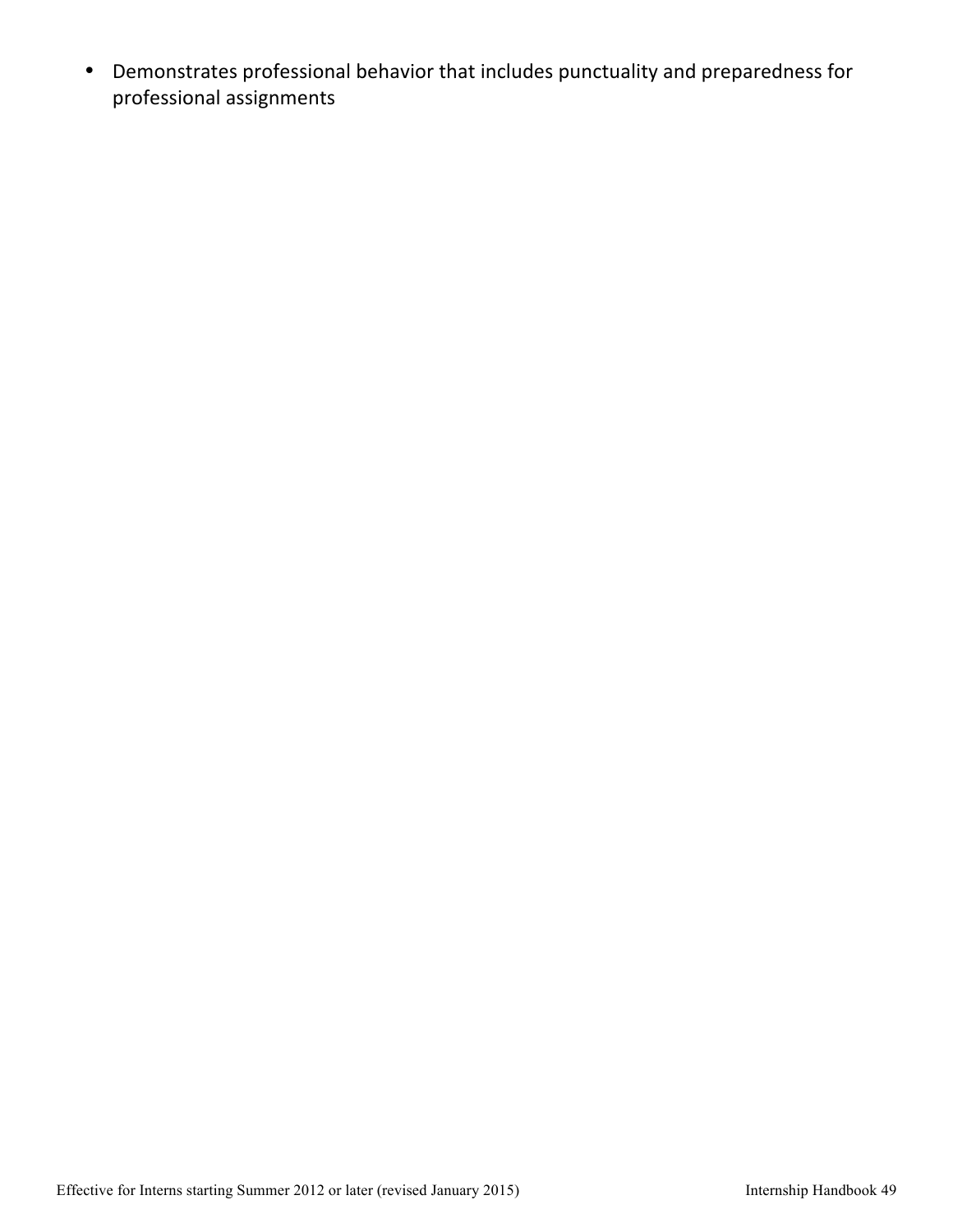# **Canisius College: Intern Supervisor Checklist for Required Documents**

**Intern Name \_\_\_\_\_\_\_\_\_\_\_\_\_\_\_\_\_\_\_\_\_\_\_\_\_\_\_\_\_\_\_\_ Canisius I.D. # \_\_\_\_\_\_\_\_\_\_\_\_\_\_\_\_\_\_\_\_\_**

## **EDA Course: EDA 690**

All of the following need to be turned in by the conclusion of the internship:

- 1. EDA690 (eight credit hours) requires intern to complete 600 internship hours and all 25 dayto-day and 6 extended leadership experiences for both the SBL and the SDL.
- 2. \_\_\_\_\_\_\_\_Reflective Journal Must include a daily log and reflection as described in the Internship Handbook. This should be uploaded into Taskstream when complete.
- 3. \_\_\_\_\_\_\_\_Extended Leadership Reflections and Related Readings This can be combined with the Reflective Journal and should be uploaded into Taskstream when complete.
- 4. Action Research Project This should be uploaded into Taskstream when complete.
- 5. \_\_\_\_\_\_\_\_Administration Intern Final Evaluation and if required, the Interim Evaluation by mentor. A notification of completion document should be uploaded into Taskstream.
- 6. \_\_\_\_\_\_\_\_Letter of Completion from mentor

I recommend that the above student receive a grade of:

 $\mathbf P$  $\equiv$  I  $\overline{F}$ 

 $\_$  , and the set of the set of the set of the set of the set of the set of the set of the set of the set of the set of the set of the set of the set of the set of the set of the set of the set of the set of the set of th Intern Supervisor Signature Date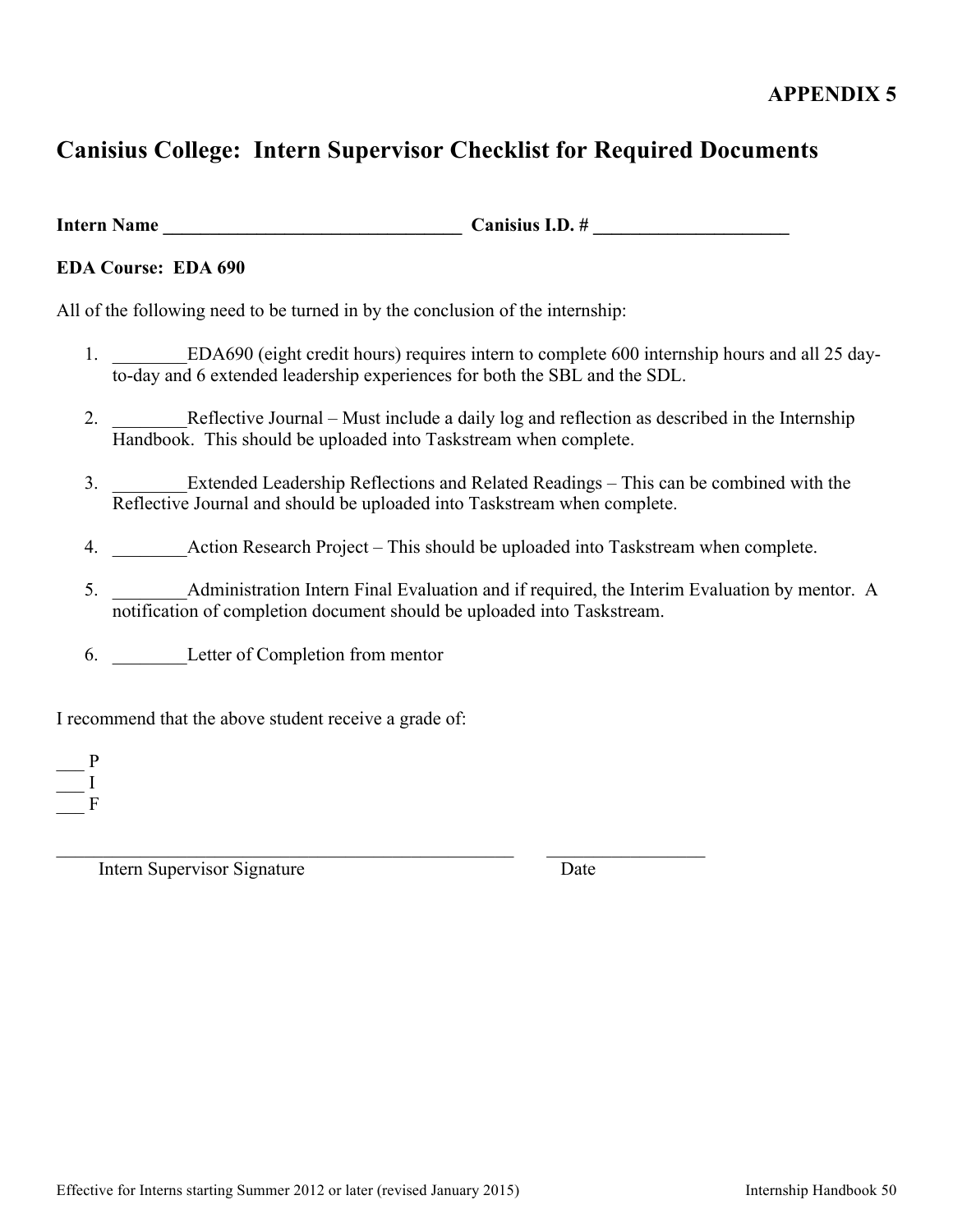# **Mentor Payment Form - APPENDIX 6**



# **Mentor Payment Information Form**

Please provide the following information so your \$600\* stipend for serving as a Canisius College Administrative Internship Mentor can be processed and a check mailed to you.

| Your name                   |  |
|-----------------------------|--|
| <b>Street Address</b>       |  |
| City and State              |  |
| Zip                         |  |
| <b>Phone Number</b>         |  |
| Your Social Security Number |  |
| Your Intern's Name          |  |
| Intern's Canisius ID Number |  |
|                             |  |

Mentor Signature Date